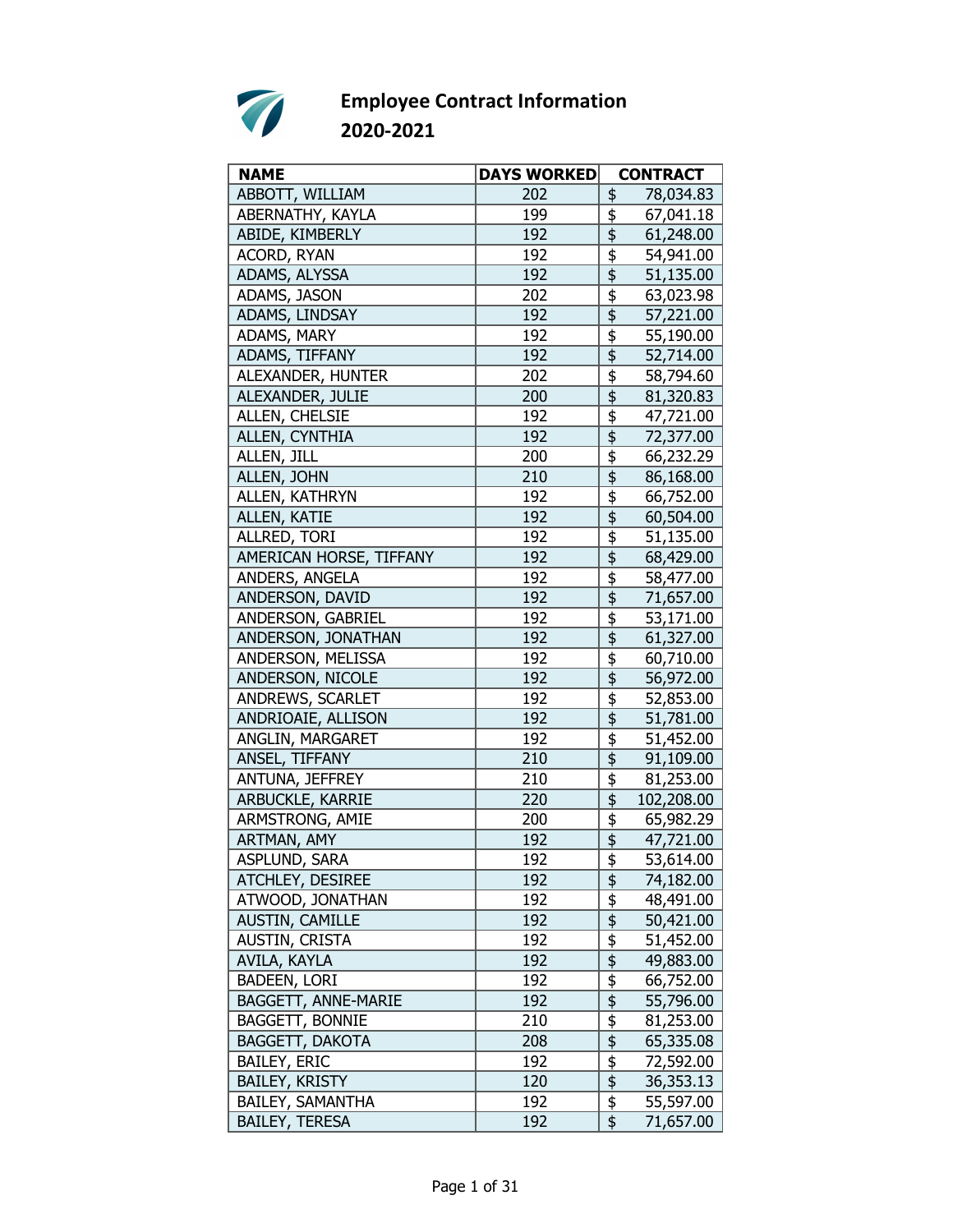

| <b>NAME</b>                  | <b>DAYS WORKED</b> | <b>CONTRACT</b>                                              |
|------------------------------|--------------------|--------------------------------------------------------------|
| <b>BAIRD, SCOTT</b>          | 192                | \$<br>62,143.00                                              |
| <b>BAKER, CYNTHIA</b>        | 192                | \$<br>68,252.00                                              |
| BAKER, HANNAH                | 192                | \$<br>48,350.00                                              |
| <b>BAKER, LAURIE</b>         | 192                | \$<br>58,894.00                                              |
| BAKER, MICHAEL               | 192                | $\overline{\overline{\overline{5}}}$<br>54,296.00            |
| <b>BAKER, RACHEL</b>         | 192                | $\overline{\overline{\overline{\overline{5}}}}$<br>73,124.00 |
| <b>BALDRIDGE, BONNY</b>      | 192                | \$<br>51,781.00                                              |
| BALENTINE, DANIELLE          | 192                | $\overline{\frac{1}{2}}$<br>54,842.00                        |
| BALLARD, ANDREW              | 197                | \$<br>60,329.05                                              |
| <b>BALLARD, VERONICA</b>     | 192                | \$<br>59,260.00                                              |
| BALLARD, VIRGINIA            | 197                | \$<br>73,523.07                                              |
| <b>BANCROFT, CANDICE</b>     | 192                | \$<br>54,941.00                                              |
| <b>BANKS, BRANDON</b>        | 192                | \$<br>52,421.00                                              |
| <b>BANKS, SHANNON</b>        | 192                | $\overline{\overline{\overline{\overline{z}}}}$<br>59,827.00 |
| <b>BARKER, BRYANT</b>        | 192                | \$<br>54,941.00                                              |
| <b>BARNES, JENNY</b>         | 192                | \$<br>60,710.00                                              |
| <b>BARNES, ROBERT</b>        | 202                | \$<br>65,871.98                                              |
| BARNETT, AMY                 | 192                | $\frac{1}{2}$<br>59,827.00                                   |
| <b>BARNETT, ERIC</b>         | 192                | \$<br>48,983.00                                              |
| <b>BARRETT, PRESTON</b>      | 192                | \$<br>73,124.00                                              |
| <b>BARTER, KILEY</b>         | 192                | \$<br>54,153.00                                              |
| BASHAW, JOSHUA               | 192                | \$<br>57,794.00                                              |
| <b>BASSING, STEPHAN</b>      | 192                | \$<br>58,894.00                                              |
| <b>BAUMANN, FELICIA</b>      | 192                | $\overline{\frac{1}{2}}$<br>61,327.00                        |
| BAUREIS, JAMIE               | 210                | \$<br>78,795.00                                              |
| <b>BAXTER, ASHLEIGH</b>      | 200                | \$<br>59,873.96                                              |
| <b>BAXTER, KELLY</b>         | 192                | \$<br>49,221.00                                              |
| BAY, TIFFANY                 | 197                | \$<br>77,482.42                                              |
| <b>BEABER, JULIE</b>         | 197                | \$<br>63,427.70                                              |
| <b>BEACH, CARRIE</b>         | 192                | $\overline{\mathfrak{s}}$<br>70,661.00                       |
| <b>BEARD, TAWNYA</b>         | 192                | \$<br>63,394.00                                              |
| <b>BEASLEY, CARRIE</b>       | 192                | $\overline{\mathfrak{s}}$<br>48,983.00                       |
| BECKER, MELINDA              | 192                | \$<br>56,486.00                                              |
| <b>BECKHAM, MARY</b>         | 192                | \$<br>58,894.00                                              |
| BEDFORD, BONNIE              | 197                | \$<br>66,761.31                                              |
| <b>BEECROFT, CHRISTOPHER</b> | 192                | \$<br>63,883.00                                              |
| <b>BEHNKE, ERIN</b>          | 192                | \$<br>65,080.00                                              |
| <b>BELL, ANDREW</b>          | 192                | $\overline{\mathfrak{s}}$<br>51,452.00                       |
| <b>BELL, BRETT</b>           | 192                | \$<br>71,657.00                                              |
| <b>BELL, JUDITH</b>          | 192                | \$<br>51,135.00                                              |
| BENDER, CYNTHIA              | 192                | \$<br>64,174.00                                              |
| <b>BENE, AMANDA</b>          | 192                | \$<br>58,552.00                                              |
| <b>BENISH, SARAH</b>         | 192                | $\frac{1}{2}$<br>70,352.00                                   |
| <b>BENNETT, DARAH</b>        | 192                | \$<br>71,200.00                                              |
| BENNETT, KIMBERLY            | 193                | \$<br>60,160.74                                              |
| <b>BENTEL, SUSAN</b>         | 200                | \$<br>64,732.29                                              |
| BERGGREN, MARLA              | 192                | \$<br>63,294.00                                              |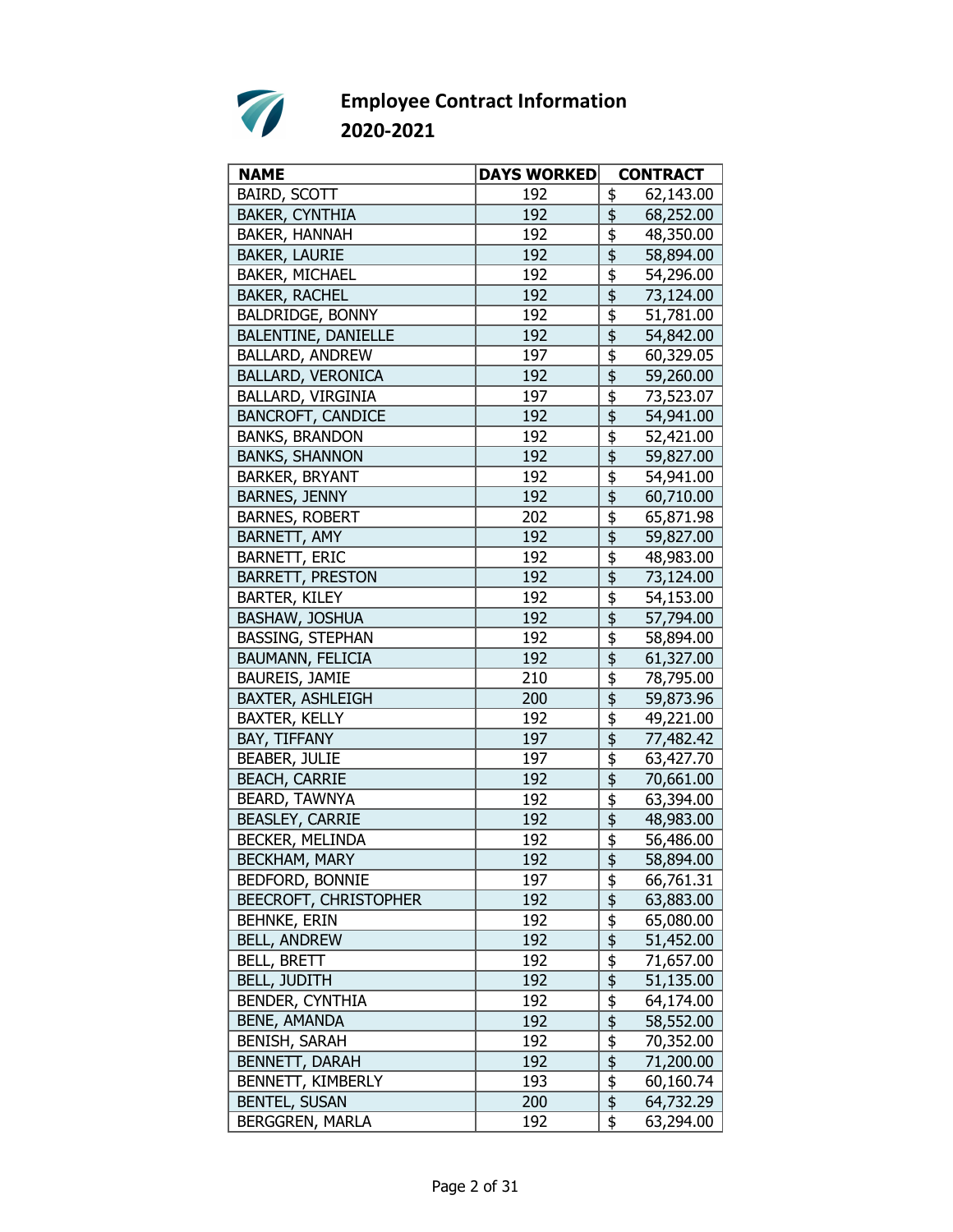

| <b>NAME</b>                | <b>DAYS WORKED</b> |                                                 | <b>CONTRACT</b> |
|----------------------------|--------------------|-------------------------------------------------|-----------------|
| <b>BERRIOS, SARAH</b>      | 192                | \$                                              | 52,421.00       |
| BETTINARDI, JAMIE          | 192                | \$                                              | 62,939.00       |
| BEVER, JANE                | 192                | \$                                              | 60,476.00       |
| BEYER, CAROLINE            | 192                | \$                                              | 58,477.00       |
| <b>BEYER, SHANE</b>        | 192                | $\overline{\overline{\overline{5}}}$            | 59,644.00       |
| <b>BIRKES, TRACY</b>       | 192                | \$                                              | 51,593.00       |
| <b>BISHOP, LISSA</b>       | 192                | $\overline{\overline{\overline{\overline{z}}}}$ | 62,939.00       |
| <b>BLADES, LAURA</b>       | 192                | \$                                              | 70,217.00       |
| <b>BLAKE, LACIE</b>        | 192                | $\overline{\frac{1}{2}}$                        | 56,279.00       |
| BLAKLEY, JOANNA            | 192                | \$                                              | 56,279.00       |
| <b>BLASI, ROBIN</b>        | 192                | \$                                              | 74,624.00       |
| <b>BLECHER, STEPHANIE</b>  | 192                | \$                                              | 74,657.00       |
| BLICKENSTAFF, ANDREA       | 192                | $\overline{\overline{\overline{5}}}$            | 46,633.00       |
| BLINN, ELIZABETH           | 192                | \$                                              | 70,829.00       |
| <b>BOBBITT, JACQUELINE</b> | 192                | $\overline{\mathfrak{s}}$                       | 55,472.00       |
| <b>BODDIE, TODD</b>        | 207                | \$                                              | 75,185.19       |
| BOHANNAN, JOHN             | 192                | \$                                              | 54,214.00       |
| <b>BOLDING, TIFFANY</b>    | 192                | \$                                              | 65,229.00       |
| <b>BOLT, JACQUELYN</b>     | 192                | \$                                              | 71,657.00       |
| <b>BONDS, ROBERT</b>       | 192                | \$                                              | 51,452.00       |
| <b>BOOKOUT, ANGELA</b>     | 192                |                                                 | 71,543.00       |
| <b>BORNHOFT, MEREDITH</b>  | 192                | \$                                              | 51,781.00       |
| <b>BOUWHUIS, KATIE</b>     | 192                | \$                                              | 54,842.00       |
| <b>BOWEN, HEATHER</b>      | 192                | \$                                              | 59,827.00       |
| <b>BOWEN, JENNIFER</b>     | 197                | $\overline{\overline{\overline{\overline{z}}}}$ | 62,555.71       |
| <b>BOWER, NICHOLAS</b>     | 208                | \$                                              | 56,789.42       |
| <b>BOWERS, TAYLOR</b>      | 192                | $\overline{\overline{\overline{5}}}$            | 53,281.00       |
| <b>BOWERS, TAYLOR</b>      | 192                | \$                                              | 56,141.00       |
| BOX-HIGDEM, BRANDON        | 192                | \$                                              | 61,302.00       |
| BOYD, SANDY                | 192                | \$                                              | 53,617.00       |
| BOYLES, JENNIFER           | 192                | $\overline{\overline{\overline{5}}}$            | 64,479.00       |
| <b>BRADLEY, COURTNEY</b>   | 225                | $\overline{\boldsymbol{\mathfrak{s}}}$          | 55,211.72       |
| <b>BRADLEY, KELEIGH</b>    | 192                | \$                                              | 58,812.00       |
| BRADNEY, ALLISON           | 192                | \$                                              | 56,279.00       |
| <b>BRADSHAW, MAUREEN</b>   | 220                | \$                                              | 103,245.00      |
| BRAUN, ELIZABETH           | 192                | $\frac{1}{2}$                                   | 57,921.00       |
| BRAZZEAL, JEANNINE         | 192                | $\overline{\mathfrak{s}}$                       | 60,394.00       |
| <b>BREELING, LISA</b>      | 210                | $\overline{\mathfrak{s}}$                       | 76,401.56       |
| <b>BREWER, BROOKE</b>      | 197                | $\overline{\frac{1}{2}}$                        | 63,608.15       |
| BRIDGES, KELLY             | 192                | \$                                              | 58,894.00       |
| <b>BRIDGES, LUKE</b>       | 192                | \$                                              | 57,441.00       |
| <b>BRINK, MERCEDES</b>     | 192                | \$                                              | 48,983.00       |
| <b>BROADBENT, LORA</b>     | 192                | $\overline{\mathfrak{s}}$                       | 56,279.00       |
| <b>BROCK, DARRIN</b>       | 192                | \$                                              | 51,781.00       |
| <b>BROCK, SUSAN</b>        | 192                | $\overline{\frac{1}{2}}$                        | 58,294.00       |
| <b>BROCKMEYER, KATIE</b>   | 192                | \$                                              | 55,653.00       |
| <b>BROOKS, ELLEN</b>       | 192                | \$                                              | 58,894.00       |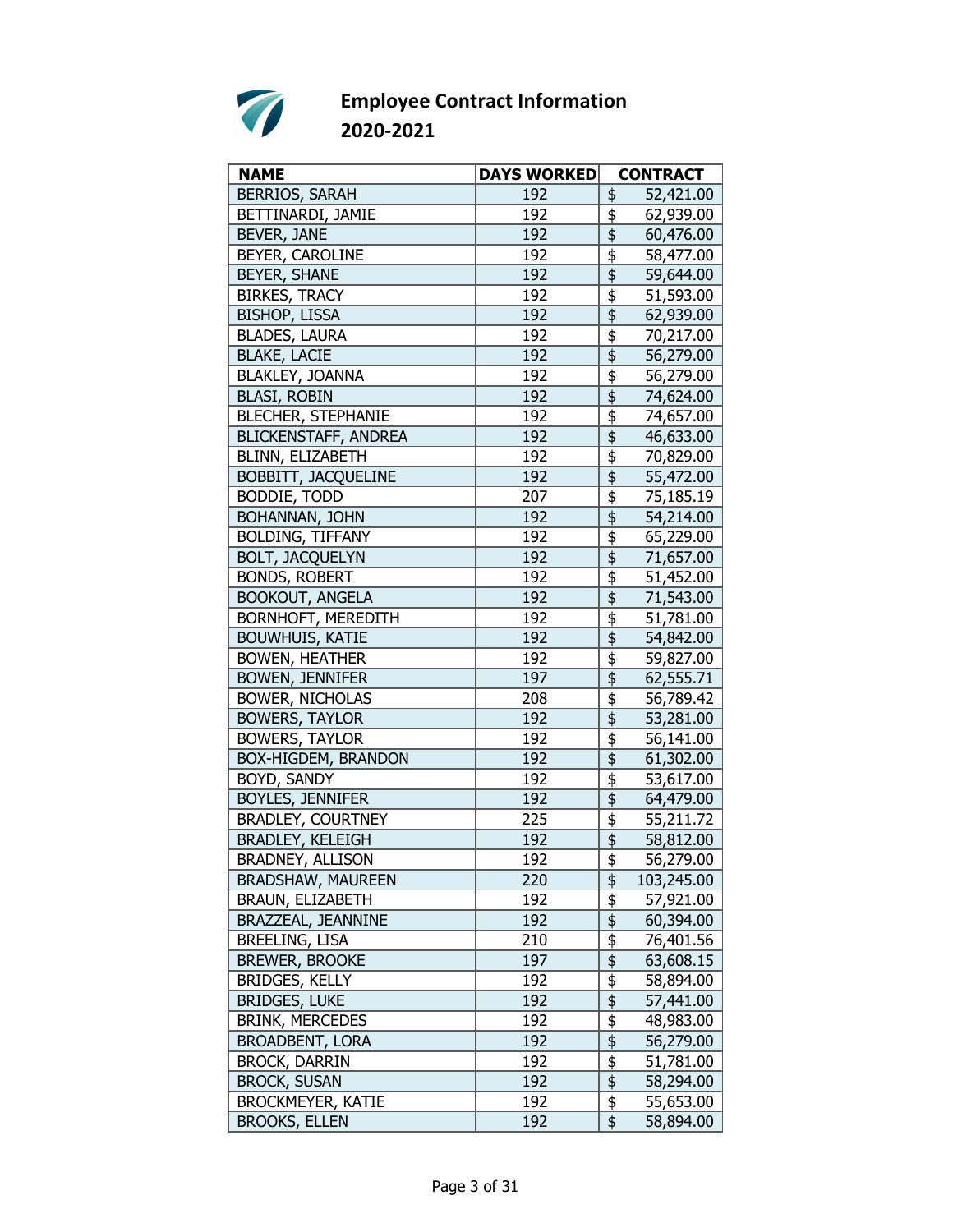

| <b>NAME</b>                   | <b>DAYS WORKED</b> | <b>CONTRACT</b>                                              |
|-------------------------------|--------------------|--------------------------------------------------------------|
| <b>BROOKS, SYDNEY</b>         | 192                | 71,657.00<br>\$                                              |
| <b>BROWN, ABBY</b>            | 192                | \$<br>48,350.00                                              |
| <b>BROWN, BRITTANY</b>        | 192                | \$<br>55,597.00                                              |
| BROWN, ELIZABETH              | 192                | \$<br>68,052.00                                              |
| BROWN, ELIZABETH F            | 192                | $\overline{\overline{\overline{5}}}$<br>53,617.00            |
| <b>BROWN, HEATHER</b>         | 192                | $\overline{\overline{\overline{5}}}$<br>73,111.00            |
| BROWN, JAYE KAY               | 230                | $\overline{\boldsymbol{\mathfrak{s}}}$<br>109,283.45         |
| BROWN, JENNY                  | 205                | \$<br>68,844.77                                              |
| BROWN, JOEL                   | 208                | \$<br>65,783.08                                              |
| BROWN, JOSHUA                 | 192                | \$<br>59,596.00                                              |
| BROWN, LINDA                  | 192                | \$<br>59,260.00                                              |
| <b>BROWN, SKYLER</b>          | 230                | $\overline{\overline{\overline{5}}}$<br>99,220.00            |
| BROWN, TODD                   | 192                | $\overline{\overline{\overline{\overline{z}}}}$<br>71,657.00 |
| BROWN, WANDA                  | 192                | $\overline{\overline{\overline{5}}}$<br>74,087.00            |
| <b>BROWNELL, GRACE</b>        | 192                | \$<br>48,983.00                                              |
| <b>BROZEK-DEAN, STEPHENIE</b> | 192                | \$<br>59,441.00                                              |
| BRUICK-JONES, DEBORAH         | 230                | \$<br>239,875.00                                             |
| <b>BRUNDIGE, SHANNON</b>      | 192                | $\overline{\overline{\overline{5}}}$<br>57,616.00            |
| <b>BRUNE, STUART</b>          | 192                | \$<br>57,097.00                                              |
| <b>BRUNETTI, JUDY</b>         | 192                | $\overline{\mathfrak{s}}$<br>54,842.00                       |
| <b>BRUNNER, JASON</b>         | 210                | \$<br>93,566.00                                              |
| BRYANT, MICHELLE              | 192                | \$<br>59,494.00                                              |
| BUCHANAN, KIMBERLY            | 220                | \$<br>94,244.00                                              |
| <b>BUERKLE, STEPHANIE</b>     | 192                | \$<br>61,248.00                                              |
| <b>BURCH, ERIKA</b>           | 192                | $\overline{\overline{\overline{5}}}$<br>63,643.00            |
| <b>BURGE, ALEISHA</b>         | 192                | $\overline{\overline{\overline{\overline{z}}}}$<br>58,894.00 |
| <b>BURGER, MARLA</b>          | 192                | \$<br>73,157.00                                              |
| <b>BURGESS, JENNIFER</b>      | 192                | \$<br>70,661.00                                              |
| BURGESS, KIMBERLY             | 192                | \$<br>67,479.00                                              |
| <b>BURKE, ERIN</b>            | 197                | $\overline{\overline{\overline{5}}}$<br>59,916.58            |
| BURMYLO, ASHLEY               | 192                | $\overline{\overline{\overline{5}}}$<br>51,781.00            |
| <b>BURROW, AMMIE</b>          | 200                | 76,792.71                                                    |
| <b>BURTON, LAVETA</b>         | 192                | \$<br>50,515.00                                              |
| <b>BUSH, NATALIE</b>          | 197                | \$<br>57,044.84                                              |
| <b>BUSH, PHYLLIS</b>          | 192                | \$<br>58,894.00                                              |
| <b>BUSHONG, JENNIFER</b>      | 192                | \$<br>56,047.00                                              |
| <b>BUTCHER, SARAH</b>         | 192                | \$<br>51,135.00                                              |
| <b>BYRNES, ANTHONY</b>        | 192                | 47,721.00                                                    |
| <b>BYRON, PARRA</b>           | 205                | $\frac{1}{2}$<br>79,204.74                                   |
| CABLE, ELIZABETH              | 192                | $\overline{\overline{\overline{\overline{z}}}}$<br>52,714.00 |
| CABLE, KENNEDY                | 192                | \$<br>53,617.00                                              |
| CABRERA, MARY                 | 192                | \$<br>59,827.00                                              |
| CAIN, LACEY                   | 192                | \$<br>53,617.00                                              |
| CALDWELL, LORI                | 192                | \$<br>58,894.00                                              |
| CALE, JACOB                   | 197                | $\overline{\frac{1}{2}}$<br>52,758.60                        |
| CALHOUN, CARI                 | 192                | 58,812.00                                                    |
| CALOHAN, KRISTIN              | 192                | \$<br>68,944.00                                              |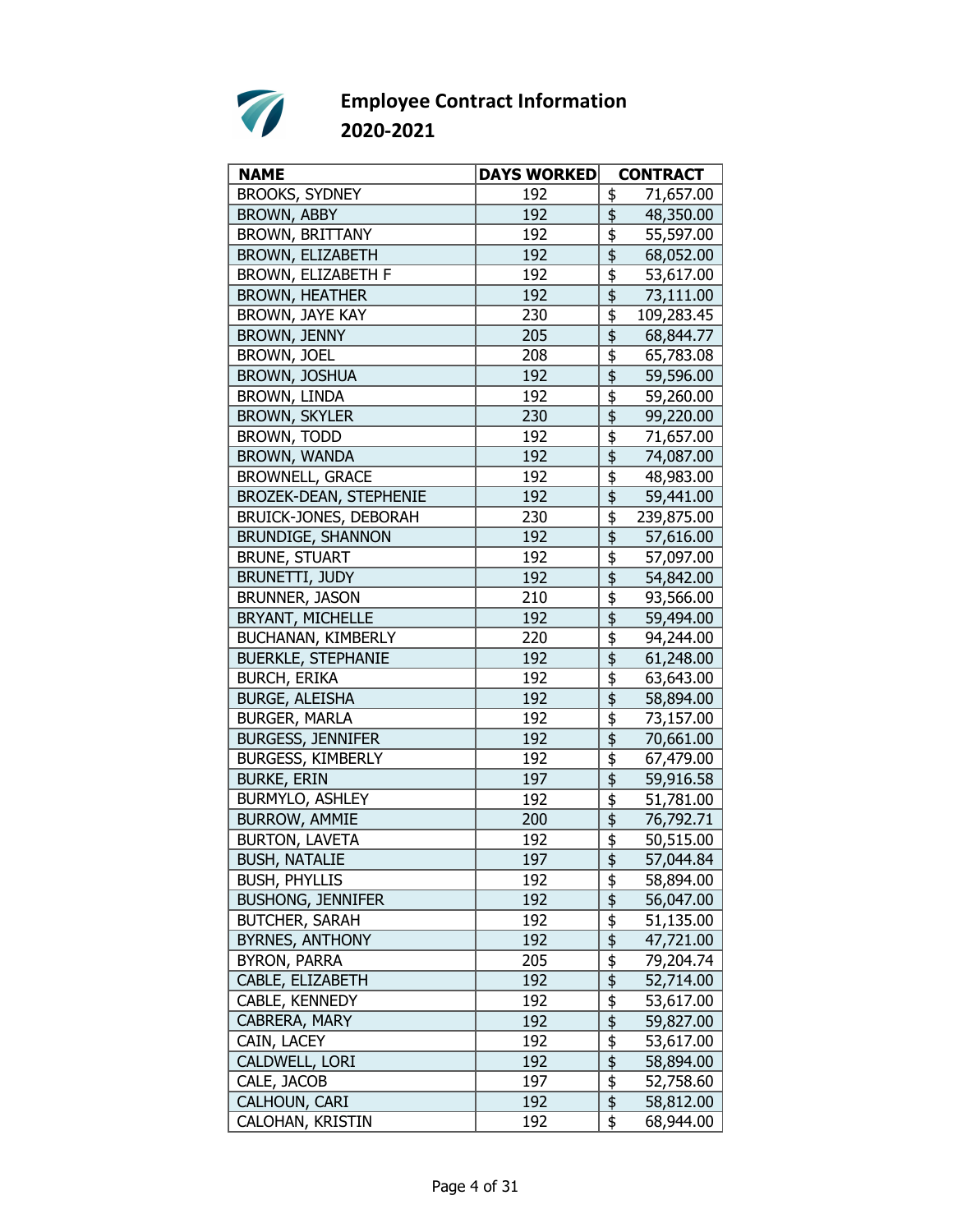

| <b>NAME</b>               | <b>DAYS WORKED</b> | <b>CONTRACT</b>                                     |
|---------------------------|--------------------|-----------------------------------------------------|
| CALVA, TINA               | 192                | 62,939.00<br>\$                                     |
| CALVERT, CLIFTON          | 208                | \$<br>63,106.83                                     |
| CALVERT, SHEENA           | 192                | \$<br>61,254.00                                     |
| CAMP, GENA                | 192                | \$<br>60,710.00                                     |
| CAMPBELL, ASHLEY          | 192                | $\overline{\mathfrak{s}}$<br>58,060.00              |
| CAMPBELL, JAYMIE          | 192                | \$<br>60,710.00                                     |
| CANARD, RUTH              | 192                | $\overline{\overline{\overline{5}}}$<br>74,182.00   |
| CANTER, JORDAN            | 192                | \$<br>47,114.00                                     |
| CANTRELL, ANTHONY         | 202                | \$<br>80,370.45                                     |
| CANTRELL, LINDSAY         | 192                | \$<br>48,350.00                                     |
| CAPPS, JENNIFER           | 192                | \$<br>70,111.00                                     |
| CARDEN, WHITNEY           | 192                | \$<br>49,755.00                                     |
| CARDWELL, CYNTHIA         | 192                | $\overline{\mathfrak{s}}$<br>74,657.00              |
| CARLSON, EMILY            | 208                | $\overline{\boldsymbol{\mathfrak{s}}}$<br>76,827.28 |
| CARLSON, MICHAEL          | 192                | \$<br>48,983.00                                     |
| CARMICHAEL, KATHRYN       | 192                | \$<br>58,477.00                                     |
| CARNAHAN, KIMBERLY        | 192                | \$<br>58,993.00                                     |
| CARNER, TERESA            | 192                | \$<br>71,657.00                                     |
| CARNES, LESLEY            | 192                | 57,269.00                                           |
| CARNEY, SAMANTHA          | 192                | \$<br>53,617.00                                     |
| CARRENO, LAURA            | 192                | $\overline{\overline{\overline{5}}}$<br>58,894.00   |
| CARROLL, MIKALAH          | 202                | \$<br>53,494.20                                     |
| CARSON, JESSICA           | 192                | \$<br>52,322.00                                     |
| CARTEE, APRIL             | 192                | \$<br>67,242.00                                     |
| CARTER, HALEY             | 192                | $\overline{\mathfrak{s}}$<br>47,114.00              |
| CARTER, TAMARA            | 192                | \$<br>67,608.00                                     |
| CARVELL, TRACEY           | 192                | \$<br>65,717.00                                     |
| CASON, EMILY              | 200                | \$<br>58,623.96                                     |
| CASTILLO, ALEX            | 197                | \$<br>64,927.70                                     |
| CASTO, DEBBIE             | 192                | \$<br>73,157.00                                     |
| CASTRONOVA, DAVID         | 192                | \$<br>58,894.00                                     |
| CATES, MISTY              | 192                | $\overline{\overline{\overline{5}}}$<br>73,124.00   |
| CATES, SUSIE              | 197                | $\overline{\boldsymbol{\mathsf{S}}}$<br>70,603.83   |
| CAUDILL, CHARLANE         | 197                | $\frac{1}{2}$<br>76,523.07                          |
| CAUDILL, DANNA            | 192                | \$<br>75,682.00                                     |
| CAWEIN, CASEY             | 192                | $\frac{1}{2}$<br>52,553.00                          |
| CAWEIN, GREGORY           | 192                | $\overline{\mathfrak{s}}$<br>58,060.00              |
| CEARLEY, MICHELLE         | 192                | $\frac{1}{2}$<br>74,657.00                          |
| CECIL, JARED              | 208                | $\overline{\frac{1}{2}}$<br>83,034.92               |
| CHAMBERS, LATHAM          | 192                | \$<br>48,350.00                                     |
| <b>CHAMBERS, WAYNETTE</b> | 192                | \$<br>71,657.00                                     |
| CHAMBLISS, DENA           | 192                | \$<br>71,657.00                                     |
| CHAMBLISS, MARSHA         | 192                | $\overline{\mathfrak{s}}$<br>58,894.00              |
| CHANDLER, NATASHA         | 192                | \$<br>58,894.00                                     |
| CHANEY, JANET             | 200                | $\frac{1}{2}$<br>74,642.71                          |
| CHAPMAN, DAVID            | 192                | $\overline{\boldsymbol{\mathsf{F}}}$<br>59,827.00   |
| CHERICO, FRANCIS          | 208                | \$<br>88,363.83                                     |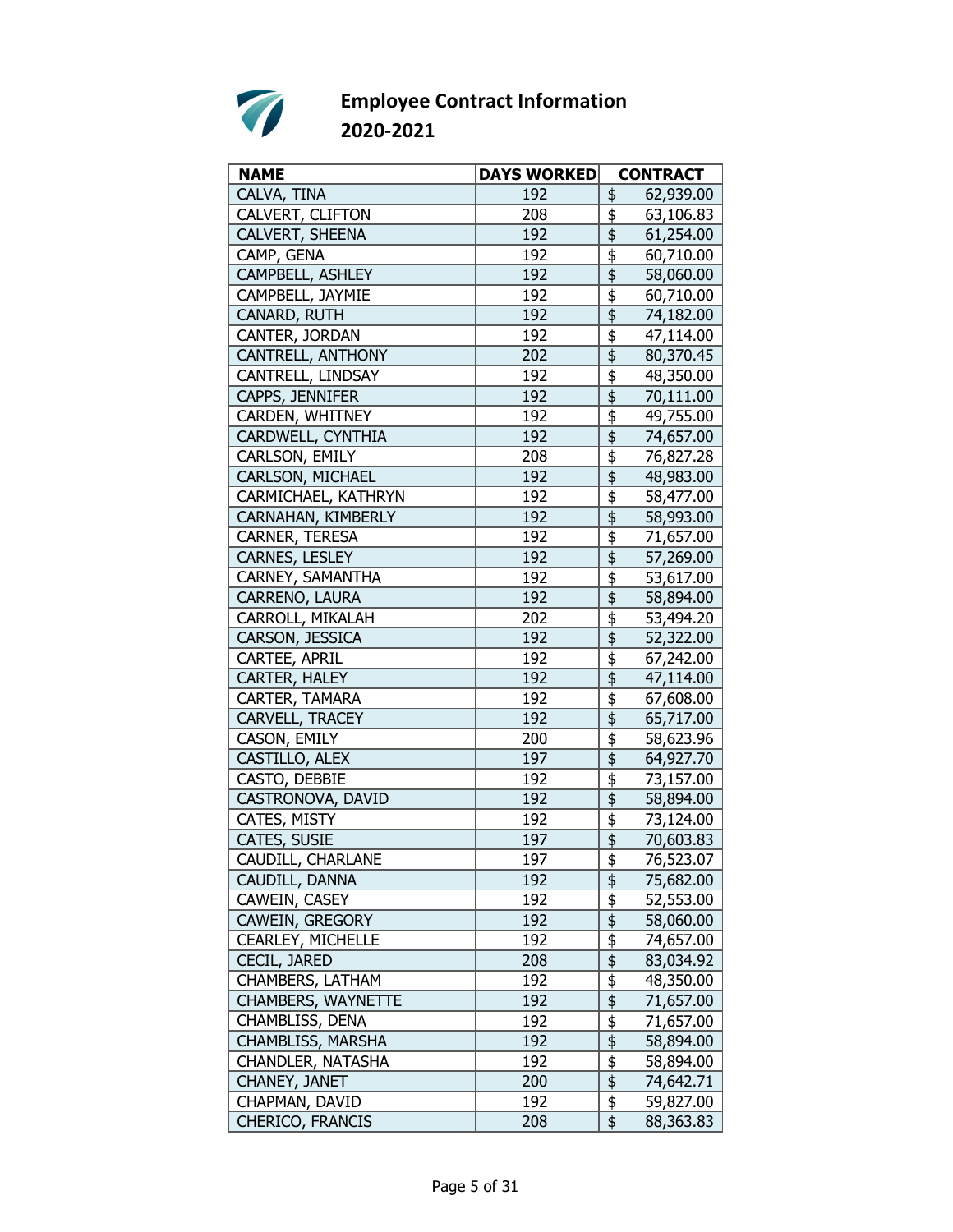

| <b>NAME</b>               | <b>DAYS WORKED</b> | <b>CONTRACT</b>                                              |
|---------------------------|--------------------|--------------------------------------------------------------|
| CHILES, KAYE              | 192                | \$<br>54,153.00                                              |
| CHITTY, CAYSE             | 192                | \$<br>58,552.00                                              |
| CHU, KRISTINE             | 192                | \$<br>71,657.00                                              |
| CHURCHMAN, ASHLEY         | 192                | \$<br>61,833.00                                              |
| CLARK, DAVID              | 208                | \$<br>68,181.33                                              |
| <b>CLARK, JENNIFER</b>    | 192                | \$<br>69,956.00                                              |
| CLARK, JULIE              | 192                | $\overline{\boldsymbol{\mathfrak{s}}}$<br>54,153.00          |
| CLARK, MICHELLE           | 193                | $\overline{\overline{\overline{5}}}$<br>62,598.60            |
| <b>CLARKSON, JOHN</b>     | 192                | \$<br>73,157.00                                              |
| <b>CLAYTOR, NATHAN</b>    | 192                | \$<br>57,222.00                                              |
| <b>CLEMENTS, TARA</b>     | 183                | \$<br>19,224.61                                              |
| CLINE, TAMMY              | 192                | \$<br>71,573.00                                              |
| COATEN, JENNIFER          | 197                | \$<br>67,409.77                                              |
| <b>COCHRAN, PAUL</b>      | 192                | $\overline{\overline{\overline{\overline{z}}}}$<br>50,515.00 |
| COCHRAN, SARAH            | 192                | \$<br>52,421.00                                              |
| COFFEY, MELISSA           | 192                | $\overline{\overline{\overline{5}}}$<br>55,472.00            |
| COLE, NATALIE             | 192                | \$<br>50,822.00                                              |
| COLE, SHARINA             | 192                | \$<br>56,342.00                                              |
| COLEMAN, AMANDA           | 192                | \$<br>59,827.00                                              |
| <b>COLEMAN, KATHLEEN</b>  | 192                | $\overline{\overline{\overline{5}}}$<br>48,350.00            |
| COLLETT, CORTNY           | 192                | \$<br>58,894.00                                              |
| COLLETT, JESSE            | 208                | 75,465.50                                                    |
| COLLEY, BRITNEY           | 192                | \$<br>54,842.00                                              |
| COLLIER, GENTRY           | 192                | \$<br>62,410.00                                              |
| <b>COLLIER, KATHERINE</b> | 192                | \$<br>58,552.00                                              |
| <b>COLLINS, TRUDY</b>     | 192                | \$<br>74,657.00                                              |
| CONSTANTIN, TINA          | 192                | \$<br>47,114.00                                              |
| COODY, BRIANNA            | 192                | \$<br>48,350.00                                              |
| COOK, AMANDA              | 192                | \$<br>62,775.00                                              |
| COOK, JAMES               | 220                | \$<br>87,413.00                                              |
| COOK, JAMIE               | 192                | \$<br>63,708.00                                              |
| COOMBS, MARK              | 192                | $\overline{\overline{\overline{5}}}$<br>51,452.00            |
| COOMER, JESSICA           | 192                | \$<br>54,478.00                                              |
| COON, DUSTIN              | 192                | 61,481.00                                                    |
| COON, HEATHER             | 192                | <u>\$</u><br>58,060.00                                       |
| CORIELL, CARTER           | 192                | \$<br>46,633.00                                              |
| COUGHLIN, AMANDA          | 192                | \$<br>55,076.00                                              |
| COUSINS, CARRIE           | 220                | $\overline{\mathfrak{s}}$<br>82,670.00                       |
| COWART, ADAM              | 192                | $\overline{\mathfrak{s}}$<br>58,894.00                       |
| <b>COWART, KANDACE</b>    | 192                | $\overline{\frac{1}{2}}$<br>68,429.00                        |
| COWART, TRISTA            | 192                | $\overline{\mathfrak{s}}$<br>71,657.00                       |
| COX, AMY                  | 192                | \$<br>66,752.00                                              |
| COX, CHLOE                | 205                | \$<br>57,972.29                                              |
| COX, CRISTINA             | 192                | $\overline{\mathfrak{s}}$<br>52,832.00                       |
| COX, SANDRA               | 192                | $\overline{\mathfrak{s}}$<br>71,021.00                       |
| CRAIG, AMY                | 192                | $\overline{\frac{1}{2}}$<br>58,232.00                        |
| CRANE, ANGIE              | 192                | \$<br>67,608.00                                              |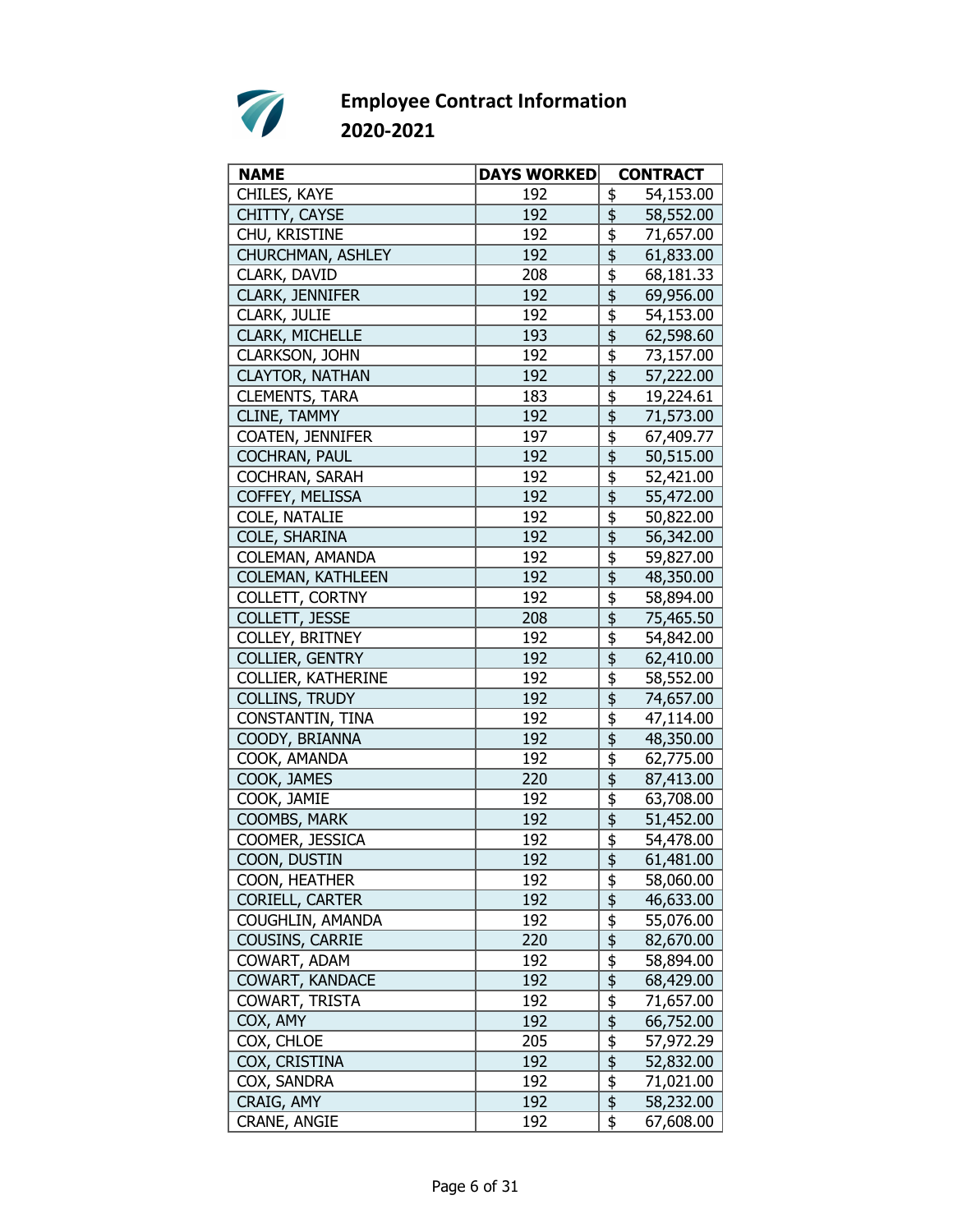

| <b>NAME</b>              | <b>DAYS WORKED</b> | <b>CONTRACT</b>                                   |
|--------------------------|--------------------|---------------------------------------------------|
| CRANE, DENNIS            | 208                | 75,852.25<br>\$                                   |
| CREAMER, JIMMY           | 192                | \$<br>73,124.00                                   |
| <b>CRENSHAW, NICOLE</b>  | 192                | \$<br>29,050.38                                   |
| CRIDER, RITA             | 192                | \$<br>68,052.00                                   |
| CROW, KACI               | 192                | \$<br>52,082.00                                   |
| CROWNOVER, KRISTINE      | 192                | \$<br>73,124.00                                   |
| CROWSON, MELISSA         | 192                | 55,472.00                                         |
| <b>CRUMPLER, HEATHER</b> | 192                | \$<br>63,394.00                                   |
| <b>CURRY, LAURA</b>      | 192                | \$<br>56,441.00                                   |
| <b>CURTON, MEGAN</b>     | 192                | \$<br>59,981.00                                   |
| CUSACK, ELIZABETH        | 192                | \$<br>74,182.00                                   |
| CYNOVA, ANGELA           | 192                | \$<br>58,812.00                                   |
| DAIL, MISTY              | 192                | \$<br>76,157.00                                   |
| DAKE, NATALIE            | 197                | \$<br>59,571.98                                   |
| DAMRON, TARA             | 192                | \$<br>73,124.00                                   |
| DANENHAUER, AARON        | 208                | \$<br>68,094.67                                   |
| DANENHAUER, AMANDA       | 192                | \$<br>60,052.00                                   |
| DANENHAUER, MARCUS       | 208                | \$<br>56,879.17                                   |
| DANIEL, CHRISTINE        | 192                | \$<br>59,260.00                                   |
| DANIELS, CHRISTINE       |                    |                                                   |
|                          | 192<br>192         | \$<br>52,082.00                                   |
| DANIELS, TIFFANY         |                    | 69,791.00                                         |
| DARNELL, EMILY           | 192                | \$<br>47,114.00                                   |
| DAVENPORT, AMY           | 192                | \$<br>60,394.00                                   |
| DAVENPORT, KIMBERLY      | 192                | \$<br>70,661.00                                   |
| DAVIS, AMY               | 192                | $\overline{\mathfrak{s}}$<br>56,141.00            |
| DAVIS, ANDREA            | 192                | $\overline{\overline{\overline{5}}}$<br>68,429.00 |
| DAVIS, CAROL             | 200                | \$<br>67,431.25                                   |
| DAVIS, HEATHER           | 192                | \$<br>56,102.00                                   |
| DAVIS, JAMES             | 192                | \$<br>69,752.00                                   |
| DAVIS, JOCELYN           | 210                | \$<br>77,462.66                                   |
| DAVIS, KIRSTIN           | 192                | \$<br>56,342.00                                   |
| DAVIS, LINDSEY           | 207                | $\overline{\overline{\overline{5}}}$<br>83,505.20 |
| DAYER, MADISON           | 192                | \$<br>53,621.00                                   |
| DEAKINS, KATHLEEN        | 192                | \$<br>72,263.00                                   |
| DECKARD, ALISHA          | 192                | \$<br>47,721.00                                   |
| DECKER, COURTNEY         | 192                | $\frac{1}{2}$<br>51,255.00                        |
| DEIGH, JAIME             | 192                | \$<br>65,888.00                                   |
| DEITERING-HILL, MICHELLE | 202                | \$<br>72,938.67                                   |
| DELANCEY, LILY           | 192                | $\overline{\mathfrak{s}}$<br>52,853.00            |
| DELK, STACEY             | 192                | $\overline{\frac{1}{2}}$<br>58,060.00             |
| DELOACH, SYDNEY          | 192                | $\overline{\frac{1}{2}}$<br>47,721.00             |
| DELOREY, LAURA           | 192                | \$<br>64,194.00                                   |
| DEMASTERS, SARAH         | 192                | $\frac{1}{2}$<br>49,221.00                        |
| DERDEN, LAURA            | 192                | $\frac{1}{2}$<br>68,429.00                        |
| DEROSSITT, ELIZABETH     | 192                | $\overline{\mathfrak{s}}$<br>58,552.00            |
| DESLER, WILLIAM          | 192                | $\overline{\overline{\overline{z}}}$<br>59,827.00 |
| DEVANEY, MICHAEL         | 197                | \$<br>70,658.14                                   |
|                          |                    |                                                   |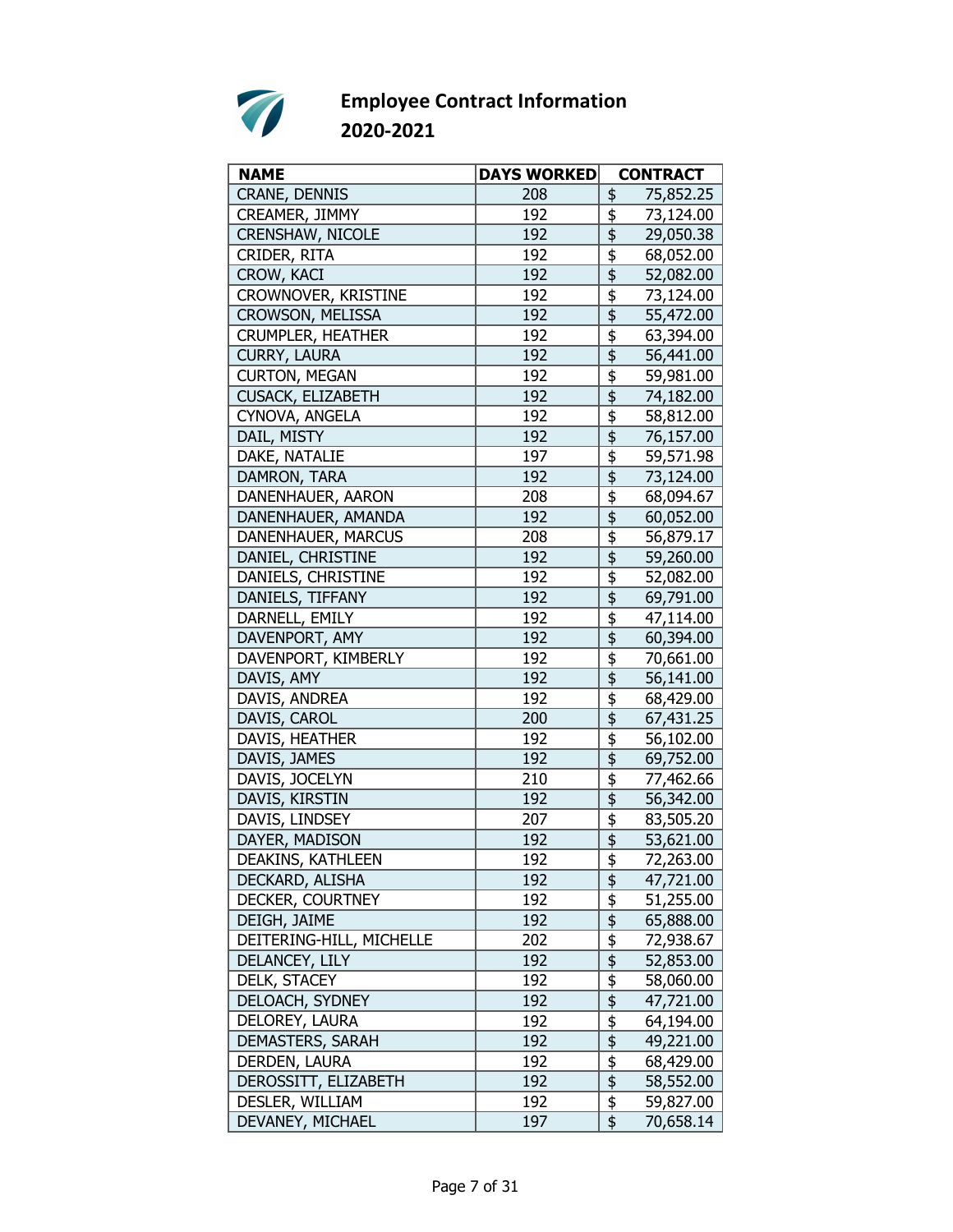

| <b>NAME</b>             | <b>DAYS WORKED</b> | <b>CONTRACT</b>                                              |
|-------------------------|--------------------|--------------------------------------------------------------|
| DEWAR, AMY              | 205                | 71,216.15<br>\$                                              |
| <b>DEWEY, ASHLEIGH</b>  | 192                | \$<br>58,552.00                                              |
| DEWITT, CHRISTOPHER     | 230                | \$<br>96,816.00                                              |
| DEWITT, SARAH           | 210                | \$<br>82,769.38                                              |
| DIAL, LYDIA             | 192                | $\overline{\overline{\overline{5}}}$<br>58,894.00            |
| DIAZ, LILLIAN           | 192                | 56,921.00                                                    |
| DIBEE, JULIE            | 197                | \$<br>61,384.99                                              |
| DICKERSON, MANDI        | 84                 | $\overline{\mathfrak{s}}$<br>24,622.06                       |
| DICKEY, IMOGENE         | 192                | \$<br>64,874.00                                              |
| DIEHL, SARAH            | 192                | \$<br>54,214.00                                              |
| DILLARD, EMILY          | 202                | \$<br>58,280.14                                              |
| DIXON, CASEY            | 192                | \$<br>63,890.00                                              |
| DOEGE, NORMAN           | 192                | \$<br>71,657.00                                              |
| DOLLAR, KELLY           | 197                | 76,855.36                                                    |
| DOLLARD, JEAN-FRANCES   | 192                | \$<br>67,889.00                                              |
| DONATHAN, JULIANNE      | 192                | \$<br>56,279.00                                              |
| DOOLEY, JOYCE           | 192                | \$<br>76,157.00                                              |
| DOSS, SHARI             | 192                | \$<br>58,894.00                                              |
| DOWNING, KEVIN          | 230                | \$<br>96,136.00                                              |
| DOWNING, LANCE          | 192                | $\overline{\overline{\overline{5}}}$<br>63,833.00            |
| DOZIER, JENNIFER        | 192                | \$<br>60,929.00                                              |
| DRAPER, JOSH            | 220                | \$<br>96,839.00                                              |
| DREWRY, LISA            | 197                | $\overline{\overline{\overline{5}}}$<br>66,158.14            |
| DUMOND, LUCIA           | 192                | $\overline{\frac{1}{2}}$<br>71,657.00                        |
| DUNCAN, JENNIFER        | 192                | \$<br>56,279.00                                              |
| DUNGAN, HOLLY           | 192                | \$<br>64,479.00                                              |
| DUNGAN, JOSEPH          | 192                | \$<br>58,427.00                                              |
| DUNLAVY, R              | 192                | \$<br>73,157.00                                              |
| DUNN, KRISTA            | 192                | \$<br>55,653.00                                              |
| DUPUY, CARRIE           | 192                | $\overline{\overline{\overline{\overline{z}}}}$<br>50,154.00 |
| DURHAM, ANGELA          | 197                | $\overline{\overline{\overline{5}}}$<br>74,066.72            |
| DURHAM, JAMES           | 202                | $\overline{\overline{\overline{5}}}$<br>73,337.28            |
| DURR, BRITTANI          | 192                | \$<br>56,279.00                                              |
| DUTTON, WINDSOR         | 192                | \$<br>59,279.00                                              |
| EARLY, KENT             | 212                | \$<br>79,844.25                                              |
| <b>EASON, EMILY</b>     | 192                | $\overline{\frac{1}{2}}$<br>52,082.00                        |
| <b>EAST, BAYLEE</b>     | 192                | \$<br>53,321.00                                              |
| EATON, CYNTHIA          | 192                | $\overline{\frac{1}{2}}$<br>61,829.00                        |
| EAVES, MICHAEL          | 208                | $\frac{1}{2}$<br>77,742.00                                   |
| <b>ECHOLS, JENNIFER</b> | 192                | \$<br>67,608.00                                              |
| ECKERT, ALYSSA          | 197                | \$<br>59,954.84                                              |
| ECKERT, JESSICA         | 192                | \$<br>52,082.00                                              |
| EDDY, DANIEL            | 193                | $\frac{1}{2}$<br>75,515.62                                   |
| EDELEN, LAURA           | 197                | $\overline{\mathfrak{s}}$<br>67,409.77                       |
| EDGE, AMANDA            | 192                | $\frac{1}{2}$<br>64,910.00                                   |
| EDMONSON, SHANNON       | 192                | \$<br>67,712.00                                              |
| EDWARDS, CANDICE        | 192                | \$<br>67,308.00                                              |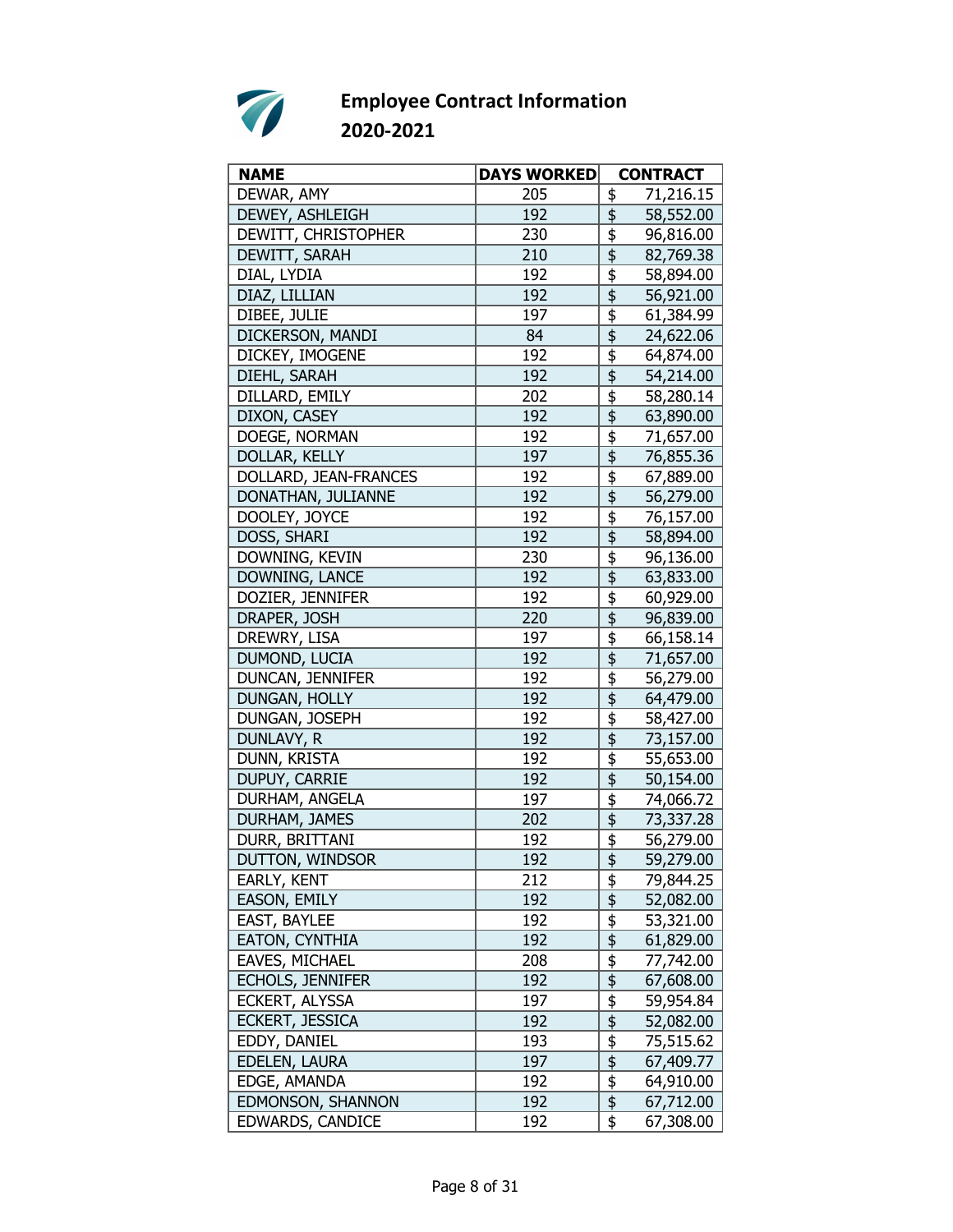

| <b>NAME</b>              | <b>DAYS WORKED</b> | <b>CONTRACT</b>                                              |
|--------------------------|--------------------|--------------------------------------------------------------|
| EDWARDS, GINA            | 192                | 66,532.00<br>\$                                              |
| EFIRD, ELI               | 192                | \$<br>56,750.00                                              |
| EICHLER, MICHELLE        | 200                | \$<br>63,025.00                                              |
| ELINGTON, ZABRINA        | 192                | \$<br>55,597.00                                              |
| ELKINS, KAYNA            | 192                | \$<br>47,114.00                                              |
| ELLIS, TERESA            | 192                | \$<br>73,124.00                                              |
| ELLIS-STEVENSON, TERESA  | 210                | $\overline{\overline{\overline{\overline{z}}}}$<br>80,133.44 |
| ELSEA, HOLLY             | 192                | \$<br>63,710.00                                              |
| <b>EMERICK, HALEY</b>    | 192                | $\overline{\overline{\overline{\overline{5}}}}$<br>59,260.00 |
| <b>EMERSON, AUBREY</b>   | 192                | \$<br>28,278.43                                              |
| EMERY, IAN               | 192                | \$<br>58,165.00                                              |
| EMRICH, JANA             | 192                | \$<br>51,182.00                                              |
| ENGLAND, ALLISON         | 210                | \$<br>84,939.00                                              |
| ENOS, LORI               | 197                | \$<br>60,744.60                                              |
| ERISMAN, MCKENZIE        | 192                | \$<br>47,114.00                                              |
| <b>ESTES, MARY</b>       | 192                | \$<br>69,263.00                                              |
| <b>ETZEL, PEYTON</b>     | 192                | \$<br>50,515.00                                              |
| <b>EUBANKS, CRISTINE</b> | 192                | \$<br>73,157.00                                              |
| EUBANKS, KASEY           | 215                | $\overline{\frac{1}{2}}$<br>54,219.24                        |
| EUTSLER, LESLIE          | 192                | \$<br>46,633.00                                              |
| EVANS, JACLYN            | 192                | $\overline{\overline{\overline{\overline{z}}}}$<br>59,032.00 |
| EVANS, MICHELLE          | 205                | \$<br>62,103.26                                              |
| <b>EVANS, RACHEL</b>     | 192                | $\overline{\mathfrak{s}}$<br>51,135.00                       |
| EVINS, CYNTHIA           | 205                | \$<br>79,204.74                                              |
| EZELL, PENNY             | 210                | $\overline{\mathfrak{s}}$<br>83,946.25                       |
| FABER, TAYLOR            | 192                | $\overline{\overline{\overline{5}}}$<br>47,721.00            |
| FAIR, TINA               | 192                | \$<br>58,894.00                                              |
| FARLEY, EMILY            | 213                | \$<br>80,931.51                                              |
| FARRAR, KRYSTAL          | 230                | \$<br>71,640.42                                              |
| FEDON, DENISE            | 192                | \$<br>74,182.00                                              |
| FERNANDEZ, KIMBERLY      | 220                | 99,287.00                                                    |
| FERNANDEZ, NATALIE       | 192                | 56,102.00                                                    |
| FERNANDEZ, NICHOLAS      | 215                | \$<br>64,028.70                                              |
| FERRIGNI, REBECCA        | 192                | \$<br>63,294.00                                              |
| FIELDING, HEATHER        | 192                | \$<br>52,082.00                                              |
| FIELDS, JODIE            | 205                | \$<br>68,844.77                                              |
| FIKES, MICHELLE          | 192                | \$<br>71,388.00                                              |
| FINER, SHANNON           | 200                | $\frac{1}{2}$<br>53,490.62                                   |
| FISHER, BENTLEY          | 192                | $\overline{\mathfrak{s}}$<br>51,452.00                       |
| FLAMMANG, BRANDON        | 192                | \$<br>60,710.00                                              |
| FLEMING, BRITTANY        | 200                | $\overline{\frac{1}{2}}$<br>62,480.21                        |
| FLEMING, JOSHUA          | 192                | \$<br>59,616.00                                              |
| FLESNER, KRISTEN         | 192                | $\frac{1}{2}$<br>49,814.00                                   |
| FOERSTER, KIMBERLY       | 210                | $\frac{1}{2}$<br>82,482.00                                   |
| FOGARTY, CHRISTINA       | 192                | $\overline{\mathfrak{s}}$<br>55,615.00                       |
| FONTENOT, DERON          | 208                | $\overline{\boldsymbol{\mathfrak{s}}}$<br>61,739.67          |
| FORD, AMY                | 192                | \$<br>62,143.00                                              |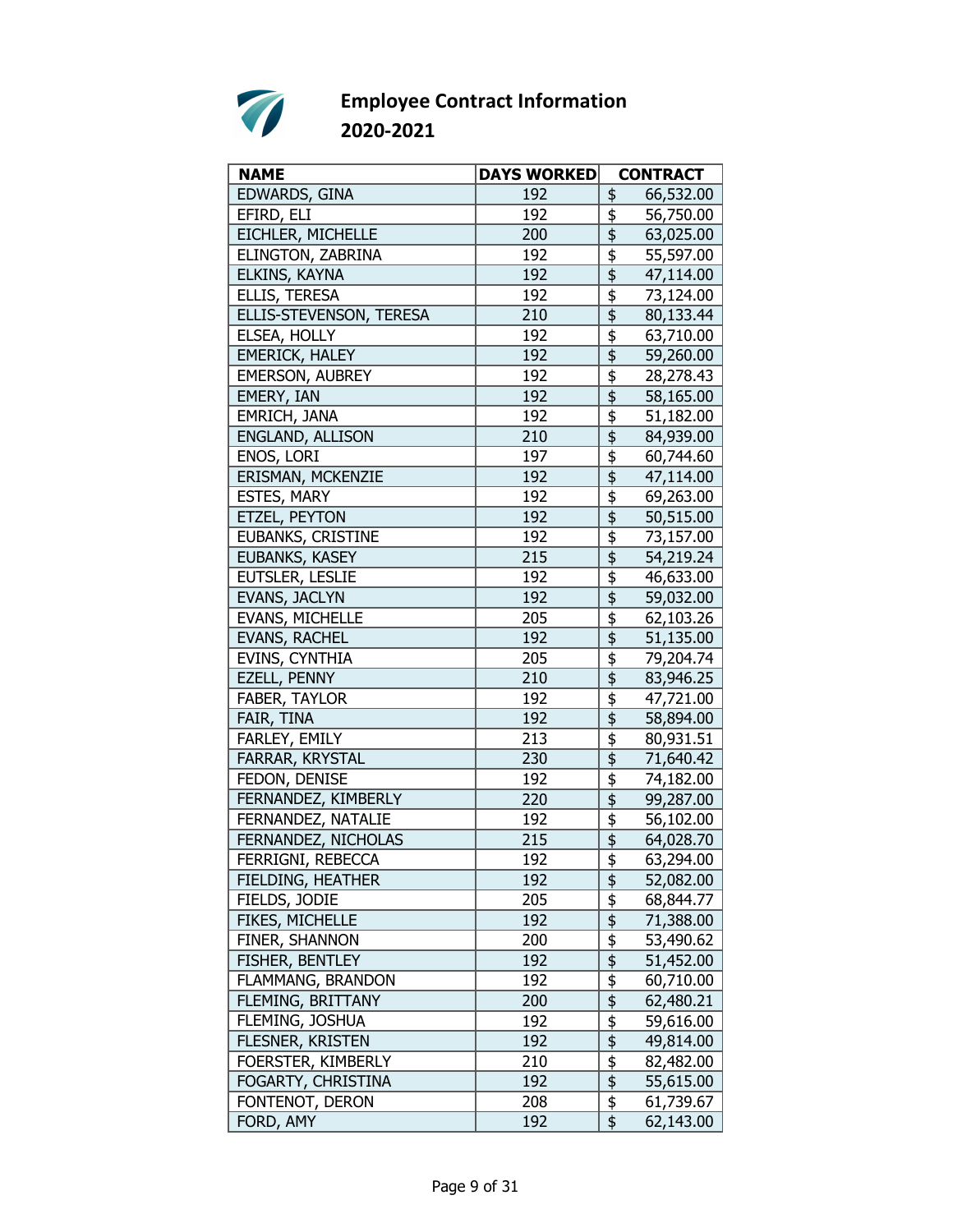

| <b>NAME</b>               | <b>DAYS WORKED</b> | <b>CONTRACT</b>                                   |  |
|---------------------------|--------------------|---------------------------------------------------|--|
| FORD, CRAIG               | 192                | 59,260.00<br>\$                                   |  |
| FOREMAN, CHARLIE          | 192                | $\frac{4}{5}$<br>46,633.00                        |  |
| FOREMAN, LESLEE           | 192                | \$<br>63,708.00                                   |  |
| FOSHEE, MADISON           | 192                | \$<br>50,515.00                                   |  |
| FOSTER, JERRI             | 192                | \$<br>73,124.00                                   |  |
| FOSTER, KRISTI            | 200                | $\overline{\mathfrak{s}}$<br>81,522.92            |  |
| FOSTER, LISA              | 192                | $\overline{\overline{\overline{5}}}$<br>65,874.00 |  |
| FOSTER, TYLER             | 192                | $\overline{\mathfrak{s}}$<br>48,983.00            |  |
| FOUNTAIN, MARINA          | 192                | \$<br>49,850.00                                   |  |
| FRANKLIN, LINDSAY         | 192                | \$<br>54,941.00                                   |  |
| FREEMAN, DANIELLE         | 192                | \$<br>59,294.00                                   |  |
| FREEMAN, STACEE           | 220                | 100,866.00                                        |  |
| FRENCH, SETH              | 192                | \$<br>50,736.00                                   |  |
| FRIESEN, EMILY            | 192                | $\overline{\overline{\overline{5}}}$<br>57,602.00 |  |
| FROST, ELAINE             | 192                | \$<br>46,633.00                                   |  |
| FURSTENBERG, JENNIFER     | 210                | \$<br>73,212.19                                   |  |
| FUSSELMAN, WENDY          | 192                | \$<br>61,248.00                                   |  |
| GAFFIGAN, AARON           | 220                | 98,181.00                                         |  |
| <b>GALUCKI, PATRICK</b>   | 192                | $\overline{\overline{\overline{5}}}$<br>53,265.00 |  |
| <b>GANUS, KEVIN</b>       | 197                | \$<br>58,396.70                                   |  |
| GARCIA, HOLLY             | 192                | $\overline{\overline{\overline{5}}}$<br>50,154.00 |  |
| GARDNER, JOSHUA           | 215                | $\frac{1}{2}$<br>63,700.60                        |  |
| GARDNER, KIMBERLY         | 192                | \$<br>57,602.00                                   |  |
| GARNER, JESSIE            | 192                | 51,593.00                                         |  |
| <b>GARNER, TRUDY</b>      | 192                | 74,657.00                                         |  |
| <b>GARRISON, EMILY</b>    | 192                | $\overline{\mathfrak{s}}$<br>53,265.00            |  |
| GASKIN, PAMELA            | 200                | \$<br>75,892.71                                   |  |
| <b>GAUTHIER, OLIVIA</b>   | 192                | \$<br>58,060.00                                   |  |
| GAUW, DIEDRA              | 192                | \$<br>59,494.00                                   |  |
| <b>GERESI, JENNA</b>      | 192                | $\overline{\mathfrak{s}}$<br>48,983.00            |  |
| <b>GESKE, TINA</b>        | 192                | \$<br>69,694.00                                   |  |
| <b>GIBBONS, JAMES</b>     | 192                | $\overline{\$}$<br>55,190.00                      |  |
| GIBSON, JEAN              | 192                | \$<br>76,124.00                                   |  |
| GIBSON, TAMARA            | 230                | $\frac{1}{2}$<br>131,722.00                       |  |
| GIBSON, VANESSA           | 192                | \$<br>73,111.00                                   |  |
| GIGGLEMAN, KRISTEN        | 192                | \$<br>54,117.00                                   |  |
| <b>GILCHRIST, MARILYN</b> | 220                | \$<br>110,261.00                                  |  |
| GILCHRIST, SALLE-ANNE     | 192                | $\overline{\mathfrak{s}}$<br>64,929.00            |  |
| GILILLAND, DYLAN          | 192                | $\overline{\frac{1}{2}}$<br>51,683.00             |  |
| GILLIAM, ALANA            | 192                | $\overline{\mathfrak{s}}$<br>59,294.00            |  |
| <b>GILMAN, KATHERINE</b>  | 192                | \$<br>53,014.00                                   |  |
| GINGER, SONJA             | 192                | \$<br>58,894.00                                   |  |
| GINN, KIMBERLY            | 192                | $\overline{\mathfrak{s}}$<br>47,114.00            |  |
| GISLER, WILLIAM           | 192                | $\overline{\boldsymbol{\mathsf{S}}}$<br>59,596.00 |  |
| <b>GLADDEN, JULIE</b>     | 192                | \$<br>60,710.00                                   |  |
| <b>GLENN, SARAH</b>       | 192                | $\overline{\$}$<br>58,894.00                      |  |
| <b>GNANDT, RICKIE</b>     | 192                | \$<br>60,394.00                                   |  |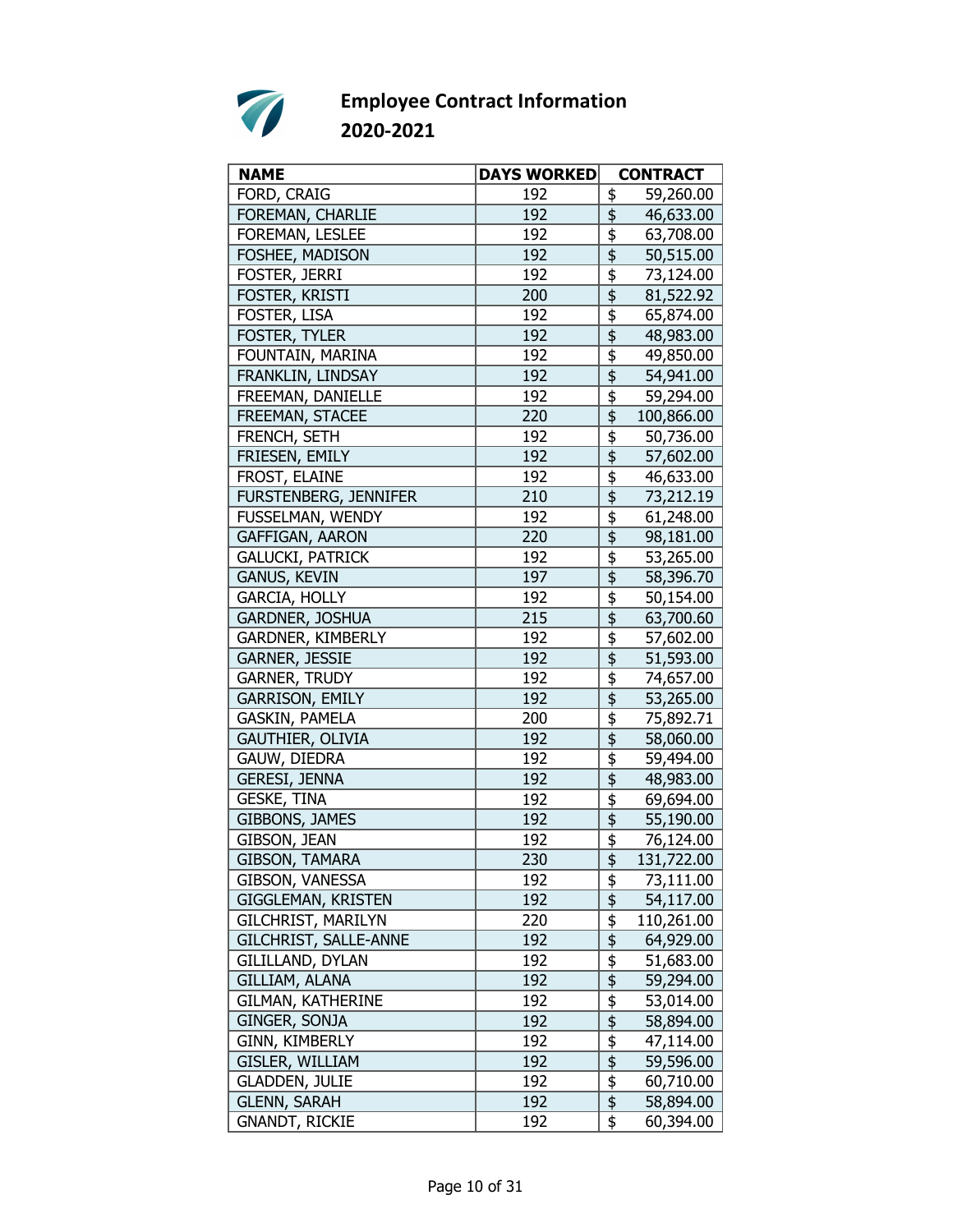

| <b>NAME</b>                  | <b>DAYS WORKED</b> |                                                 | <b>CONTRACT</b> |
|------------------------------|--------------------|-------------------------------------------------|-----------------|
| <b>GOBBLE, RICHARD</b>       | 192                | \$                                              | 65,268.00       |
| <b>GOLDEN, STACY</b>         | 192                | \$                                              | 62,939.00       |
| <b>GOLLEHER, MELANIE</b>     | 192                | \$                                              | 54,117.00       |
| GOMEZ, DENISE                | 192                | \$                                              | 46,633.00       |
| GOODMAN, REAGAN              | 192                | \$                                              | 56,597.00       |
| GOODWIN, KERRY               | 200                | \$                                              | 65,480.21       |
| <b>GORE, CHRISTY</b>         | 210                |                                                 | 78,374.84       |
| <b>GORMLEY, MARK</b>         | 192                | \$                                              | 66,768.00       |
| <b>GOTWALT, AMANDA</b>       | 192                |                                                 | 57,452.00       |
| <b>GOUVION, KRISTINA</b>     | 192                | \$                                              | 58,894.00       |
| <b>GOWEN, LESLI</b>          | 192                | \$                                              | 71,657.00       |
| <b>GRAF, KRISTEN</b>         | 192                | \$                                              | 60,052.00       |
| <b>GRAHAM, KATHIE</b>        | 192                | \$                                              | 60,394.00       |
| <b>GRAHAM-BIRGE, MICHELE</b> | 192                | \$                                              | 61,833.00       |
| <b>GRANDERSON, STEPHEN</b>   | 192                | $\overline{\mathfrak{s}}$                       | 47,721.00       |
| GRANT, JODY                  | 229                | \$                                              | 100,636.62      |
| <b>GRANT, KRISTEN</b>        | 192                | \$                                              | 56,732.00       |
| <b>GRAVES, HANNAH</b>        | 192                | \$                                              | 54,941.00       |
| <b>GREEAR, SARAH</b>         | 192                | \$                                              | 50,515.00       |
| GREEN, KIMBERLY              | 220                | \$                                              | 81,259.62       |
| <b>GREEN, MICHELLE</b>       | 192                | $\overline{\overline{\overline{\overline{z}}}}$ | 52,714.00       |
| <b>GREEN, SARA</b>           | 192                | \$                                              | 62,775.00       |
| <b>GRIFFITH, TAYLOR</b>      | 192                | \$                                              | 53,921.00       |
| GRIGGS, JAMES                | 192                | \$                                              | 64,827.00       |
| <b>GRIGGS, JULIE</b>         | 192                | $\overline{\mathfrak{s}}$                       | 60,794.00       |
| GRIMES, ANGELICA             | 192                | $\overline{\overline{\overline{5}}}$            | 58,060.00       |
| <b>GRISHAM, KAYLE</b>        | 197                | \$                                              | 57,173.28       |
| GRISSO, DEBRA                | 192                | \$                                              | 57,616.00       |
| <b>GROSS, HEATHER</b>        | 192                | \$                                              | 58,894.00       |
| <b>GROVES, AMY</b>           | 192                | \$                                              | 52,082.00       |
| <b>GROVES, SUSAN</b>         | 192                |                                                 | 63,181.00       |
| <b>GUIDRY, FAITH</b>         | 192                | $\overline{\overline{\overline{5}}}$            | 46,633.00       |
| <b>GUNTER, ADRIENNE</b>      | 210                | $\overline{\mathfrak{s}}$                       | 78,795.00       |
| <b>GUNTER, HANNAH</b>        | 192                | \$                                              | 47,721.00       |
| <b>GUSTAFSON, SUSAN</b>      | 192                | \$                                              | 58,894.00       |
| <b>GUTHRIE, JONATHON</b>     | 230                | \$                                              | 123,238.00      |
| HAAK, HOLLY                  | 192                | \$                                              | 51,452.00       |
| HACKMANN, WHITNEY            | 192                | \$                                              | 57,779.00       |
| HAGEDORN, ANGELA             | 192                |                                                 | 62,939.00       |
| HALBMAIER, CAROL             | 200                | $\frac{1}{2}$                                   | 71,925.00       |
| HALBMAIER, THOMAS            | 230                | \$                                              | 104,706.24      |
| HALE, BRYAN                  | 208                | \$                                              | 72,352.25       |
| HALE, DYLAN                  | 192                | \$                                              | 47,721.00       |
| HALE, KARI                   | 205                | $\frac{1}{2}$                                   | 76,508.78       |
| HALE, MARK                   | 192                | $\overline{\mathfrak{s}}$                       | 50,154.00       |
| HALL, KRISTEN                | 192                | $\overline{\boldsymbol{\mathsf{F}}}$            | 63,294.00       |
| HALLIBURTON, DIANE           | 192                | \$                                              | 55,615.00       |
|                              |                    |                                                 |                 |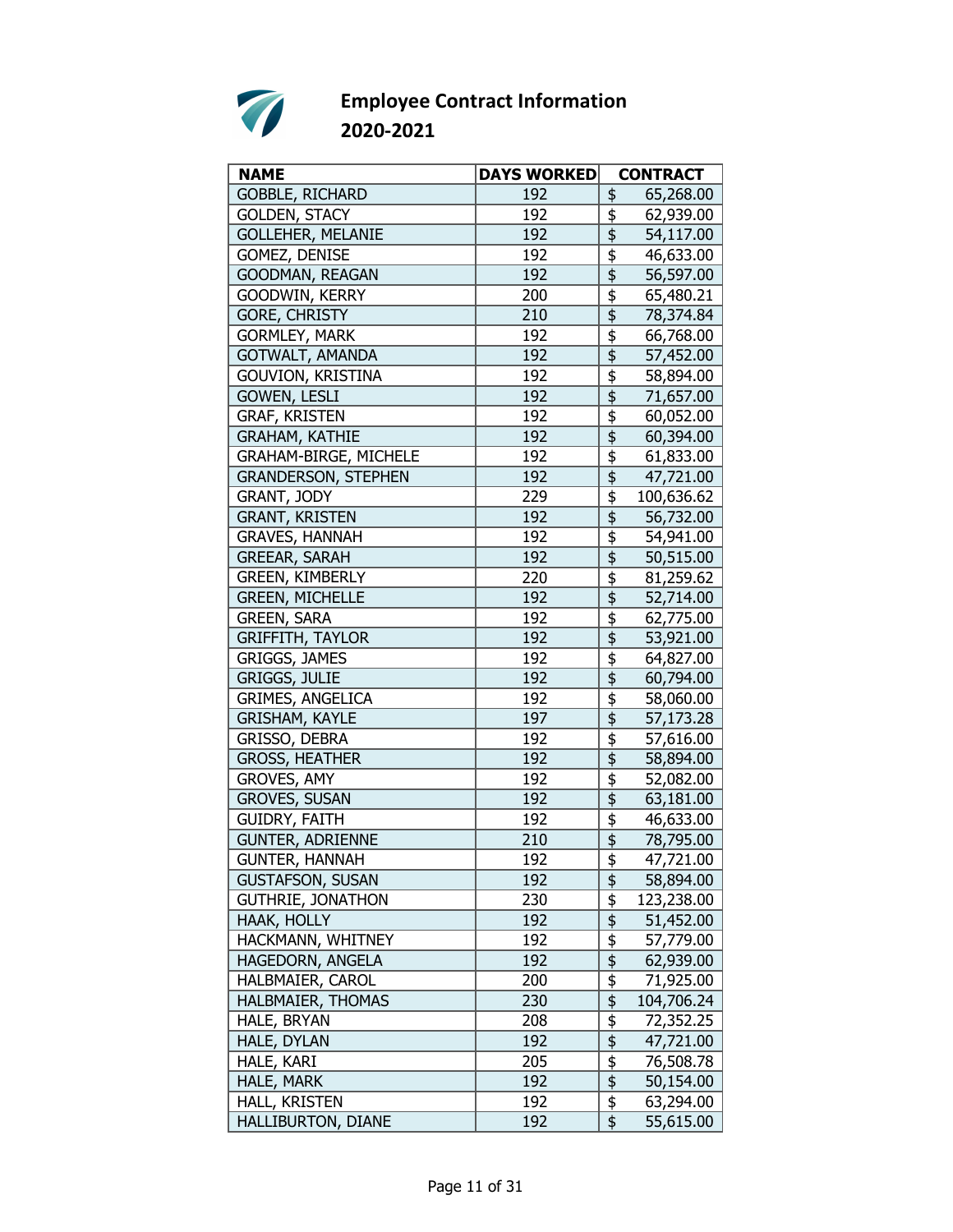

| <b>NAME</b>              | <b>DAYS WORKED</b> | <b>CONTRACT</b>                                              |
|--------------------------|--------------------|--------------------------------------------------------------|
| HALLWACHS, CHRISTINA     | 192                | 71,657.00<br>\$                                              |
| HALTER, ANTHONY          | 197                | \$<br>61,543.01                                              |
| HAMAKER, CASSANDRA       | 200                | 76,773.96<br>\$                                              |
| HAMBY, MORIAH            | 192                | \$<br>54,941.00                                              |
| HAMER, JOY               | 192                | \$<br>55,472.00                                              |
| HAMILTON, CHRISTINA      | 220                | \$<br>91,471.00                                              |
| HAMITER, MARK            | 207                | $\overline{\boldsymbol{\mathfrak{s}}}$<br>69,095.94          |
| HAMRICK, KAREN           | 192                | \$<br>60,910.00                                              |
| HANKINS, HEATHER         | 192                | \$<br>57,794.00                                              |
| HANNA, CYNDA             | 192                | \$<br>50,154.00                                              |
| HANNAFORD, MARLEAH       | 197                | \$<br>61,264.77                                              |
| HANNAN, SARAH            | 192                | \$<br>55,442.00                                              |
| HARDIN, AMY              | 192                | \$<br>59,827.00                                              |
| HARDIN, JULIA            | 192                | $\overline{\overline{\overline{\overline{z}}}}$<br>51,452.00 |
| HARGROVE, DEMI           | 208                | \$<br>56,197.75                                              |
| HARP, MARY               | 192                | \$<br>60,710.00                                              |
| HARP, MATTHEW            | 192                | \$<br>64,242.00                                              |
| HARPER, ALEXIS           | 192                | \$<br>56,279.00                                              |
| HARRIS, COURTNEY         | 192                | \$<br>54,296.00                                              |
| HARRIS, JAMES            | 208                | \$<br>69,479.42                                              |
| HARRIS, MICHAEL          | 192                | \$<br>51,452.00                                              |
| HARRIS, RACHEL           | 192                | \$<br>50,154.00                                              |
| HARRIS, SHELLY           | 210                | \$<br>71,514.69                                              |
| HARRIS, STACEY           | 192                | \$<br>67,194.00                                              |
| HARRIS, STACY            | 192                | $\overline{\overline{\overline{5}}}$<br>67,608.00            |
| HARRISON, LAURIE         | 192                | \$<br>67,314.00                                              |
| HARTLEY, LAURA           | 192                | \$<br>55,472.00                                              |
| HARTSOCK, SHELLEY        | 192                | \$<br>58,894.00                                              |
| HARTWELL, VICKIE         | 192                | \$<br>70,661.00                                              |
| HARVEY, KRISTA           | 192                | $\overline{\mathfrak{s}}$<br>57,794.00                       |
| HATFIELD, JACOB          | 192                | \$<br>50,183.00                                              |
| HAULER, TIFFANI          | 192                | $\overline{\overline{\overline{5}}}$<br>53,617.00            |
| HAWKINS, CAITLIN         | 192                | \$<br>49,100.00                                              |
| HAWKINSON, ALESHIA       | 192                | $\frac{1}{2}$<br>53,021.00                                   |
| HAWKINSON, PATRICIA      | 210                | \$<br>76,990.00                                              |
| HAYGOOD, VICKY           | 192                | \$<br>59,827.00                                              |
| HAZEL, HANNA             | 192                | $\frac{1}{2}$<br>48,350.00                                   |
| HEDSTROM, DEENA          | 200                | $\overline{\overline{\overline{z}}}$<br>69,533.33            |
| <b>HEDSTROM, MATTHEW</b> | 208                | $\overline{\mathfrak{s}}$<br>81,128.42                       |
| HEINEN, REBECCA          | 192                | $\overline{\$}$<br>52,224.00                                 |
| HELD, MARYANNE           | 192                | \$<br>59,294.00                                              |
| HELLMAN, SAMANTHA        | 192                | \$<br>50,515.00                                              |
| HELMUTH, EMILEE          | 192                | $\frac{1}{2}$<br>51,970.00                                   |
| <b>HELTON, ALLISON</b>   | 197                | \$<br>62,290.99                                              |
| HEMBERGER, BRENDA        | 192                | $\frac{1}{2}$<br>69,263.00                                   |
| HENDERSON, JORDAN        | 192                | $\overline{\$}$<br>50,822.00                                 |
| HENDRIX, TIMOTHY         | 229                | \$<br>77,835.46                                              |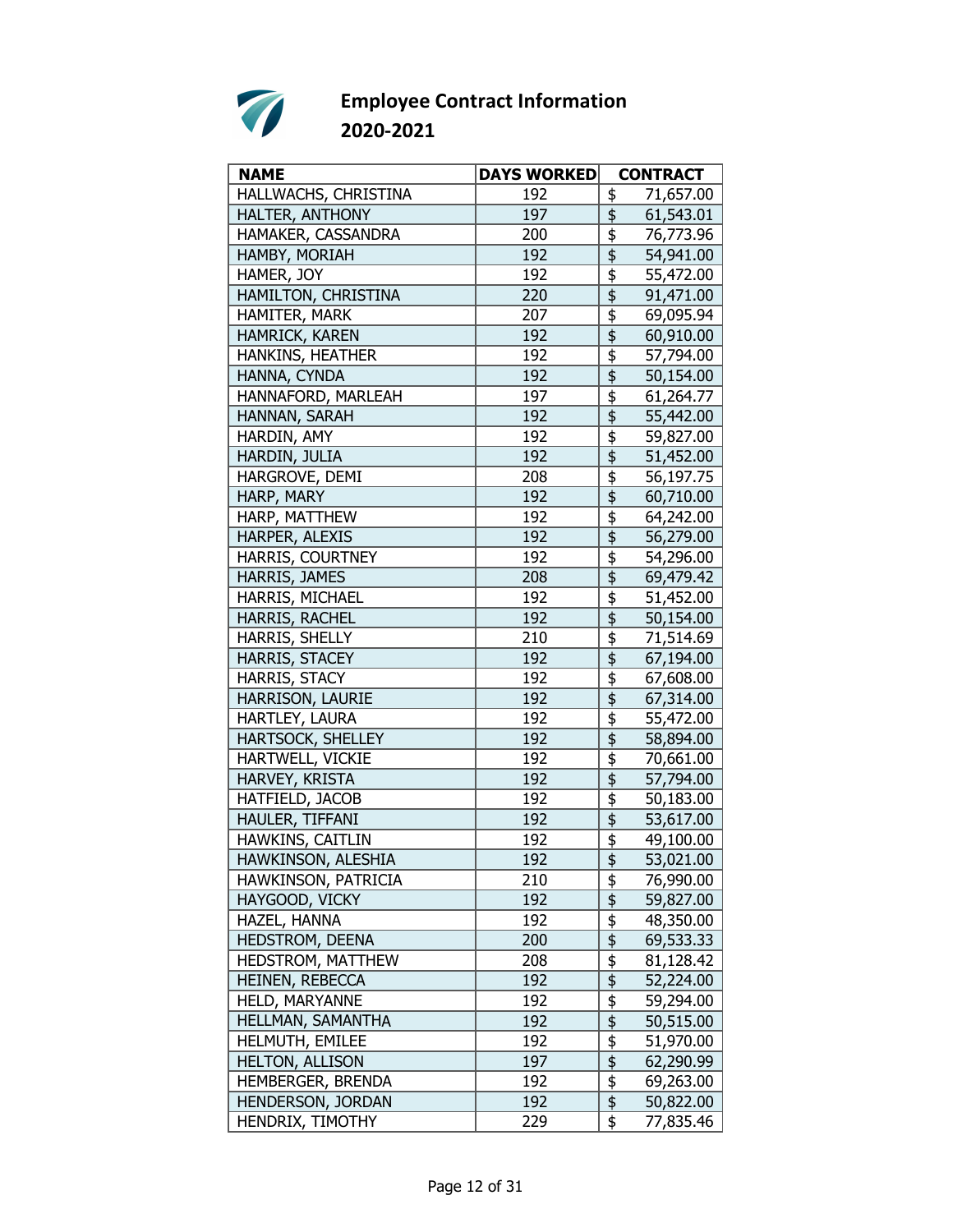

| <b>NAME</b>           | <b>DAYS WORKED</b> |                                                 | <b>CONTRACT</b>        |
|-----------------------|--------------------|-------------------------------------------------|------------------------|
| HENNING, JARED        | 197                | \$                                              | 56,586.76              |
| HENRY, LISA           | 192                | \$                                              | 56,732.00              |
| HENSON, LAUREN        | 192                | \$                                              | 56,972.00              |
| HERDES, KIMBERLY      | 192                | \$                                              | 59,981.00              |
| <b>HERNDON, JAMES</b> | 200                | \$                                              | 78,522.92              |
| HERNDON, KATHY        | 220                | \$                                              | 87,814.00              |
| HERNDON, LAVERA       | 220                | $\overline{\mathfrak{s}}$                       | 81,477.00              |
| HERRERA, MARIA        | 192                | \$                                              | 48,350.00              |
| HERRINGTON IV, JOSEPH | 192                | $\overline{\frac{1}{2}}$                        | 55,796.00              |
| <b>HESS, ABIGAIL</b>  | 192                | \$                                              | 59,827.00              |
| HEWLETT, LISA         | 192                | \$                                              | 61,060.00              |
| HICKLIN, CASEY        | 192                | \$                                              | 63,689.00              |
| <b>HICKS, TERRY</b>   | 199                | \$                                              | 81,019.49              |
| HICKS, TRICIA         | 192                | \$                                              | 58,165.00              |
| HIGGINS, HANNAH       | 192                | \$                                              | 73,111.00              |
| <b>HIGHT, DEBRA</b>   | 192                | \$                                              | 71,657.00              |
| <b>HILL, COLTON</b>   | 192                | \$                                              | 52,483.00              |
| HILL, EMILY           | 192                | \$                                              | 63,581.00              |
| HILL, KATHRYN         | 192                | \$                                              | 55,796.00              |
| HINDS, AMANDA         | 192                | $\overline{\overline{\overline{5}}}$            | 68,229.00              |
| HINTON, REGINA        | 192                | $\overline{\mathfrak{s}}$                       | 58,894.00              |
| HIPP, ERIC            | 220                | \$                                              | 100,866.00             |
| HODGE, TRACY          | 192                | \$                                              | 59,981.00              |
| HOISINGTON, CHRISTINA | 192                | \$                                              |                        |
| HOLCOMBE, CORINNE     | 202                | $\overline{\overline{\overline{\overline{z}}}}$ | 77,182.00<br>55,341.79 |
| HOLDEN, PATRICIA      | 192                | \$                                              |                        |
| HOLDER, CASSIE        | 192                | \$                                              | 58,894.00              |
| HOLDERBY, CLINTON     | 192                | \$                                              | 50,154.00              |
|                       | 192                |                                                 | 52,082.00              |
| HOLLAND, AMY          |                    | \$                                              | 69,030.00              |
| HOLLAND, LINDA        | 192                | \$                                              | 71,657.00              |
| HOLLAND, PENNY        | 192                | \$                                              | 73,124.00              |
| HOLLAND, SHAWN        | 192                | \$                                              | 62,939.00              |
| HOLLAND, TRACI        | 192                | $\overline{\frac{1}{2}}$                        | 69,791.00              |
| HOLLANDER, SUSAN      | 192                | \$                                              | 46,633.00              |
| HOLLINGSWORTH, THOMAS | 192                | \$                                              | 61,027.00              |
| HOLLOWAY, KRISTEN     | 192                | \$                                              | 62,143.00              |
| HOLMBERG, ANGELA      | 197                | \$                                              | 61,384.99              |
| HOLT, REGINA          | 192                | $\overline{\mathfrak{s}}$                       | 73,157.00              |
| HOLTON, JAMES         | 192                |                                                 | 54,153.00              |
| HOLTZEN, MATTHEW      | 192                | $\frac{6}{9}$                                   | 72,108.00              |
| HOOD, AMY             | 192                |                                                 | 65,268.00              |
| <b>HOOKS, HEATHER</b> | 202                | \$                                              | 65,688.00              |
| HOOVER, DON           | 213                | \$                                              | 115,909.04             |
| HOPPER, ELIZABETH     | 192                | $\frac{1}{2}$                                   | 49,902.00              |
| HORATH, LINDSEY       | 192                | $\overline{\$}$                                 | 55,597.00              |
| HORNER, SHELBY        | 192                | $\overline{\frac{1}{2}}$                        | 47,114.00              |
| HORRIGAN, DUANNA      | 192                | $\overline{\mathfrak{s}}$                       | 74,657.00              |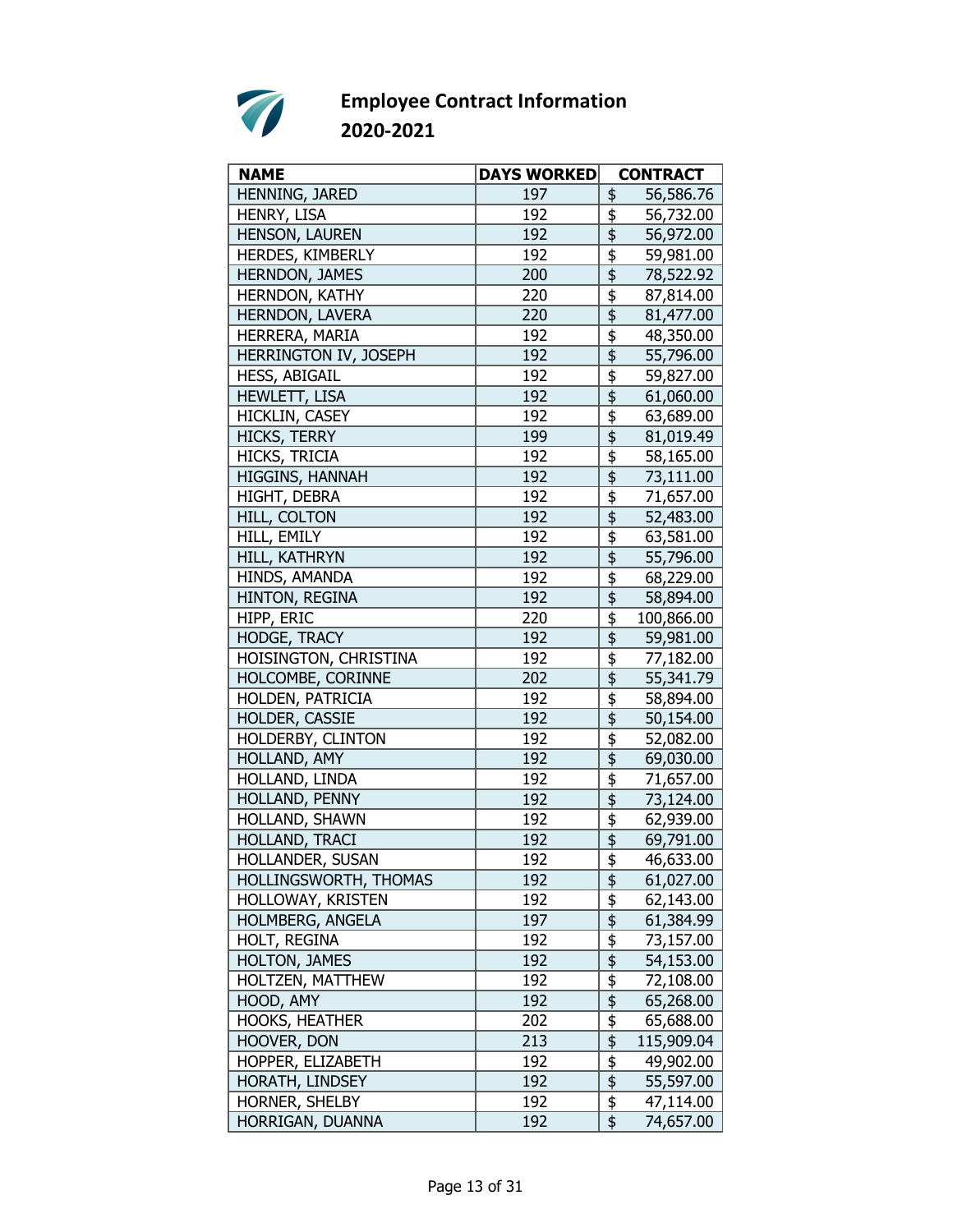

| <b>NAME</b>            | <b>DAYS WORKED</b> | <b>CONTRACT</b>                                     |
|------------------------|--------------------|-----------------------------------------------------|
| HORSCHIG, JUSTIN       | 207                | \$<br>59,971.69                                     |
| HOWARD, HOLLY          | 192                | \$<br>65,210.00                                     |
| HOWARD, JENNIFER       | 197                | \$<br>59,116.42                                     |
| HOWARD, MARGARET       | 192                | \$<br>46,633.00                                     |
| HUBBARD, SUZANNE       | 210                | \$<br>81,253.00                                     |
| HUDGENS, JENNIFER      | 192                | $\overline{\overline{\overline{5}}}$<br>55,790.00   |
| HUDSON, DAVID          | 197                | 73,523.07                                           |
| HUDSON, JOHANNA        | 192                | $\overline{\overline{\overline{5}}}$<br>58,812.00   |
| HUDSON, TERESA         | 210                | \$<br>85,545.00                                     |
| HUFF, JENNIFER         | 192                | \$<br>53,617.00                                     |
| HUGHES, MORGAN         | 192                | \$<br>49,755.00                                     |
| HUME, AMY              | 192                | \$<br>58,060.00                                     |
| HUMPHREY, JESSICA      | 200                | \$<br>62,062.50                                     |
| HUNT, RANDALL          | 220                | $\overline{\overline{\overline{5}}}$<br>92,813.00   |
| HURD, REBECCA          | 192                | \$<br>48,983.00                                     |
| HUTCHENS, CHRISTOPHER  | 230                | \$<br>96,136.00                                     |
| HUTCHENS, JOYCE        | 192                | \$<br>59,260.00                                     |
| HUTCHISON, LEXY        | 192                | \$<br>55,597.00                                     |
| HYDE, ANGELA           | 192                | \$<br>58,552.00                                     |
| IMEL, JESSICA          | 192                | $\overline{\overline{\overline{5}}}$<br>56,569.00   |
| INGLE, LEAH            | 192                | $\overline{\boldsymbol{\mathfrak{s}}}$<br>57,269.00 |
| JACKMAN, ALEXANDRA     | 192                | $\overline{\mathfrak{s}}$<br>47,721.00              |
| <b>JACKSON, MARLIN</b> | 192                | \$<br>48,983.00                                     |
| JAMELL, FELICIA        | 192                | \$<br>52,421.00                                     |
| JAMES, JENNIFER        | 200                | $\overline{\overline{\overline{5}}}$<br>70,079.17   |
| JAMES, KELSEY          | 192                | 54,941.00                                           |
| JAMES, TINA            | 197                | \$<br>78,028.27                                     |
| JANCZYS, CONNIE        | 192                | \$<br>63,942.00                                     |
| JAY, CHRISTIE          | 230                | \$<br>104,294.00                                    |
| JAYCOX, SANDRA         | 192                | \$<br>56,732.00                                     |
| JAYNE, ELINOR          | 192                | \$<br>54,941.00                                     |
| JEFFERSON, DEBORAH     | 205                | $\overline{\$}$<br>80,454.74                        |
| JENNINGS, BRACY        | 192                | \$<br>60,710.00                                     |
| JENSEN, LORAINE        | 192                | 60,547.00                                           |
| JOHNSON, AMBER         | 192                | \$<br>59,977.00                                     |
| JOHNSON, GRACI         | 192                | \$<br>67,310.00                                     |
| JOHNSON, HOLLY         | 192                | \$<br>47,721.00                                     |
| JOHNSON, JOSHUA        | 192                | $\overline{\frac{1}{2}}$<br>56,102.00               |
| JOHNSON, MELISSA       | 192                | $\overline{\mathfrak{s}}$<br>58,894.00              |
| JOHNSON, MOLLY         | 192                | $\overline{\frac{1}{2}}$<br>59,260.00               |
| JOHNSON, TAMARA        | 192                | $\overline{\overline{\overline{5}}}$<br>59,260.00   |
| JOHNSTON, BRIDGET      | 192                | \$<br>48,983.00                                     |
| JONES, ANDREA          | 192                | \$<br>57,671.00                                     |
| JONES, CHARLES         | 218                | $\overline{\frac{1}{2}}$<br>74,869.23               |
| JONES, EMILY           | 192                | $\frac{1}{2}$<br>48,350.00                          |
| JONES, JARED           | 192                | $\overline{\mathfrak{s}}$<br>64,515.00              |
| JONES, KATILYN         | 197                | \$<br>55,289.46                                     |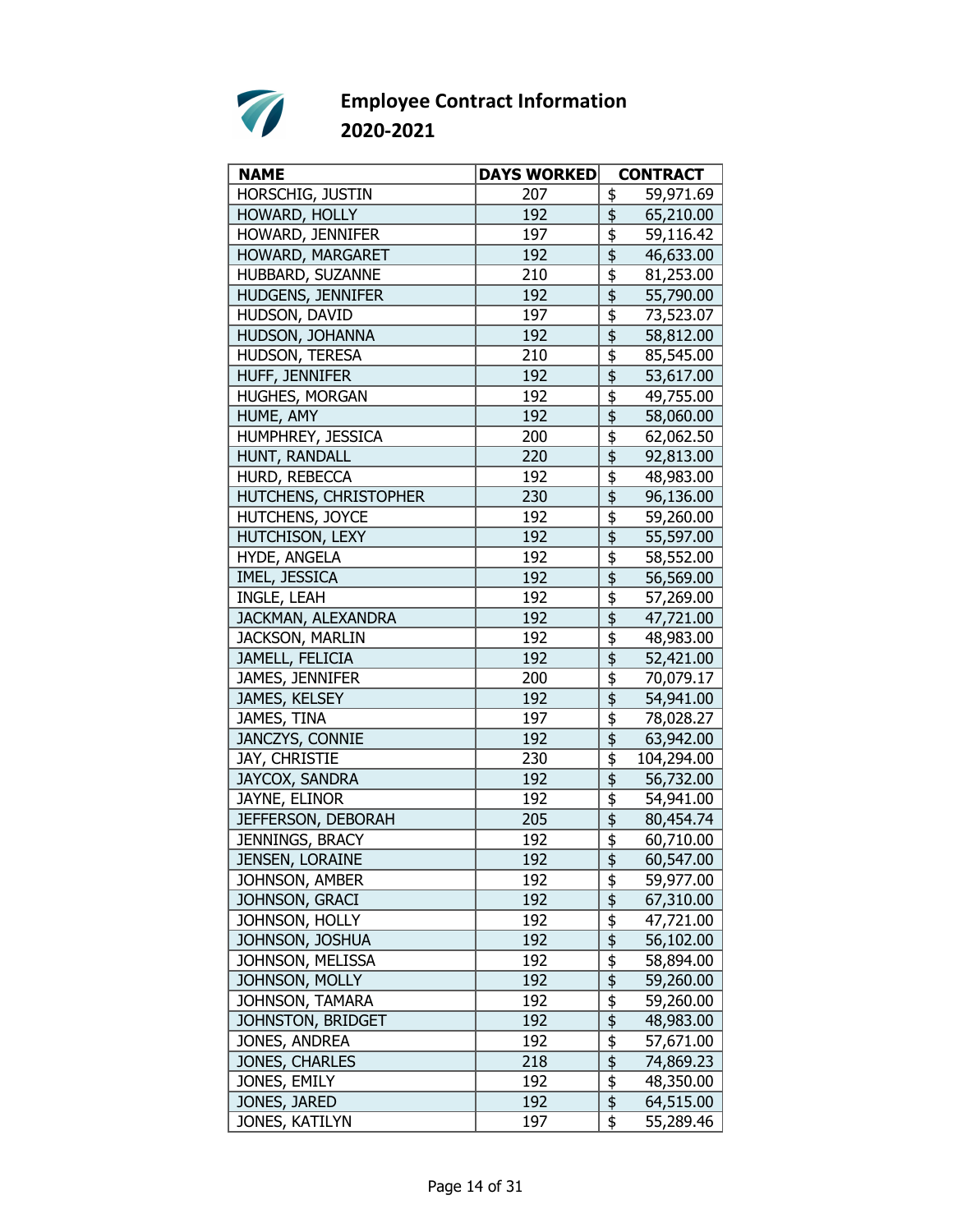

| <b>NAME</b>                 | <b>DAYS WORKED</b> | <b>CONTRACT</b>                                              |
|-----------------------------|--------------------|--------------------------------------------------------------|
| JONES, MARTHA               | 210                | 93,566.00<br>\$                                              |
| JONES, MEGAN                | 192                | 53,617.00<br>\$                                              |
| JONES, MICHEL               | 192                | \$<br>71,657.00                                              |
| JONES, NADINA               | 192                | \$<br>51,135.00                                              |
| JONES, SARAH                | 197                | \$<br>69,687.06                                              |
| JONES, STEPHANIE            | 192                | \$<br>62,143.00                                              |
| JONES, STEPHEN              | 208                | $\overline{\overline{\overline{\overline{z}}}}$<br>65,519.42 |
| JONES, TOBIE                | 192                | \$<br>50,154.00                                              |
| JOSTAD, MARY GRACE          | 192                | $\overline{\overline{\overline{\overline{5}}}}$<br>50,154.00 |
| JOUVENAUX, JULIE            | 192                | \$<br>58,894.00                                              |
| <b>JULIUS, CATHY</b>        | 197                | \$<br>67,428.38                                              |
| JUMPS, SARAH                | 192                | \$<br>55,046.00                                              |
| JUNGLES, KIMBER             | 192                | \$<br>70,968.00                                              |
| JURMANOVICH, AUDRA          | 192                | \$<br>60,710.00                                              |
| KAGEBEIN, DIANA             | 192                | \$<br>63,708.00                                              |
| KALCEVIC, NIKKI             | 192                | \$<br>66,839.00                                              |
| KAMINSKI, ALEXANDRIA        | 192                | \$<br>52,421.00                                              |
| KAPELLA, JOHN               | 208                | \$<br>75,707.00                                              |
| KARNEY, ELIZABETH           | 215                | \$<br>63,579.84                                              |
| KASH, DONNA                 | 210                | \$<br>79,680.63                                              |
| KAUFMAN, TRACY              | 202                | $\overline{\overline{\overline{\overline{z}}}}$<br>67,875.79 |
| KAZA, ABBY                  | 197                | \$<br>53,960.09                                              |
| KEARNEY, EMILY              | 192                | $\overline{\overline{\overline{5}}}$<br>54,153.00            |
| KEELER, DANIELLE            | 192                | \$<br>47,290.00                                              |
| KEIRN, WILLARD              | 192                | $\overline{\mathfrak{s}}$<br>59,981.00                       |
| <b>KEITH, BREE</b>          | 192                | $\overline{\overline{\overline{5}}}$<br>54,941.00            |
| KEITH, TIMOTHY              | 192                | \$<br>73,157.00                                              |
| KELLY, AMANDA               | 200                | \$<br>97,594.78                                              |
| KELLY, MARY                 | 208                | \$<br>74,183.92                                              |
| KENDRICK, KIM               | 192                | \$<br>74,657.00                                              |
| <b>KENNEDY, KAREN</b>       | 192                | $\overline{\overline{\overline{\overline{5}}}}$<br>71,657.00 |
| KEOVANPHENG, DAOKHAM        | 192                | 67,608.00                                                    |
| KERKHOVER, AUSTIN           | 192                | \$<br>57,794.00                                              |
| <b>KERKHOVER, STEPHANIE</b> | 197                | \$<br>53,710.09                                              |
| <b>KERNS, LISA</b>          | 192                | \$<br>62,827.00                                              |
| <b>KERR, HARRISON</b>       | 192                | $\frac{1}{2}$<br>51,781.00                                   |
| <b>KERR, ROBIN</b>          | 192                | \$<br>58,894.00                                              |
| KERSTETTER, ALISON          | 192                | \$<br>58,552.00                                              |
| <b>KESNER, RACHEL</b>       | 192                | 50,822.00                                                    |
| <b>KEWAN, CHRISTY</b>       | 192                | $\frac{1}{2}$<br>71,543.00                                   |
| KEYES, CHERI                | 192                | \$<br>69,956.00                                              |
| KILLINGSWORTH, TRISTA       | 192                | \$<br>63,231.00                                              |
| KIMBROUGH, DEMI             | 192                | \$<br>52,421.00                                              |
| KINCY, TRACY                | 210                | \$<br>86,683.91                                              |
| KING, ERIN                  | 192                | $\overline{\mathfrak{s}}$<br>48,350.00                       |
| KING, MAUD                  | 192                | $\overline{\boldsymbol{\mathfrak{s}}}$<br>66,752.00          |
| KING, SHELBY                | 192                | \$<br>48,491.00                                              |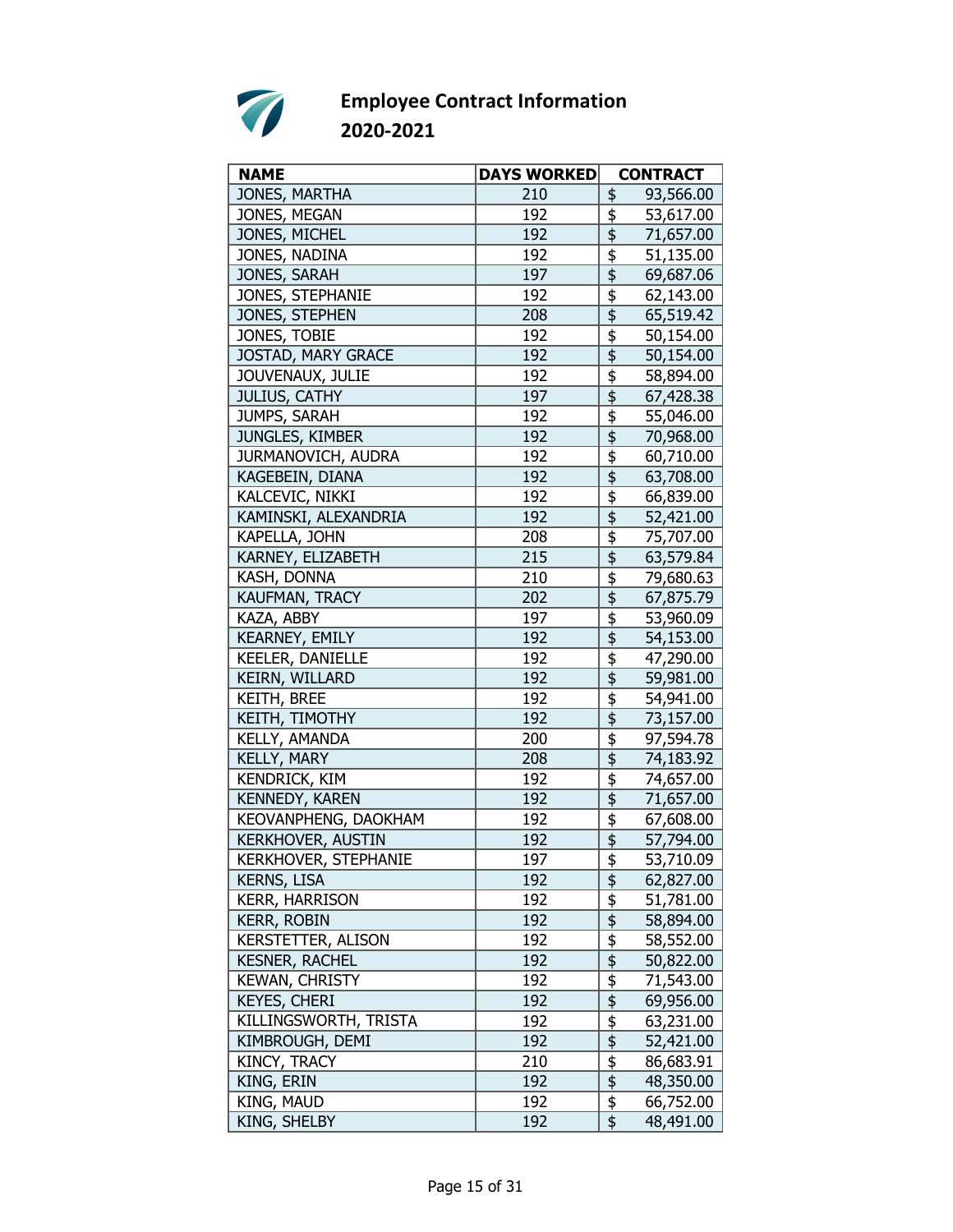

| <b>NAME</b>               | <b>DAYS WORKED</b> | <b>CONTRACT</b>                                              |
|---------------------------|--------------------|--------------------------------------------------------------|
| KIRBY, REBECCA            | 192                | \$<br>61,460.00                                              |
| KIRK, JANET               | 192                | \$<br>72,257.00                                              |
| KIRKLAND, BENTLEY         | 192                | \$<br>50,515.00                                              |
| KISSINGER, SARA           | 192                | \$<br>58,927.00                                              |
| KITCHENS, STEVEN          | 192                | \$<br>65,009.00                                              |
| <b>KLEIN, RUTH</b>        | 192                | $\overline{\overline{\overline{5}}}$<br>56,243.00            |
| KLEMPLE, DARLA            | 192                | $\overline{\overline{\overline{5}}}$<br>59,827.00            |
| KLEMPLE, RANDAL           | 192                | \$<br>58,894.00                                              |
| KNAPP, ELIZABETH          | 192                | \$<br>60,710.00                                              |
| KNAPP, JUSTIN             | 192                | \$<br>57,616.00                                              |
| KNIGHT, LORI              | 192                | \$<br>66,768.00                                              |
| KNIGHT, RACHEL            | 192                | \$<br>64,096.00                                              |
| KNISS, WADE               | 192                | \$<br>65,643.00                                              |
| KNOBLE, MATTHEW           | 192                | $\overline{\overline{\overline{5}}}$<br>65,979.00            |
| KNOTT, HOLLY              | 192                | \$<br>58,894.00                                              |
| KOBE, KIMMERY             | 192                | \$<br>58,812.00                                              |
| KOPEK, RACHEL             | 192                | \$<br>48,350.00                                              |
| KOPP, SARAH               | 192                | \$<br>50,154.00                                              |
| KORTE, DANETTA            | 192                | \$<br>68,429.00                                              |
| KOSSOVER, KRISTEN         | 210                | $\overline{\overline{\overline{5}}}$<br>74,041.25            |
| <b>KRAMER, JULIE</b>      | 205                | $\overline{\boldsymbol{\mathfrak{s}}}$<br>66,019.61          |
| <b>KRAPF, NANCI</b>       | 192                | \$<br>57,779.00                                              |
| KRISELL, CASEY            | 205                | \$<br>53,935.29                                              |
| KRUMMEN, KIMBERLY         | 200                | \$<br>75,773.96                                              |
| KUCERA, CHRISTINE         | 192                | \$<br>48,350.00                                              |
| KUTH-LOCKWOOD, MOLLIEANNE | 192                | $\overline{\overline{\overline{5}}}$<br>51,263.00            |
| <b>KYLE, BRENDA</b>       | 192                | $\frac{1}{2}$<br>73,937.00                                   |
| LABASS, BRAD              | 207                | \$<br>64,150.91                                              |
| LACY, EMILEE              | 192                | \$<br>56,279.00                                              |
| LAMP, MARGARET            | 192                | \$<br>63,708.00                                              |
| LANDERS, AMY              | 192                | \$<br>62,143.00                                              |
| LANDRUM, KIMBERLY         | 197                | $\overline{\overline{\overline{\overline{z}}}}$<br>60,707.66 |
| LANE, JAYME               | 192                | \$<br>57,269.00                                              |
| LANGHAM, JOSHUA           | 192                | 50,515.00                                                    |
| LANGSTON, KAYLA           | 192                | 62,596.00<br>\$                                              |
| LARAMORE, LEAH            | 192                | \$<br>48,350.00                                              |
| LARKIN, ALISSA            | 192                | $\frac{1}{2}$<br>56,102.00                                   |
| LAROCCO, JAMES            | 192                | $\overline{\frac{1}{2}}$<br>47,721.00                        |
| LASITER, SAVANNAH         | 192                | $\overline{\mathfrak{s}}$<br>51,722.00                       |
| LAURILA, JOCELYN          | 192                | $\overline{\mathfrak{s}}$<br>59,260.00                       |
| LAVALLE, GINGER           | 192                | $\frac{1}{2}$<br>58,552.00                                   |
| LAVALLE, WILLIAM          | 208                | \$<br>74,183.92                                              |
| LAWS, ALIX ANN            | 192                | $\frac{1}{2}$<br>51,781.00                                   |
| LEBERT, DONNA             | 192                | $\frac{1}{2}$<br>62,939.00                                   |
| LEDBETTER, MYLES          | 208                | $\frac{1}{2}$<br>61,606.83                                   |
| LEE, M AMANDA             | 192                | $\overline{\mathfrak{s}}$<br>57,616.00                       |
| LEFEVRE, CHARLES          | 91                 | \$<br>26,350.66                                              |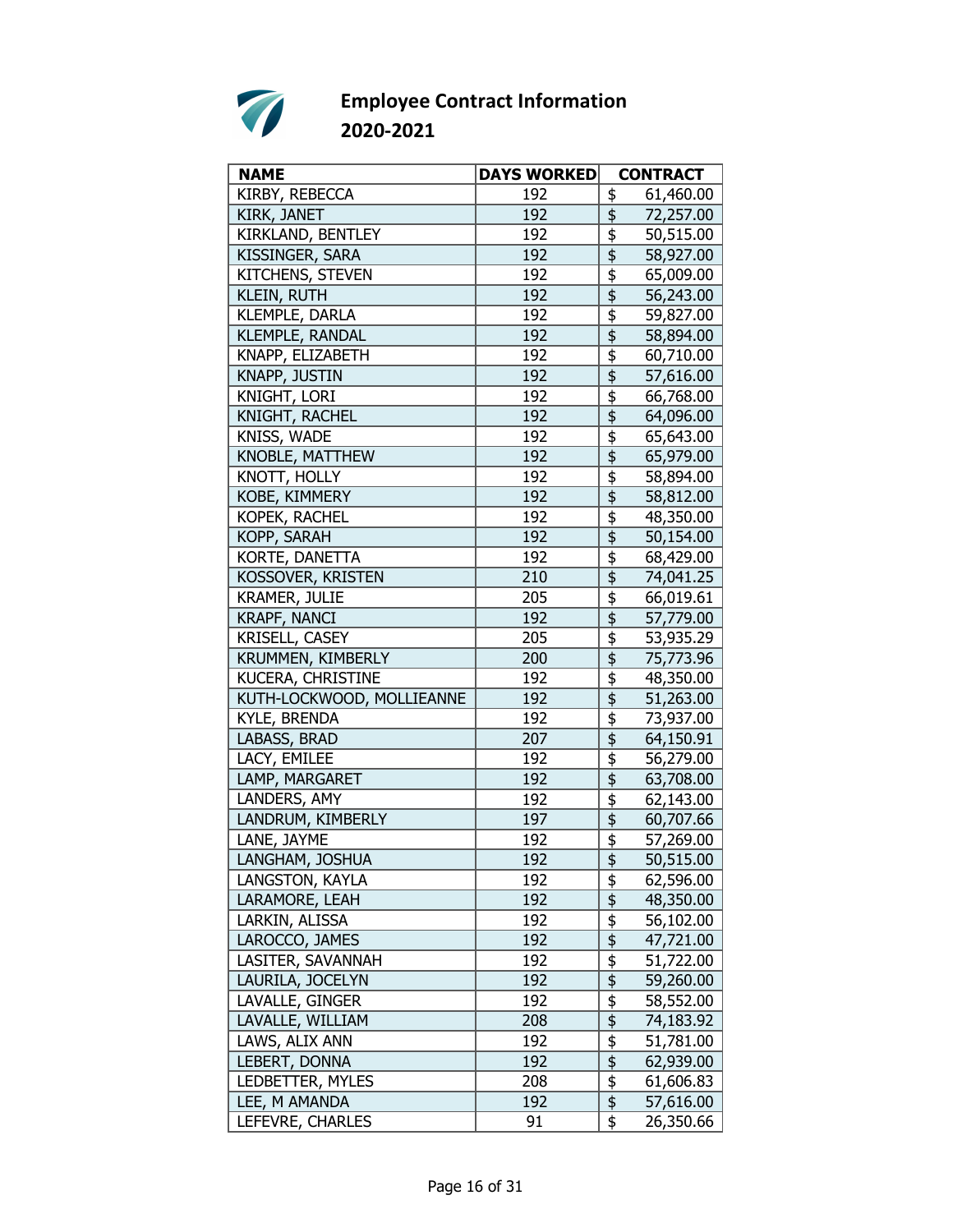

| LESTINA, DEBORAH<br>192<br>\$<br>51,654.00<br>LEVERING, STACY<br>192<br>\$<br>49,883.00<br>\$<br>LEWIS, BENJAMIN<br>220<br>91,923.00<br>LEWIS, DONNA<br>192<br>\$<br>68,429.00<br>\$<br>71,310.16<br>LEWIS, MADISON<br>210<br>\$<br>LEWIS, MICHELLE<br>192<br>50,750.00<br>$\overline{\mathfrak{s}}$<br>LICHLYTER, AMBER<br>192<br>55,472.00<br>\$<br>LIGHTFOOT, MITCHELL<br>192<br>50,515.00<br>$\overline{\frac{1}{2}}$<br>LIMBAUGH, JILLIANNE<br>192<br>48,350.00<br>LINARES, EMILY<br>\$<br>192<br>58,552.00<br>\$<br>LITTLE, ALEXANDRA<br>192<br>49,902.00<br>LITTLE, NATHANIEL<br>\$<br>220<br>81,477.00<br>\$<br>LITTLE, SHANNON<br>192<br>56,921.00<br>\$<br>LOBIK, GRETCHEN<br>61,702.08<br>200<br>LOCKEBY, BEVIN<br>\$<br>192<br>54,296.00<br>\$<br>LOLLAR, MICHELLE<br>192<br>51,781.00<br>LONETREE, CAMILLA<br>\$<br>200<br>75,892.71<br>LONG, BRETT<br>\$<br>192<br>65,979.00<br>\$<br>192<br>LONGING, SARAH<br>60,394.00<br>$\overline{\overline{\overline{5}}}$<br>LOOKADOO, LINDSAY<br>192<br>58,552.00<br>\$<br>LOOMIS, BRANDIE<br>69,216.98<br>197<br>LOPEZ-HORLOCK, MALISSA<br>\$<br>192<br>64,833.00<br>\$<br>LOVEJOY, JACQUELINE<br>210<br>81,386.88<br>\$<br>LOWERY, AUDRA<br>192<br>56,921.00<br>$\overline{\mathfrak{s}}$<br>LOWES, AMY<br>192<br>56,921.00<br>\$<br>LOWRANCE, JOSEPH<br>66,301.83<br>208<br>\$<br>LOYD, JACK<br>117,237.00<br>230<br>\$<br>LUHTANEN, SARAH<br>192<br>61,181.00<br>LUMPKIN, BRENDA<br>\$<br>192<br>68,429.00<br>LUNDBERG, KELSEY<br>215<br>\$<br>56,141.93<br>\$<br>LUNDY, REBECCA<br>192<br>52,421.00<br>\$<br>LUNSFORD, ASHLEE<br>192<br>54,941.00<br>$\overline{\overline{\overline{5}}}$<br>LYLES, ALYSON<br>192<br>51,422.00<br>\$<br>202<br>64,905.25<br>LYNCH, AMANDA<br>197<br>LYNCH, BRANDON<br><u>\$</u><br>65,053.23<br>\$<br>LYON, BRANDI<br>192<br>54,941.00<br>\$<br>LYONS, LESLIE<br>220<br>92,813.00<br>$\overline{\mathfrak{s}}$<br>LYONS, NICHOLAS<br>210<br>81,253.00<br>MA, QIUYE<br>192<br>55,597.00<br>$\frac{6}{9}$<br>MACKEY, JOHN<br>208<br>80,314.67<br>192<br>MACKEY, LESLIE<br>67,608.00<br>\$<br>192<br>51,135.00<br>MADEY, AARON<br>$\frac{1}{2}$<br><b>MADSEN, PETER</b><br>192<br>54,941.00<br>$\frac{1}{2}$<br>MAIZE, LINDSAY<br>192<br>63,708.00<br>$\overline{\overline{\overline{5}}}$<br>MALLOY, TARA<br>192<br>58,165.00<br>$\frac{1}{2}$<br>MANATT, FRANK<br>192<br>54,153.00 | <b>NAME</b>  | <b>DAYS WORKED</b> | <b>CONTRACT</b> |
|------------------------------------------------------------------------------------------------------------------------------------------------------------------------------------------------------------------------------------------------------------------------------------------------------------------------------------------------------------------------------------------------------------------------------------------------------------------------------------------------------------------------------------------------------------------------------------------------------------------------------------------------------------------------------------------------------------------------------------------------------------------------------------------------------------------------------------------------------------------------------------------------------------------------------------------------------------------------------------------------------------------------------------------------------------------------------------------------------------------------------------------------------------------------------------------------------------------------------------------------------------------------------------------------------------------------------------------------------------------------------------------------------------------------------------------------------------------------------------------------------------------------------------------------------------------------------------------------------------------------------------------------------------------------------------------------------------------------------------------------------------------------------------------------------------------------------------------------------------------------------------------------------------------------------------------------------------------------------------------------------------------------------------------------------------------------------------------------------------------------------------------------------------------------------------------------------------------------------------------------------------------------------------------------------------------------------------------------------------------------------|--------------|--------------------|-----------------|
|                                                                                                                                                                                                                                                                                                                                                                                                                                                                                                                                                                                                                                                                                                                                                                                                                                                                                                                                                                                                                                                                                                                                                                                                                                                                                                                                                                                                                                                                                                                                                                                                                                                                                                                                                                                                                                                                                                                                                                                                                                                                                                                                                                                                                                                                                                                                                                              |              |                    |                 |
|                                                                                                                                                                                                                                                                                                                                                                                                                                                                                                                                                                                                                                                                                                                                                                                                                                                                                                                                                                                                                                                                                                                                                                                                                                                                                                                                                                                                                                                                                                                                                                                                                                                                                                                                                                                                                                                                                                                                                                                                                                                                                                                                                                                                                                                                                                                                                                              |              |                    |                 |
|                                                                                                                                                                                                                                                                                                                                                                                                                                                                                                                                                                                                                                                                                                                                                                                                                                                                                                                                                                                                                                                                                                                                                                                                                                                                                                                                                                                                                                                                                                                                                                                                                                                                                                                                                                                                                                                                                                                                                                                                                                                                                                                                                                                                                                                                                                                                                                              |              |                    |                 |
|                                                                                                                                                                                                                                                                                                                                                                                                                                                                                                                                                                                                                                                                                                                                                                                                                                                                                                                                                                                                                                                                                                                                                                                                                                                                                                                                                                                                                                                                                                                                                                                                                                                                                                                                                                                                                                                                                                                                                                                                                                                                                                                                                                                                                                                                                                                                                                              |              |                    |                 |
|                                                                                                                                                                                                                                                                                                                                                                                                                                                                                                                                                                                                                                                                                                                                                                                                                                                                                                                                                                                                                                                                                                                                                                                                                                                                                                                                                                                                                                                                                                                                                                                                                                                                                                                                                                                                                                                                                                                                                                                                                                                                                                                                                                                                                                                                                                                                                                              |              |                    |                 |
|                                                                                                                                                                                                                                                                                                                                                                                                                                                                                                                                                                                                                                                                                                                                                                                                                                                                                                                                                                                                                                                                                                                                                                                                                                                                                                                                                                                                                                                                                                                                                                                                                                                                                                                                                                                                                                                                                                                                                                                                                                                                                                                                                                                                                                                                                                                                                                              |              |                    |                 |
|                                                                                                                                                                                                                                                                                                                                                                                                                                                                                                                                                                                                                                                                                                                                                                                                                                                                                                                                                                                                                                                                                                                                                                                                                                                                                                                                                                                                                                                                                                                                                                                                                                                                                                                                                                                                                                                                                                                                                                                                                                                                                                                                                                                                                                                                                                                                                                              |              |                    |                 |
|                                                                                                                                                                                                                                                                                                                                                                                                                                                                                                                                                                                                                                                                                                                                                                                                                                                                                                                                                                                                                                                                                                                                                                                                                                                                                                                                                                                                                                                                                                                                                                                                                                                                                                                                                                                                                                                                                                                                                                                                                                                                                                                                                                                                                                                                                                                                                                              |              |                    |                 |
|                                                                                                                                                                                                                                                                                                                                                                                                                                                                                                                                                                                                                                                                                                                                                                                                                                                                                                                                                                                                                                                                                                                                                                                                                                                                                                                                                                                                                                                                                                                                                                                                                                                                                                                                                                                                                                                                                                                                                                                                                                                                                                                                                                                                                                                                                                                                                                              |              |                    |                 |
|                                                                                                                                                                                                                                                                                                                                                                                                                                                                                                                                                                                                                                                                                                                                                                                                                                                                                                                                                                                                                                                                                                                                                                                                                                                                                                                                                                                                                                                                                                                                                                                                                                                                                                                                                                                                                                                                                                                                                                                                                                                                                                                                                                                                                                                                                                                                                                              |              |                    |                 |
|                                                                                                                                                                                                                                                                                                                                                                                                                                                                                                                                                                                                                                                                                                                                                                                                                                                                                                                                                                                                                                                                                                                                                                                                                                                                                                                                                                                                                                                                                                                                                                                                                                                                                                                                                                                                                                                                                                                                                                                                                                                                                                                                                                                                                                                                                                                                                                              |              |                    |                 |
|                                                                                                                                                                                                                                                                                                                                                                                                                                                                                                                                                                                                                                                                                                                                                                                                                                                                                                                                                                                                                                                                                                                                                                                                                                                                                                                                                                                                                                                                                                                                                                                                                                                                                                                                                                                                                                                                                                                                                                                                                                                                                                                                                                                                                                                                                                                                                                              |              |                    |                 |
|                                                                                                                                                                                                                                                                                                                                                                                                                                                                                                                                                                                                                                                                                                                                                                                                                                                                                                                                                                                                                                                                                                                                                                                                                                                                                                                                                                                                                                                                                                                                                                                                                                                                                                                                                                                                                                                                                                                                                                                                                                                                                                                                                                                                                                                                                                                                                                              |              |                    |                 |
|                                                                                                                                                                                                                                                                                                                                                                                                                                                                                                                                                                                                                                                                                                                                                                                                                                                                                                                                                                                                                                                                                                                                                                                                                                                                                                                                                                                                                                                                                                                                                                                                                                                                                                                                                                                                                                                                                                                                                                                                                                                                                                                                                                                                                                                                                                                                                                              |              |                    |                 |
|                                                                                                                                                                                                                                                                                                                                                                                                                                                                                                                                                                                                                                                                                                                                                                                                                                                                                                                                                                                                                                                                                                                                                                                                                                                                                                                                                                                                                                                                                                                                                                                                                                                                                                                                                                                                                                                                                                                                                                                                                                                                                                                                                                                                                                                                                                                                                                              |              |                    |                 |
|                                                                                                                                                                                                                                                                                                                                                                                                                                                                                                                                                                                                                                                                                                                                                                                                                                                                                                                                                                                                                                                                                                                                                                                                                                                                                                                                                                                                                                                                                                                                                                                                                                                                                                                                                                                                                                                                                                                                                                                                                                                                                                                                                                                                                                                                                                                                                                              |              |                    |                 |
|                                                                                                                                                                                                                                                                                                                                                                                                                                                                                                                                                                                                                                                                                                                                                                                                                                                                                                                                                                                                                                                                                                                                                                                                                                                                                                                                                                                                                                                                                                                                                                                                                                                                                                                                                                                                                                                                                                                                                                                                                                                                                                                                                                                                                                                                                                                                                                              |              |                    |                 |
|                                                                                                                                                                                                                                                                                                                                                                                                                                                                                                                                                                                                                                                                                                                                                                                                                                                                                                                                                                                                                                                                                                                                                                                                                                                                                                                                                                                                                                                                                                                                                                                                                                                                                                                                                                                                                                                                                                                                                                                                                                                                                                                                                                                                                                                                                                                                                                              |              |                    |                 |
|                                                                                                                                                                                                                                                                                                                                                                                                                                                                                                                                                                                                                                                                                                                                                                                                                                                                                                                                                                                                                                                                                                                                                                                                                                                                                                                                                                                                                                                                                                                                                                                                                                                                                                                                                                                                                                                                                                                                                                                                                                                                                                                                                                                                                                                                                                                                                                              |              |                    |                 |
|                                                                                                                                                                                                                                                                                                                                                                                                                                                                                                                                                                                                                                                                                                                                                                                                                                                                                                                                                                                                                                                                                                                                                                                                                                                                                                                                                                                                                                                                                                                                                                                                                                                                                                                                                                                                                                                                                                                                                                                                                                                                                                                                                                                                                                                                                                                                                                              |              |                    |                 |
|                                                                                                                                                                                                                                                                                                                                                                                                                                                                                                                                                                                                                                                                                                                                                                                                                                                                                                                                                                                                                                                                                                                                                                                                                                                                                                                                                                                                                                                                                                                                                                                                                                                                                                                                                                                                                                                                                                                                                                                                                                                                                                                                                                                                                                                                                                                                                                              |              |                    |                 |
|                                                                                                                                                                                                                                                                                                                                                                                                                                                                                                                                                                                                                                                                                                                                                                                                                                                                                                                                                                                                                                                                                                                                                                                                                                                                                                                                                                                                                                                                                                                                                                                                                                                                                                                                                                                                                                                                                                                                                                                                                                                                                                                                                                                                                                                                                                                                                                              |              |                    |                 |
|                                                                                                                                                                                                                                                                                                                                                                                                                                                                                                                                                                                                                                                                                                                                                                                                                                                                                                                                                                                                                                                                                                                                                                                                                                                                                                                                                                                                                                                                                                                                                                                                                                                                                                                                                                                                                                                                                                                                                                                                                                                                                                                                                                                                                                                                                                                                                                              |              |                    |                 |
|                                                                                                                                                                                                                                                                                                                                                                                                                                                                                                                                                                                                                                                                                                                                                                                                                                                                                                                                                                                                                                                                                                                                                                                                                                                                                                                                                                                                                                                                                                                                                                                                                                                                                                                                                                                                                                                                                                                                                                                                                                                                                                                                                                                                                                                                                                                                                                              |              |                    |                 |
|                                                                                                                                                                                                                                                                                                                                                                                                                                                                                                                                                                                                                                                                                                                                                                                                                                                                                                                                                                                                                                                                                                                                                                                                                                                                                                                                                                                                                                                                                                                                                                                                                                                                                                                                                                                                                                                                                                                                                                                                                                                                                                                                                                                                                                                                                                                                                                              |              |                    |                 |
|                                                                                                                                                                                                                                                                                                                                                                                                                                                                                                                                                                                                                                                                                                                                                                                                                                                                                                                                                                                                                                                                                                                                                                                                                                                                                                                                                                                                                                                                                                                                                                                                                                                                                                                                                                                                                                                                                                                                                                                                                                                                                                                                                                                                                                                                                                                                                                              |              |                    |                 |
|                                                                                                                                                                                                                                                                                                                                                                                                                                                                                                                                                                                                                                                                                                                                                                                                                                                                                                                                                                                                                                                                                                                                                                                                                                                                                                                                                                                                                                                                                                                                                                                                                                                                                                                                                                                                                                                                                                                                                                                                                                                                                                                                                                                                                                                                                                                                                                              |              |                    |                 |
|                                                                                                                                                                                                                                                                                                                                                                                                                                                                                                                                                                                                                                                                                                                                                                                                                                                                                                                                                                                                                                                                                                                                                                                                                                                                                                                                                                                                                                                                                                                                                                                                                                                                                                                                                                                                                                                                                                                                                                                                                                                                                                                                                                                                                                                                                                                                                                              |              |                    |                 |
|                                                                                                                                                                                                                                                                                                                                                                                                                                                                                                                                                                                                                                                                                                                                                                                                                                                                                                                                                                                                                                                                                                                                                                                                                                                                                                                                                                                                                                                                                                                                                                                                                                                                                                                                                                                                                                                                                                                                                                                                                                                                                                                                                                                                                                                                                                                                                                              |              |                    |                 |
|                                                                                                                                                                                                                                                                                                                                                                                                                                                                                                                                                                                                                                                                                                                                                                                                                                                                                                                                                                                                                                                                                                                                                                                                                                                                                                                                                                                                                                                                                                                                                                                                                                                                                                                                                                                                                                                                                                                                                                                                                                                                                                                                                                                                                                                                                                                                                                              |              |                    |                 |
|                                                                                                                                                                                                                                                                                                                                                                                                                                                                                                                                                                                                                                                                                                                                                                                                                                                                                                                                                                                                                                                                                                                                                                                                                                                                                                                                                                                                                                                                                                                                                                                                                                                                                                                                                                                                                                                                                                                                                                                                                                                                                                                                                                                                                                                                                                                                                                              |              |                    |                 |
|                                                                                                                                                                                                                                                                                                                                                                                                                                                                                                                                                                                                                                                                                                                                                                                                                                                                                                                                                                                                                                                                                                                                                                                                                                                                                                                                                                                                                                                                                                                                                                                                                                                                                                                                                                                                                                                                                                                                                                                                                                                                                                                                                                                                                                                                                                                                                                              |              |                    |                 |
|                                                                                                                                                                                                                                                                                                                                                                                                                                                                                                                                                                                                                                                                                                                                                                                                                                                                                                                                                                                                                                                                                                                                                                                                                                                                                                                                                                                                                                                                                                                                                                                                                                                                                                                                                                                                                                                                                                                                                                                                                                                                                                                                                                                                                                                                                                                                                                              |              |                    |                 |
|                                                                                                                                                                                                                                                                                                                                                                                                                                                                                                                                                                                                                                                                                                                                                                                                                                                                                                                                                                                                                                                                                                                                                                                                                                                                                                                                                                                                                                                                                                                                                                                                                                                                                                                                                                                                                                                                                                                                                                                                                                                                                                                                                                                                                                                                                                                                                                              |              |                    |                 |
|                                                                                                                                                                                                                                                                                                                                                                                                                                                                                                                                                                                                                                                                                                                                                                                                                                                                                                                                                                                                                                                                                                                                                                                                                                                                                                                                                                                                                                                                                                                                                                                                                                                                                                                                                                                                                                                                                                                                                                                                                                                                                                                                                                                                                                                                                                                                                                              |              |                    |                 |
|                                                                                                                                                                                                                                                                                                                                                                                                                                                                                                                                                                                                                                                                                                                                                                                                                                                                                                                                                                                                                                                                                                                                                                                                                                                                                                                                                                                                                                                                                                                                                                                                                                                                                                                                                                                                                                                                                                                                                                                                                                                                                                                                                                                                                                                                                                                                                                              |              |                    |                 |
|                                                                                                                                                                                                                                                                                                                                                                                                                                                                                                                                                                                                                                                                                                                                                                                                                                                                                                                                                                                                                                                                                                                                                                                                                                                                                                                                                                                                                                                                                                                                                                                                                                                                                                                                                                                                                                                                                                                                                                                                                                                                                                                                                                                                                                                                                                                                                                              |              |                    |                 |
|                                                                                                                                                                                                                                                                                                                                                                                                                                                                                                                                                                                                                                                                                                                                                                                                                                                                                                                                                                                                                                                                                                                                                                                                                                                                                                                                                                                                                                                                                                                                                                                                                                                                                                                                                                                                                                                                                                                                                                                                                                                                                                                                                                                                                                                                                                                                                                              |              |                    |                 |
|                                                                                                                                                                                                                                                                                                                                                                                                                                                                                                                                                                                                                                                                                                                                                                                                                                                                                                                                                                                                                                                                                                                                                                                                                                                                                                                                                                                                                                                                                                                                                                                                                                                                                                                                                                                                                                                                                                                                                                                                                                                                                                                                                                                                                                                                                                                                                                              |              |                    |                 |
|                                                                                                                                                                                                                                                                                                                                                                                                                                                                                                                                                                                                                                                                                                                                                                                                                                                                                                                                                                                                                                                                                                                                                                                                                                                                                                                                                                                                                                                                                                                                                                                                                                                                                                                                                                                                                                                                                                                                                                                                                                                                                                                                                                                                                                                                                                                                                                              |              |                    |                 |
|                                                                                                                                                                                                                                                                                                                                                                                                                                                                                                                                                                                                                                                                                                                                                                                                                                                                                                                                                                                                                                                                                                                                                                                                                                                                                                                                                                                                                                                                                                                                                                                                                                                                                                                                                                                                                                                                                                                                                                                                                                                                                                                                                                                                                                                                                                                                                                              |              |                    |                 |
|                                                                                                                                                                                                                                                                                                                                                                                                                                                                                                                                                                                                                                                                                                                                                                                                                                                                                                                                                                                                                                                                                                                                                                                                                                                                                                                                                                                                                                                                                                                                                                                                                                                                                                                                                                                                                                                                                                                                                                                                                                                                                                                                                                                                                                                                                                                                                                              |              |                    |                 |
|                                                                                                                                                                                                                                                                                                                                                                                                                                                                                                                                                                                                                                                                                                                                                                                                                                                                                                                                                                                                                                                                                                                                                                                                                                                                                                                                                                                                                                                                                                                                                                                                                                                                                                                                                                                                                                                                                                                                                                                                                                                                                                                                                                                                                                                                                                                                                                              |              |                    |                 |
|                                                                                                                                                                                                                                                                                                                                                                                                                                                                                                                                                                                                                                                                                                                                                                                                                                                                                                                                                                                                                                                                                                                                                                                                                                                                                                                                                                                                                                                                                                                                                                                                                                                                                                                                                                                                                                                                                                                                                                                                                                                                                                                                                                                                                                                                                                                                                                              |              |                    |                 |
|                                                                                                                                                                                                                                                                                                                                                                                                                                                                                                                                                                                                                                                                                                                                                                                                                                                                                                                                                                                                                                                                                                                                                                                                                                                                                                                                                                                                                                                                                                                                                                                                                                                                                                                                                                                                                                                                                                                                                                                                                                                                                                                                                                                                                                                                                                                                                                              |              |                    |                 |
|                                                                                                                                                                                                                                                                                                                                                                                                                                                                                                                                                                                                                                                                                                                                                                                                                                                                                                                                                                                                                                                                                                                                                                                                                                                                                                                                                                                                                                                                                                                                                                                                                                                                                                                                                                                                                                                                                                                                                                                                                                                                                                                                                                                                                                                                                                                                                                              |              |                    |                 |
|                                                                                                                                                                                                                                                                                                                                                                                                                                                                                                                                                                                                                                                                                                                                                                                                                                                                                                                                                                                                                                                                                                                                                                                                                                                                                                                                                                                                                                                                                                                                                                                                                                                                                                                                                                                                                                                                                                                                                                                                                                                                                                                                                                                                                                                                                                                                                                              |              |                    |                 |
|                                                                                                                                                                                                                                                                                                                                                                                                                                                                                                                                                                                                                                                                                                                                                                                                                                                                                                                                                                                                                                                                                                                                                                                                                                                                                                                                                                                                                                                                                                                                                                                                                                                                                                                                                                                                                                                                                                                                                                                                                                                                                                                                                                                                                                                                                                                                                                              | MANES, RICKY | 192                | \$<br>72,971.00 |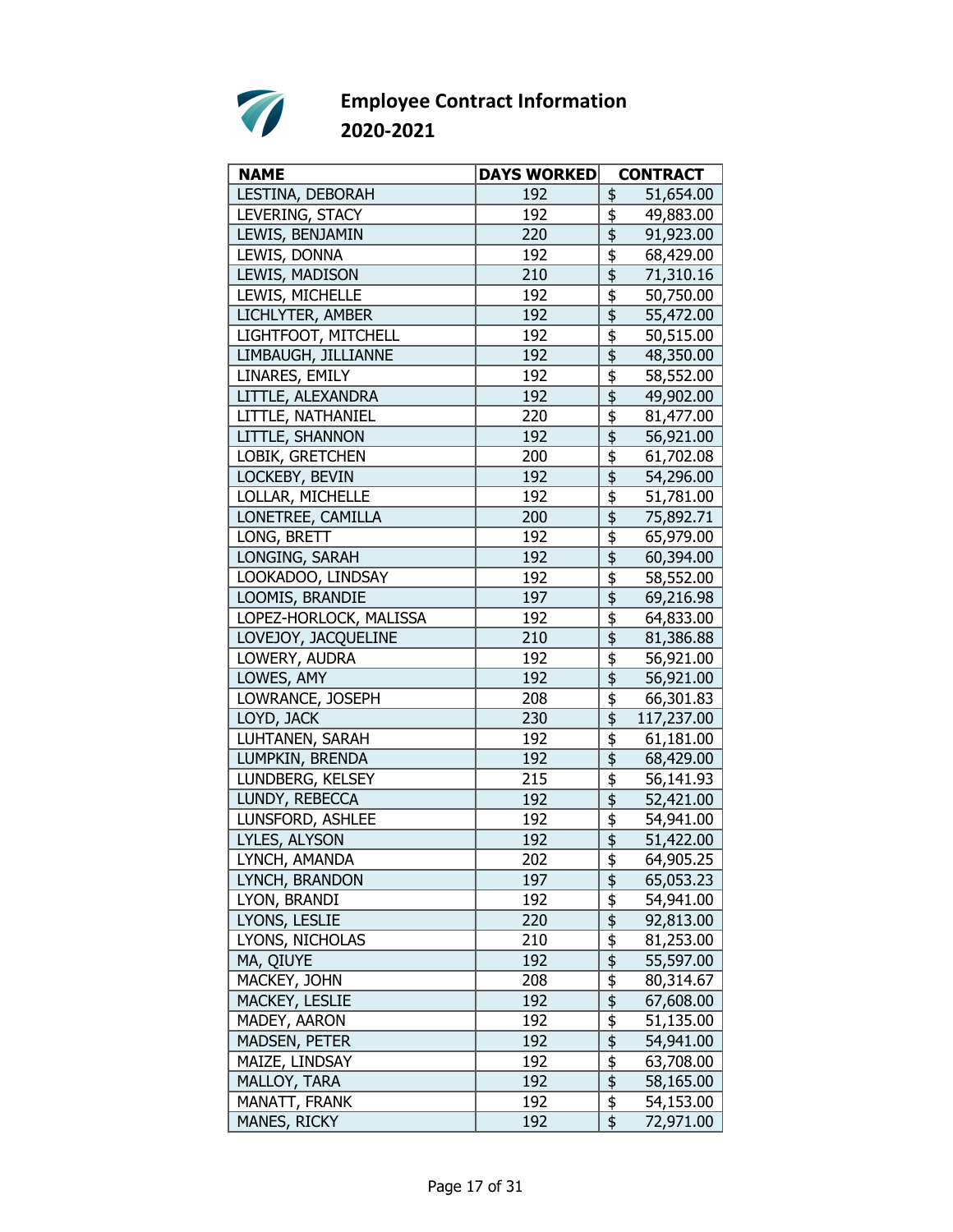

| <b>NAME</b>           | <b>DAYS WORKED</b> | <b>CONTRACT</b>                                   |
|-----------------------|--------------------|---------------------------------------------------|
| MANUS, RACHEL         | 210                | \$<br>88,625.00                                   |
| MARCHANT, ANDREA      | 192                | \$<br>51,135.00                                   |
| MARLEY, AMANDA        | 192                | \$<br>54,153.00                                   |
| MARR, KYLE            | 208                | \$<br>83,628.42                                   |
| MARRONE, APRIL        | 192                | \$<br>60,394.00                                   |
| MARSHALL, AMY         | 192                | \$<br>71,657.00                                   |
| MARSHALL, BRITTANY    | 192                | $\overline{\overline{\overline{5}}}$<br>47,721.00 |
| MARSHALL, JOHN        | 197                | $\overline{\overline{\overline{5}}}$<br>64,843.56 |
| MARSHALL, TA-NEISHA   | 192                | \$<br>66,143.00                                   |
| MARSTON, CHRISTOPHER  | 192                | \$<br>58,993.00                                   |
| MARTIN, ASHLEY        | 192                | \$<br>48,983.00                                   |
| MARTIN, ASHLIE        | 192                | \$<br>65,717.00                                   |
| MARTIN, CHANTEL       | 192                | \$<br>46,633.00                                   |
| MARTIN, COREY         | 192                | 51,135.00                                         |
| <b>MARTIN, EVETTE</b> | 192                | \$<br>71,657.00                                   |
| MARTIN, LEADRA        | 192                | $\overline{\overline{\overline{5}}}$<br>69,012.00 |
| MARTIN, MARTHA        | 192                | \$<br>58,894.00                                   |
| MARTINEZ, CANDICE     | 205                | \$<br>53,280.78                                   |
| MARTS, NATALIE        | 192                | \$<br>61,748.00                                   |
| MASSEY, STACY         | 192                | $\overline{\overline{\overline{5}}}$<br>54,153.00 |
| MATHIS, KEMBRA        | 192                | \$<br>67,712.00                                   |
| MATTERI, SARAH        | 192                | 56,317.00                                         |
| MAUTE, AMANDA         | 192                | \$<br>52,082.00                                   |
| MAYER, RAYMOND        | 208                | \$<br>81,634.92                                   |
| MAYES, DENA           | 192                | \$<br>71,657.00                                   |
| MAYES, GINGER         | 220                | \$<br>77,998.75                                   |
| MAYHEW, CORTNEY       | 192                | \$<br>62,143.00                                   |
| MAYO, JALYNN          | 200                | \$<br>52,881.25                                   |
| MCBRIDE, ANDREW       | 192                | \$<br>52,421.00                                   |
| MCCAIN, ANNA          | 192                | \$<br>58,552.00                                   |
| MCCARTHY, SUSAN       | 197                | \$<br>64,384.99                                   |
| MCCARTY, JESSICA      | 192                | $\overline{\mathfrak{s}}$<br>49,310.00            |
| MCCLELLAND, ALEXIS    | 192                | \$<br>47,114.00                                   |
| MCCLELLAND, BRITTON   | 192                |                                                   |
|                       | 208                | 54,296.00                                         |
| MCCLENNY, CHRISTOPHER |                    | <u>\$</u><br>78,683.92                            |
| MCCONNELL, DENA       | 192                | \$<br>58,552.00                                   |
| MCDANIEL, DESTINY     | 192                | \$<br>46,633.00                                   |
| MCDANIEL, DODIE       | 192                | $\overline{\mathfrak{s}}$<br>61,833.00            |
| MCDOWELL, STEPHANIE   | 197                | $\overline{\frac{1}{2}}$<br>65,837.70             |
| MCELFRESH, BRENNA     | 197                | $\frac{1}{2}$<br>69,368.62                        |
| MCELROY, EVETTE       | 192                | $\overline{\frac{1}{2}}$<br>59,344.00             |
| MCELROY, JOHN         | 192                | \$<br>63,427.00                                   |
| MCGINNIS, ANNE        | 192                | $\frac{1}{2}$<br>58,894.00                        |
| MCKEAN, BRIAN         | 192                | $\overline{\mathfrak{s}}$<br>71,657.00            |
| MCKEAN, STACY         | 192                | $\overline{\mathfrak{s}}$<br>71,657.00            |
| MCKEE, STACEY         | 192                | $\overline{\boldsymbol{\phi}}$<br>62,939.00       |
| MCKNIGHT, ALEXANDER   | 213                | \$<br>74,614.31                                   |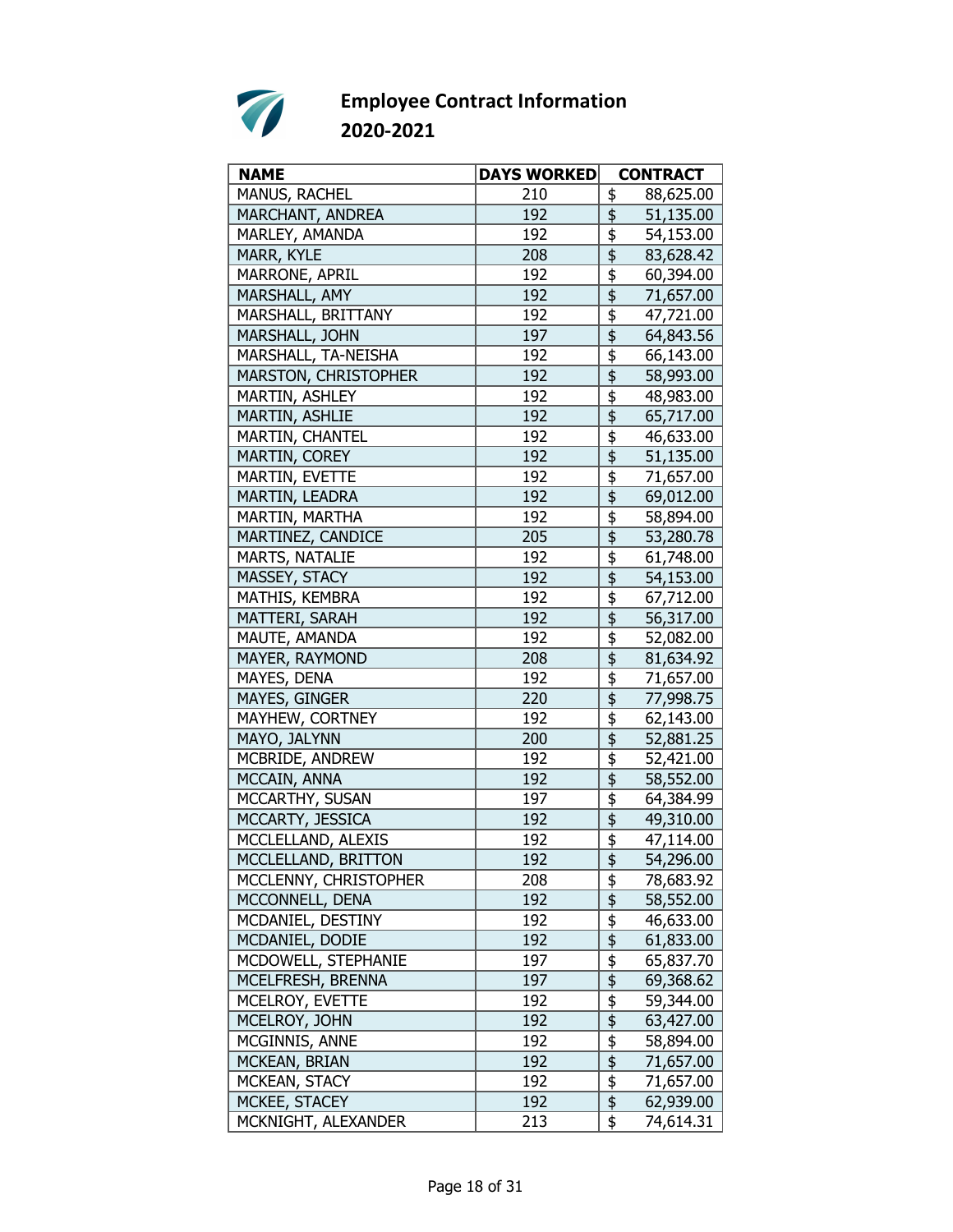

| <b>NAME</b>         | <b>DAYS WORKED</b> | <b>CONTRACT</b>                                              |
|---------------------|--------------------|--------------------------------------------------------------|
| MCNABB, STEPHANIE   | 192                | \$<br>66,708.00                                              |
| MCNABB, TAMARA      | 192                | \$<br>70,823.00                                              |
| MCNEECE, ANDREW     | 192                | \$<br>56,279.00                                              |
| MCNEECE, GEORGE     | 192                | \$<br>59,260.00                                              |
| MCRAE, MARLA        | 192                | \$<br>71,611.00                                              |
| MCVEY, KATHY        | 192                | \$<br>56,732.00                                              |
| MEDLOCK, AMANDA     | 192                | $\overline{\overline{\overline{5}}}$<br>47,114.00            |
| MELCHIORI, LARA     | 205                | \$<br>55,287.01                                              |
| MENDEZ, DIANA       | 192                | $\overline{\boldsymbol{\mathsf{S}}}$<br>58,552.00            |
| MENSCH, MELISSA     | 197                | \$<br>73,568.21                                              |
| MERAYO, SARAH       | 222                | \$<br>84,845.37                                              |
| MERCER, SHAE        | 192                | \$<br>52,082.00                                              |
| MERRIMAN, LARRY     | 192                | $\overline{\overline{\overline{5}}}$<br>54,182.00            |
| MERRIMAN, LAURA     | 197                | \$<br>67,409.77                                              |
| MERTZ, DEBRA        | 192                | \$<br>58,894.00                                              |
| MILLER, ADYSUN      | 192                | \$<br>47,721.00                                              |
| MILLER, CASSANDRA   | 192                | \$<br>49,755.00                                              |
| MILLER, DEREK       | 200                | \$<br>72,533.33                                              |
| MILLER, EMILY       | 192                | 50,515.00                                                    |
|                     | 192                | $\overline{\overline{\overline{5}}}$                         |
| MILLER, HEATHER     |                    | 63,607.00                                                    |
| MILLER, KARIN       | 220                | $\overline{\frac{1}{2}}$<br>89,310.00                        |
| MILLER, SYDNEY      | 192                | \$<br>53,617.00                                              |
| MILLER, TAMARA      | 192                | \$<br>58,894.00                                              |
| MILLS, REBECCA      | 192                | \$<br>68,429.00                                              |
| <b>MILLS, SARAH</b> | 192                | $\overline{\overline{\overline{5}}}$<br>52,882.00            |
| MIMS, CHAD          | 220                | \$<br>96,839.00                                              |
| MIMS, VIRGINIA      | 192                | \$<br>67,532.00                                              |
| MINOR, JAMES        | 192                | \$<br>58,172.00                                              |
| MISER, SARAH        | 220                | \$<br>88,002.00                                              |
| MIZELLE, ANA        | 192                | \$<br>62,208.00                                              |
| MOE, KATHLEEN       | 192                | \$<br>52,224.00                                              |
| MOFFIT, JAYNA       | 192                | \$<br>71,780.00                                              |
| MOLINE, LESLIE      | 192                | $\overline{\boldsymbol{\mathsf{t}}}$<br>65,939.00            |
| MONJURE, MELANIE    | 197                | \$<br>63,427.70                                              |
| MONTELONGO, SHAYLA  | 192                | \$<br>55,796.00                                              |
| MOONEY, TERRI       | 192                | \$<br>58,894.00                                              |
| MOORE, CYNTHIA      | 192                | \$<br>58,894.00                                              |
| MOORE, KATHRYN      | 192                | $\frac{1}{2}$<br>61,079.00                                   |
| MOORE, KELLI        | 197                | 63,803.23                                                    |
| MOORE, LACIE        | 200                | $\frac{1}{2}$<br>68,168.75                                   |
| MOORE, SHARON       | 192                | $\overline{\overline{\overline{\overline{z}}}}$<br>66,752.00 |
| MOORE, SHELLEY      | 192                | \$<br>62,009.00                                              |
| MORAN, CASEE        | 192                | \$<br>60,310.00                                              |
| MORENO, DELFINA     | 192                | $\frac{1}{2}$<br>63,708.00                                   |
| MORGAN, STACEY      | 192                | $\overline{\boldsymbol{\mathsf{s}}}$<br>50,822.00            |
| MORLAND, CARA       | 192                | $\frac{1}{2}$<br>56,972.00                                   |
| MORRIS, ANGELA      | 192                | \$<br>63,294.00                                              |
|                     |                    |                                                              |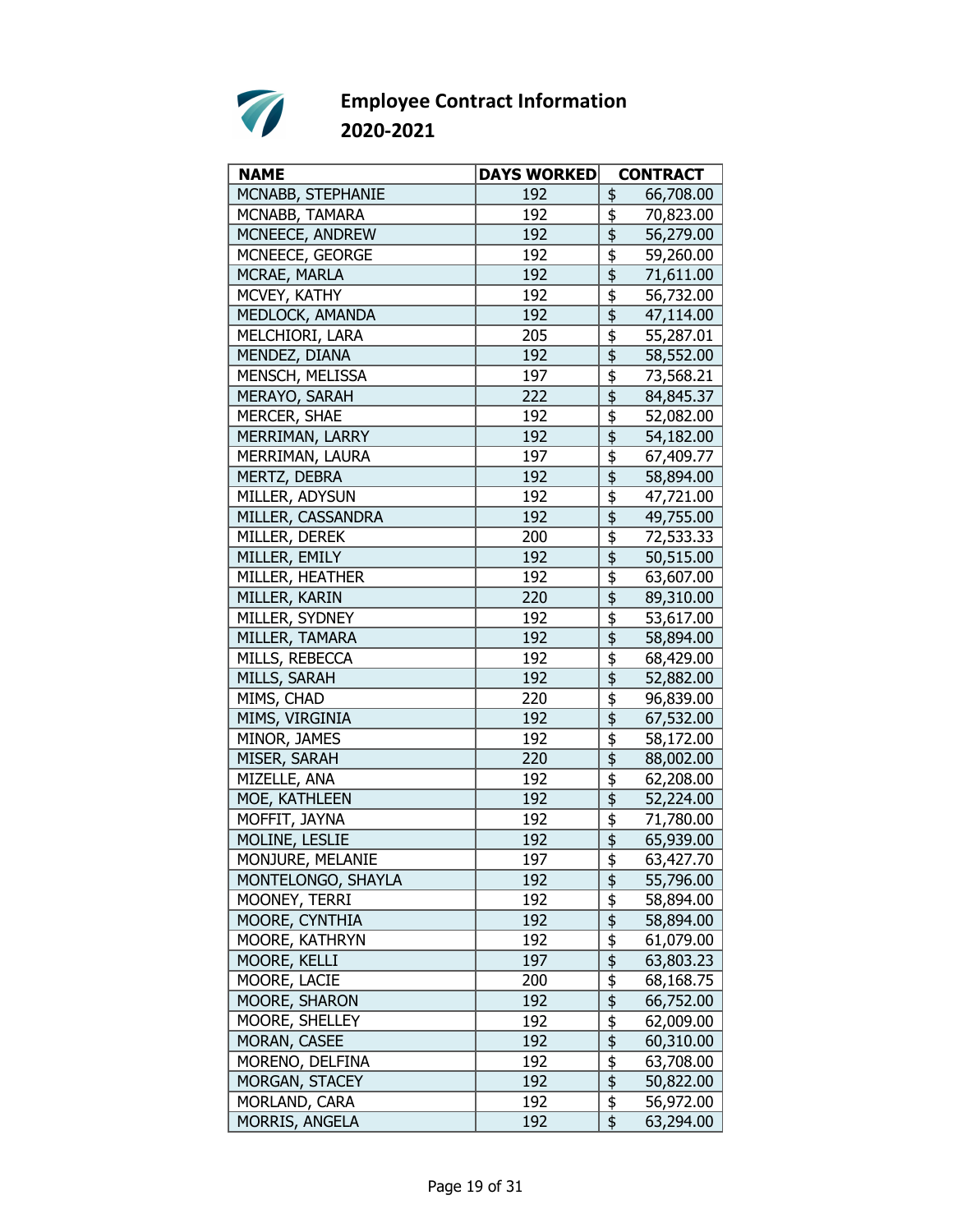

| <b>NAME</b>               | <b>DAYS WORKED</b> | <b>CONTRACT</b>                                   |
|---------------------------|--------------------|---------------------------------------------------|
| MORRIS, JENNIFER          | 192                | \$<br>58,894.00                                   |
| <b>MORRIS, KYLA</b>       | 192                | \$<br>54,478.00                                   |
| MORROW, JENNIFER          | 230                | \$<br>135,004.00                                  |
| MORSE, LESLYE             | 192                | \$<br>65,079.00                                   |
| MORTON, RYAN              | 192                | \$<br>52,233.00                                   |
| MOSS, KIMBERLY            | 200                | \$<br>67,165.62                                   |
| MOWERY, COURTNIE          | 200                | \$<br>55,855.21                                   |
| MOYER, NOLAN              | 192                | $\overline{\overline{\overline{5}}}$<br>55,597.00 |
| MOYES, HOWARD             | 192                | \$<br>51,135.00                                   |
| MULLER, KARIE             | 192                | \$<br>68,268.00                                   |
| MUNN, SHEILA              | 192                | \$<br>59,827.00                                   |
| MUSTEEN, KRISTEN          | 192                | \$<br>59,981.00                                   |
| MYERS, DONALD             | 192                | \$<br>63,708.00                                   |
| MYERS, JILLIAN            | 197                | $\overline{\overline{\overline{5}}}$<br>65,047.98 |
| MYERS, LESLIE             | 192                | \$<br>47,594.00                                   |
| MYRICK, CAROLYN           | 192                | $\overline{\mathfrak{s}}$<br>68,429.00            |
| NEAL, MARTHA              | 192                | \$<br>69,263.00                                   |
| <b>NEAL, MEGAN</b>        | 197                | \$<br>63,076.79                                   |
| NEBEL, EAN                | 192                | \$<br>47,721.00                                   |
| NEISLER, SHASTA           | 192                | $\overline{\overline{\overline{5}}}$<br>64,122.00 |
| NELSON, BRITTANY          | 192                | \$<br>54,903.00                                   |
| NELSON, MICHAEL           | 192                | $\overline{\mathfrak{s}}$<br>82,934.00            |
| NELSON, RENAE             | 208                | \$<br>76,631.42                                   |
| NELSON-SHIOHIRA, DEBORAH  | 192                | \$<br>69,263.00                                   |
| NERSESIAN, NICHOLAS       | 192                | \$<br>73,657.00                                   |
| NEUMANN, HEATHER          | 192                | \$<br>56,279.00                                   |
| NEUMANN, LEONARD          | 202                | \$<br>61,083.92                                   |
| NEWHALL, JOSEPH           | 192                | \$<br>57,452.00                                   |
| NEWTON, JODY              | 192                | \$<br>60,329.00                                   |
| NIDA, RICHARD             | 192                | \$<br>59,981.00                                   |
| NIEBRUEGGE, MELISSA       | 200                | \$<br>67,165.62                                   |
| NORBECK, PAIGE            | 192                | $\overline{\overline{\overline{5}}}$<br>51,135.00 |
| NORMAN, DORIS             | 192                | \$<br>71,657.00                                   |
| NORRIS, MARY              | 192                | 50,822.00                                         |
| NORTON, BRIE              | 197                | \$<br>60,799.05                                   |
| NUGENT, CANDICE           | 192                | \$<br>52,082.00                                   |
| NULTY, COLLEEN            | 200                | \$<br>78,797.92                                   |
| NUSS, EMILY               | 192                | $\overline{\mathfrak{s}}$<br>52,082.00            |
| NUTT, TARA                | 192                | $\overline{\frac{1}{2}}$<br>63,760.00             |
| OBRENOVICH, LORI          | 192                | $\overline{\frac{1}{2}}$<br>65,268.00             |
| OHL, LYNN                 | 192                | $\overline{\frac{1}{2}}$<br>66,752.00             |
| OLDHAM, JENNIFER          | 192                | \$<br>55,597.00                                   |
| <b>OLSON, CHRISTOPHER</b> | 192                | $\frac{1}{2}$<br>65,939.00                        |
| OLVERA, JARIN             | 107                | $\overline{\frac{1}{2}}$<br>33,278.67             |
| O'MEARA, KIMBERLY         | 192                | $\overline{\mathfrak{s}}$<br>50,822.00            |
| O'NEAL, SHELIA            | 192                | $\overline{\boldsymbol{\phi}}$<br>62,468.00       |
| ORDAZ, STEPHANIE          | 192                | \$<br>57,842.00                                   |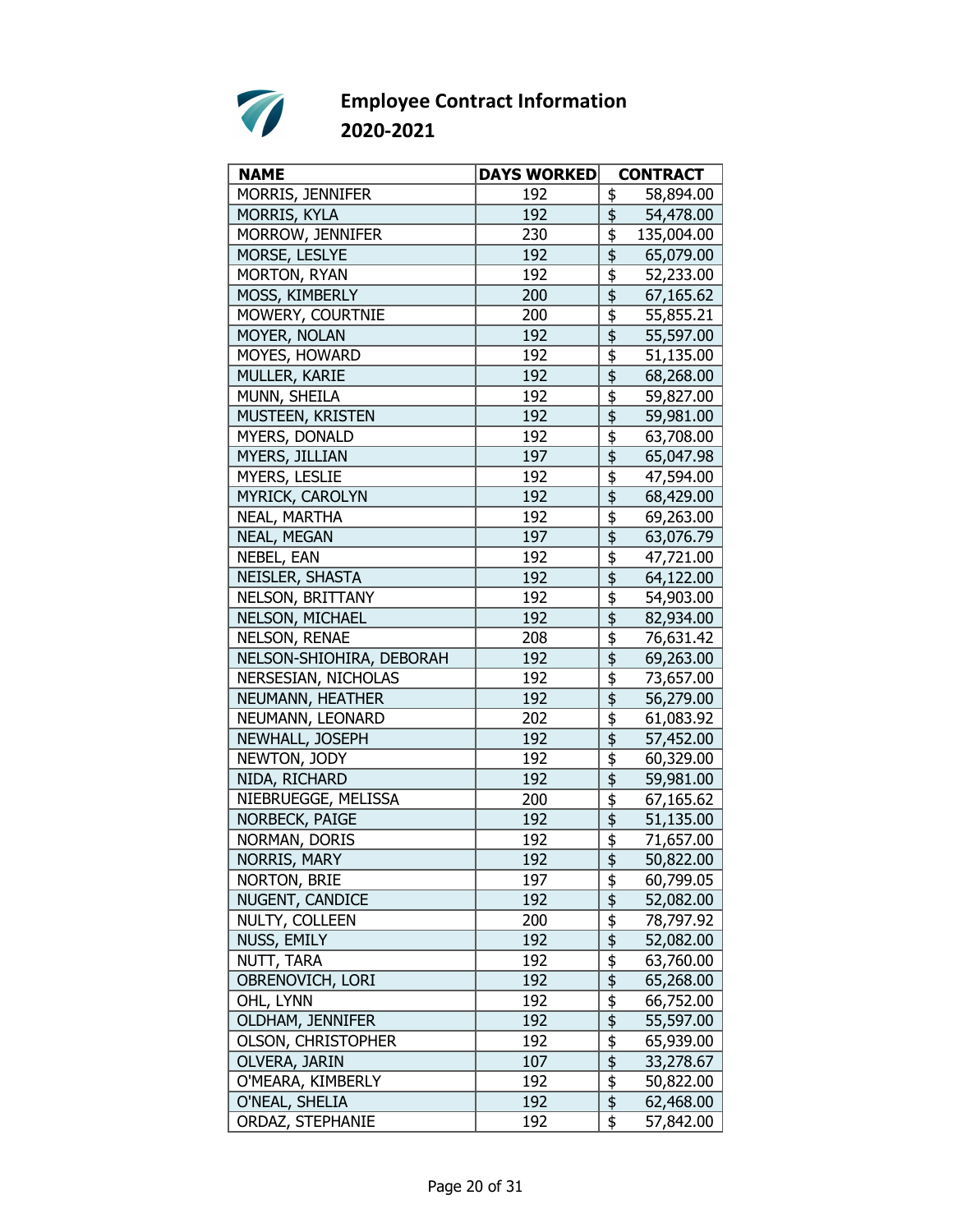

| <b>NAME</b>              | <b>DAYS WORKED</b> | <b>CONTRACT</b>                                              |
|--------------------------|--------------------|--------------------------------------------------------------|
| OROPEZA, LESLIE          | 192                | 51,135.00<br>\$                                              |
| O'ROURKE, MANDI          | 192                | \$<br>62,939.00                                              |
| ORTIZ, ALBERT            | 229                | \$<br>70,868.64                                              |
| ORTIZ, EMILIA            | 192                | \$<br>52,224.00                                              |
| ORUM, GEORGE             | 192                | \$<br>58,894.00                                              |
| ORUM, NANCY              | 192                | \$<br>59,827.00                                              |
| <b>OSBORN, JAMES</b>     | 192                | $\overline{\overline{\overline{5}}}$<br>71,657.00            |
| <b>OSBORN, MARY</b>      | 192                | \$<br>58,894.00                                              |
| OSTHOFF, KEISHA          | 192                | \$<br>53,617.00                                              |
| OTTS, GARRETT            | 192                | \$<br>47,114.00                                              |
| <b>OVERDORF, ALLISON</b> | 192                | \$<br>47,721.00                                              |
| <b>OWENS, CHARLA</b>     | 192                | \$<br>51,781.00                                              |
| OWENS, KIMBERLY          | 192                | \$<br>58,894.00                                              |
| OXNER, DEANNA            | 192                | \$<br>65,743.00                                              |
| OYLER, AMANDA            | 192                | $\overline{\overline{\overline{5}}}$<br>57,779.00            |
| PACE, BAILEY             | 192                | \$<br>48,350.00                                              |
| PACE, SHAYLA             | 192                | \$<br>50,154.00                                              |
| PACKARD, KRISTINA        | 192                | \$<br>54,296.00                                              |
| PALMER, JERRIS           | 192                | \$<br>58,894.00                                              |
| PAQUET SMITH, NICHOLE    | 192                | \$<br>55,597.00                                              |
| PARISH, BENJAMIN         | 202                | $\overline{\overline{\overline{\overline{z}}}}$<br>67,960.20 |
| PARK, FAITH              | 192                | \$<br>74,657.00                                              |
| PARKER, ANNE-ELISE       | 200                | $\overline{\overline{\overline{5}}}$<br>57,808.33            |
| PARKER, DYLAN            | 192                | \$<br>47,290.00                                              |
| PARKER, KELLY            | 193                | \$<br>64,361.95                                              |
| PARKERSON, CLAIRE        | 192                | \$<br>47,114.00                                              |
| PARLIN, MARGARET         | 192                | $\overline{\overline{\overline{5}}}$<br>66,752.00            |
| PARR, ELIZABETH          | 192                | \$<br>64,122.00                                              |
| PASKIEWICZ, RYAN         | 192                | \$<br>52,714.00                                              |
| PASSMORE, LORI           | 220                | \$<br>96,839.00                                              |
| PASSMORE, RICHARD        | 230                | \$<br>114,170.00                                             |
| PASTORE, JENIFER         | 192                | \$<br>71,657.00                                              |
| PATE, LORA               | 192                | \$<br>61,894.00                                              |
| PATRICK, BROOKE          | 192                | $\overline{\mathfrak{s}}$<br>59,981.00                       |
| PATRICK, ERIN            | 192                | $\frac{1}{2}$<br>55,472.00                                   |
| PATTERSON, DONITA        | 200                | $\frac{1}{2}$<br>70,425.00                                   |
| PATTON, CYNDA            | 192                | \$<br>68,657.00                                              |
| PATTON, NATLYNN          | 192                | $\frac{1}{2}$<br>58,477.00                                   |
| PAUL, LEE                | 192                | $\overline{\frac{1}{2}}$<br>66,975.00                        |
| PAULK, JENNIFER          | 192                | $\overline{\frac{1}{2}}$<br>60,504.00                        |
| PAXTON, SARA             | 192                | 52,421.00                                                    |
| PAXTON, SHANNON          | 192                | $\frac{1}{2}$<br>68,358.00                                   |
| PAYNE, DONALD            | 192                | \$<br>69,168.00                                              |
| PAYNE, JENNIFER          | 200                | \$<br>66,362.50                                              |
| PAYNE, MARILYN           | 192                | $\overline{\frac{1}{2}}$<br>51,135.00                        |
| PAYNE, MARY              | 192                | $\overline{\boldsymbol{\mathsf{F}}}$<br>60,760.00            |
|                          |                    | \$                                                           |
| PAYNE, REBECCA           | 192                | 65,268.00                                                    |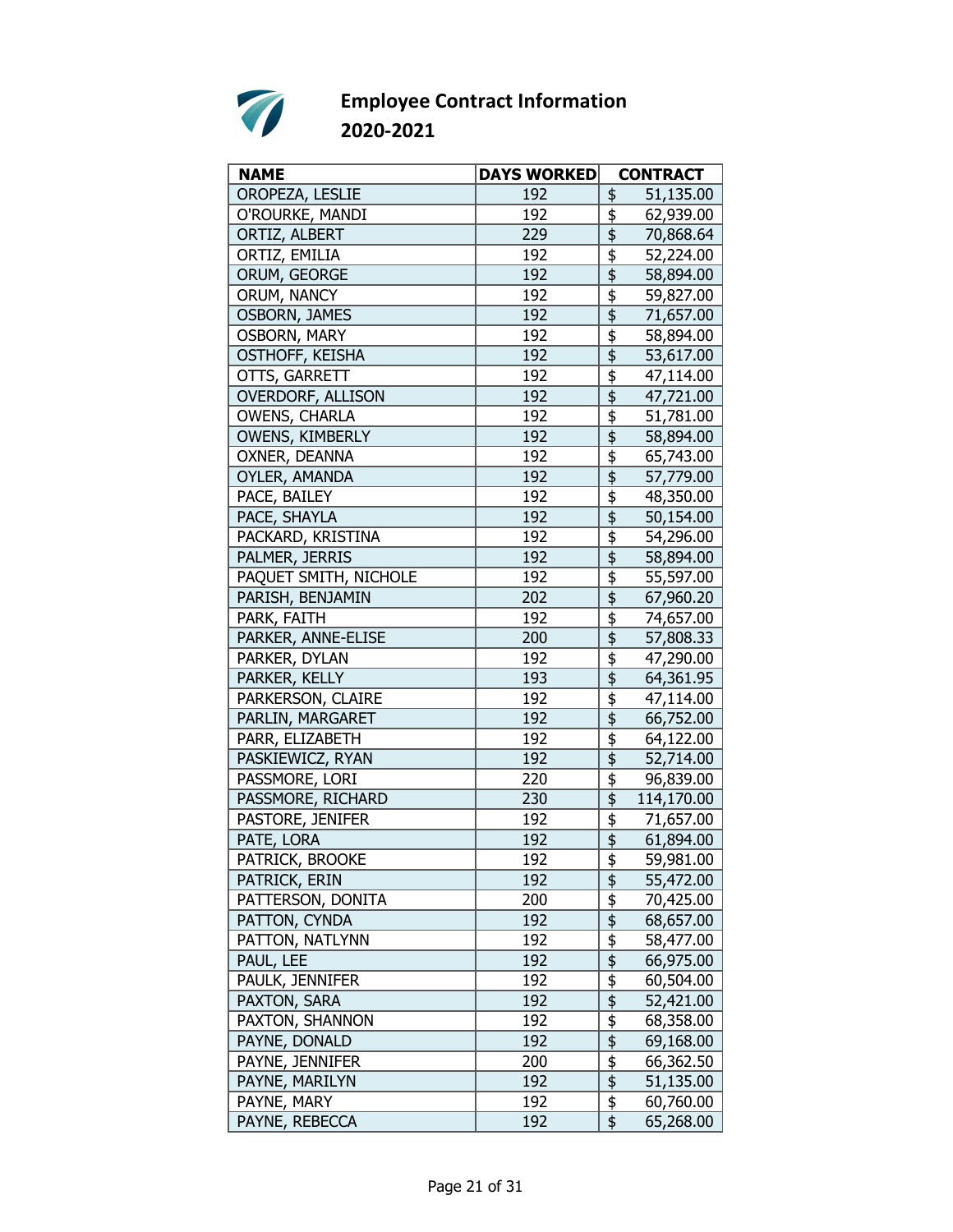

| <b>NAME</b>         | <b>DAYS WORKED</b> | <b>CONTRACT</b>                                              |
|---------------------|--------------------|--------------------------------------------------------------|
| PEARCE, ANN         | 192                | \$<br>52,082.00                                              |
| PEARSON, DALTON     | 208                | \$<br>58,833.50                                              |
| PECK, AMBER         | 192                | \$<br>55,335.00                                              |
| PEELER, JOANNE      | 192                | \$<br>62,939.00                                              |
| PEERY, JENNIFER     | 192                | \$<br>55,472.00                                              |
| PENNER, CARRIE      | 192                | 59,981.00                                                    |
| PEOPLES, MATTHEW    | 192                | 57,117.00                                                    |
| PEQUENO, ANNE       | 192                | \$<br>51,050.00                                              |
| PERELLA, ASHLEY     | 192                | \$<br>48,983.00                                              |
| PERKINS, AUDREY     | 192                | \$<br>52,082.00                                              |
| PERKINS, BRITTANY   | 192                | \$<br>54,296.00                                              |
| PERKINS, ELIZABETH  | 192                | \$<br>73,124.00                                              |
| PETERSON, MADISON   | 192                | \$<br>47,114.00                                              |
| PETITTE, LISA       | 208                | 60,096.08                                                    |
| PHELAN, ERIN        | 192                | \$<br>51,135.00                                              |
| PHELPS, ERIN        | 192                | \$<br>69,929.00                                              |
| PHILHOWER, KRISTIN  | 203                | \$<br>75,181.05                                              |
| PHILLIPS, EMILY     | 192                | \$<br>48,350.00                                              |
| PHILLIPS, HEATHER   | 192                | \$<br>57,779.00                                              |
| PHILLIPS, JULIA     | 192                | $\overline{\mathfrak{s}}$<br>58,894.00                       |
| PHILLIPS, RONDA     | 197                | $\overline{\boldsymbol{\mathfrak{s}}}$<br>66,967.69          |
| PICKETT, MARCI      | 192                | \$<br>49,902.00                                              |
| PICKLESIMER, ALISON | 192                | \$<br>63,708.00                                              |
| PIERCE, BRANDON     | 210                | \$<br>83,711.00                                              |
| PIERCE, SHEA        | 192                | $\overline{\boldsymbol{\mathfrak{s}}}$<br>47,114.00          |
| PINAULT, AMY        | 192                | $\overline{\mathfrak{s}}$<br>55,472.00                       |
| PIPKIN, DANA        | 192                | \$<br>68,429.00                                              |
| PITTMAN, MELISSA    | 192                | \$<br>58,894.00                                              |
| PLEDGER, KELLIE     | 192                | \$<br>67,479.00                                              |
| PLUM, PAULA         | 192                | \$<br>71,657.00                                              |
| PLUNKETT, SARAH     | 192                | \$<br>51,781.00                                              |
| POLAND, AMY         | 192                | $\overline{\overline{\overline{\overline{z}}}}$<br>54,214.00 |
| POLLARD, DAVID      | 208                | \$<br>92,513.83                                              |
| POLLITT, SUE        | 192                | \$<br>62,143.00                                              |
| POLLOCK, BONNIE     | 192                | \$<br>54,941.00                                              |
| POLLREIS, BETTY     | 192                | \$<br>70,823.00                                              |
| POOLE, SUSAN        | 192                | $\frac{1}{2}$<br>52,853.00                                   |
| POPE, KELLY         | 192                | $\overline{\frac{1}{2}}$<br>60,052.00                        |
| PORTER, STEVEN      | 197                | $\overline{\mathfrak{s}}$<br>74,711.01                       |
| POSEY, HANNAH       | 192                | $\overline{\frac{1}{2}}$<br>53,617.00                        |
| POSSEHL, MATTHEW    | 192                | \$<br>53,617.00                                              |
| POTTS, DEDRA        | 192                | \$<br>58,894.00                                              |
| POWELL, ALEXANDRA   | 192                | $\frac{1}{2}$<br>54,928.00                                   |
| POWELL, HANNAH      | 205                | $\overline{\mathfrak{s}}$<br>58,660.96                       |
| POWELL, KELLY       | 192                | $\frac{1}{2}$<br>54,571.00                                   |
| POWELL, THOMAS      | 208                | $\overline{\frac{1}{2}}$<br>69,468.92                        |
| POWER, MICHAEL      | 207                | \$<br>73,889.69                                              |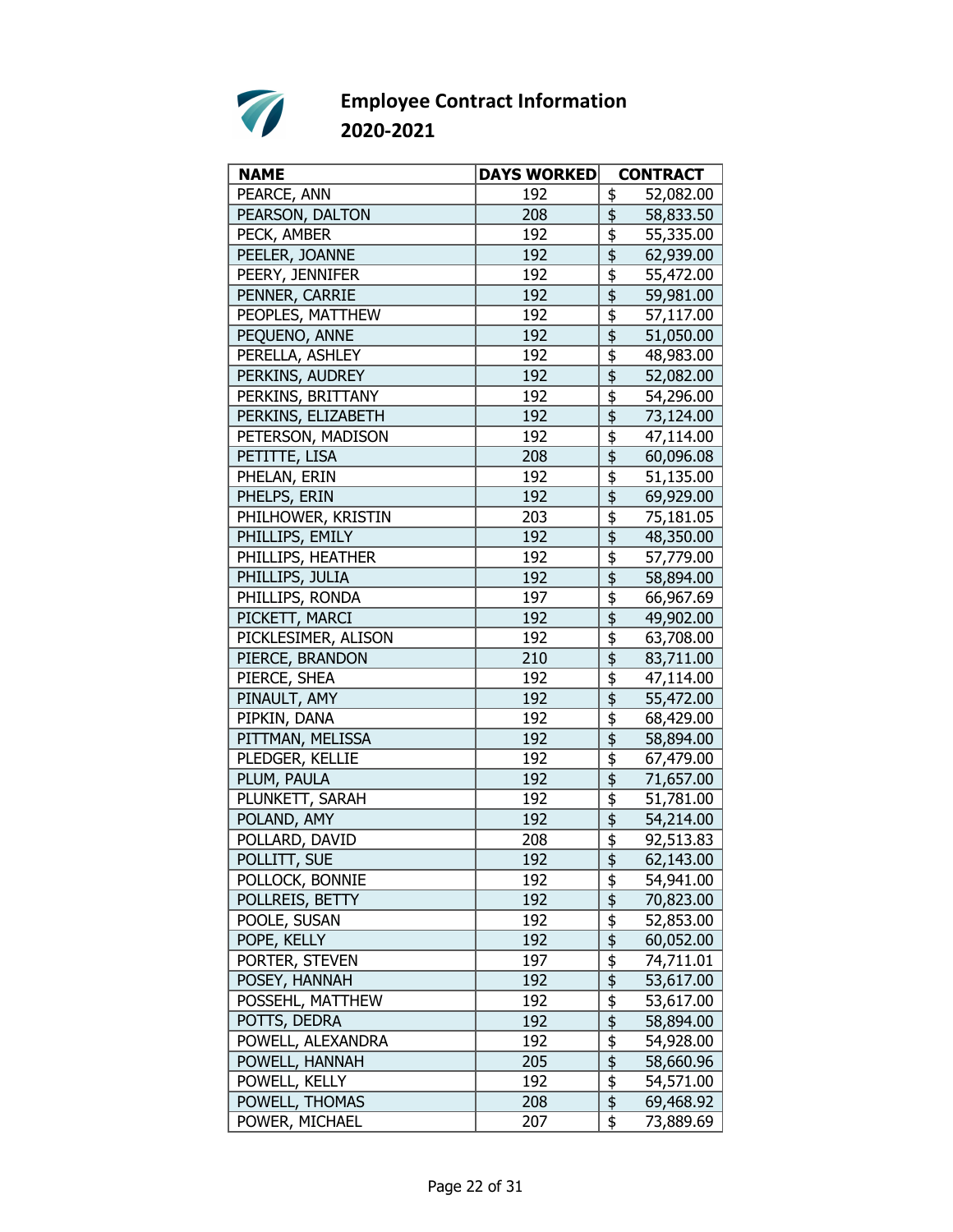

| <b>NAME</b>            | <b>DAYS WORKED</b> | <b>CONTRACT</b>                                   |
|------------------------|--------------------|---------------------------------------------------|
| POWERS, JEFFREY        | 192                | 66,532.00<br>\$                                   |
| POWERS, KIMBERLY       | 192                | \$<br>59,260.00                                   |
| POYNOR, JENNIFER       | 192                | \$<br>46,633.00                                   |
| PRATT, BRYAN           | 229                | \$<br>106,965.90                                  |
| PRESTON, SARAH         | 192                | \$<br>55,597.00                                   |
| PREZIOSI, DERRICK      | 192                | \$<br>50,822.00                                   |
| PRICE, CANDACE         | 192                | 51,781.00                                         |
| PRICE, KORY            | 192                | \$<br>63,294.00                                   |
| PRICE, MARY JO         | 192                | 57,602.00                                         |
| PRICE-LONCAREVIC, ERIN | 192                | \$<br>64,242.00                                   |
| PRIDDY, NECIA          | 192                | \$<br>66,752.00                                   |
| PRINCE, EMILIE         | 192                | \$<br>61,060.00                                   |
| PSCHIERER, DEBRA       | 192                | \$<br>62,939.00                                   |
| PTACEK, MAUREEN        | 192                | \$<br>56,102.00                                   |
| PUCKETT, GREG          | 220                | $\overline{\mathfrak{s}}$<br>90,616.00            |
| PULKRABEK, KELSEY      | 192                | \$<br>54,746.00                                   |
| PULLEN, AMANDA         | 192                | \$<br>52,421.00                                   |
| PURDY, ADRIENNA        | 192                | \$<br>54,296.00                                   |
| QUEEN, CHERYL          | 192                | \$<br>64,479.00                                   |
| QUEEN, KRISTEN         | 192                | \$<br>59,981.00                                   |
| QUEEN, KYLE            | 192                | 54,842.00                                         |
| QUINLAN, SHAWN         | 210                | 92,397.50                                         |
| RACHEL, DANIELLE       | 192                | \$<br>$\overline{\mathfrak{s}}$                   |
|                        |                    | 53,921.00                                         |
| RADELL, GEORGE         | 205                | \$<br>76,508.78                                   |
| RAINS, NANCY           | 192                | $\overline{\mathfrak{s}}$<br>73,111.00            |
| RAMAKER, RANDALL       | 207                | $\overline{\overline{\overline{5}}}$<br>87,255.20 |
| RANDALL, LYNDSEY       | 192                | \$<br>62,143.00                                   |
| RANKIN, CARSON         | 192                | \$<br>58,894.00                                   |
| RANKIN, ERIN           | 192                | \$<br>61,769.00                                   |
| RATHMELL, KRISTIN      | 192                | \$<br>52,714.00                                   |
| REAGAN, BRITTANI       | 197                | 53,359.11                                         |
| RECTOR, CATHERINE      | 192                | $\overline{\overline{\overline{5}}}$<br>59,410.00 |
| RECTOR, DAVID          | 192                | $\overline{\mathfrak{s}}$<br>59,240.00            |
| REID, STEPHANIE        | 192                | \$<br>51,932.00                                   |
| REKUS, SARAH           | 192                | \$<br>54,842.00                                   |
| RENFROE, DANIELLE      | 220                | $\frac{1}{2}$<br>82,960.00                        |
| RENFROE, MONICA        | 202                | \$<br>52,868.23                                   |
| <b>RENGERS, AMY</b>    | 200                | \$<br>71,675.00                                   |
| RENTSCHLER, BRIANA     | 192                | $\overline{\mathfrak{s}}$<br>56,552.00            |
| RENTSCHLER, HEATHER    | 192                | \$<br>56,972.00                                   |
| REVOIR, MOLLY          | 192                | \$<br>30,207.39                                   |
| REYES, HENRY           | 197                | \$<br>50,347.40                                   |
| REYNOLDS, ALEXANDRA    | 192                | $\frac{1}{2}$<br>53,093.00                        |
| REYNOLDS, KRISTIN      | 192                | $\frac{1}{2}$<br>56,102.00                        |
| REZNICEK, JESSICA      | 192                | $\overline{\frac{1}{2}}$<br>51,422.00             |
| RHAME, VIRGINIA        | 192                | $\overline{\boldsymbol{\mathsf{F}}}$<br>59,260.00 |
| RHEA, TISHA            | 192                | \$<br>53,617.00                                   |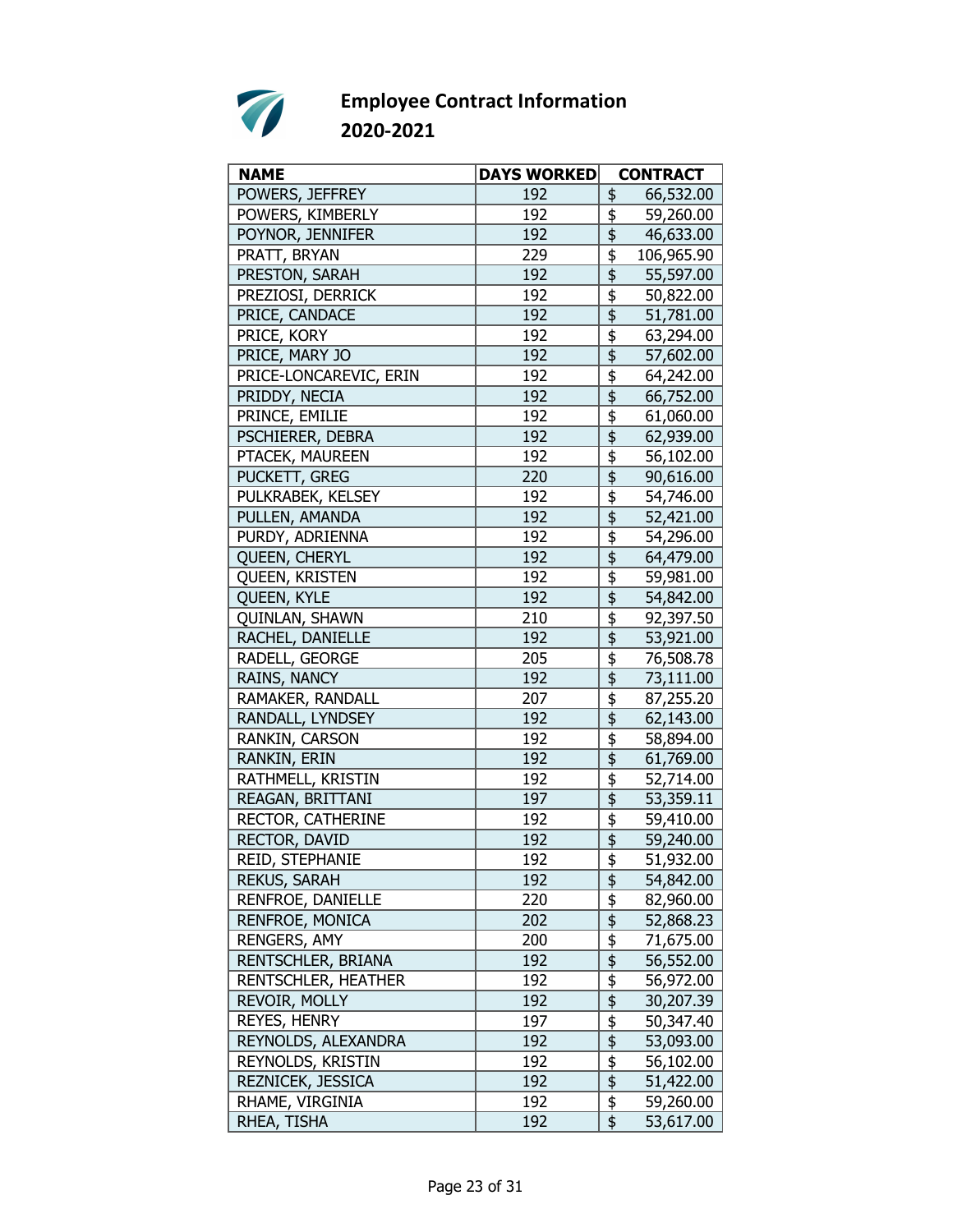

| <b>NAME</b>          | <b>DAYS WORKED</b> | <b>CONTRACT</b>                                     |
|----------------------|--------------------|-----------------------------------------------------|
| RHINE, REAGANNE      | 192                | 48,350.00<br>\$                                     |
| RICH, KRISTIN        | 192                | \$<br>58,894.00                                     |
| RICHARD, MEREDITH    | 192                | \$<br>65,268.00                                     |
| RICHARDS, RICKEY     | 192                | \$<br>60,710.00                                     |
| RICHARDSON, RANDALL  | 229                | \$<br>99,715.60                                     |
| RICHEY, EUNICE       | 192                | \$<br>51,135.00                                     |
| RICHTER, NAKIA       | 192                | $\overline{\boldsymbol{\mathfrak{s}}}$<br>55,391.00 |
| RIDDLE, JEREMY       | 192                | $\overline{\frac{1}{2}}$<br>57,289.00               |
| RIEFF, MICHELLE      | 205                | \$<br>77,758.78                                     |
| RINE, JULIA          | 192                | \$<br>68,262.00                                     |
| RING, BENJAMIN       | 192                | \$<br>65,268.00                                     |
| RIPPEE, COURTNEY     | 192                | \$<br>47,721.00                                     |
| RIPPEE, RICHARD      | 229                | \$<br>97,965.90                                     |
| RIPPEE, RYAN         | 208                | $\overline{\overline{\overline{5}}}$<br>60,596.08   |
| RISNER, TAMMY        | 192                | \$<br>62,468.00                                     |
| RITCHIE, TANDY       | 192                | \$<br>50,822.00                                     |
| ROBBINS, DEBORAH     | 192                | \$<br>58,894.00                                     |
| ROBERTS, HERBERT     | 192                | $\overline{\mathfrak{s}}$<br>59,827.00              |
| ROBERTS, LAURIE      | 192                | \$<br>71,657.00                                     |
| ROBINS, KELSEY       | 192                | \$<br>50,515.00                                     |
| ROBINSON, KIMBERLY   | 192                | $\overline{\overline{\overline{5}}}$<br>59,596.00   |
| ROBINSON, RANDELL    | 208                | \$<br>83,628.42                                     |
| RODGERS, MICHELLE    | 192                | \$<br>66,752.00                                     |
| ROE, LAURA           | 192                | 49,763.00                                           |
| ROEHL, AMELIA        | 192                | $\overline{\overline{\overline{5}}}$<br>46,633.00   |
| ROGERS, ABBY         | 192                | \$<br>65,143.00                                     |
| ROOKS, SHONDA        | 192                | \$<br>58,552.00                                     |
| ROSS, CAROL          | 192                | \$<br>74,182.00                                     |
| ROSSBOROUGH, MELISSA | 192                | \$<br>74,657.00                                     |
| ROUGHLEY, JAMES      | 208                | $\overline{\mathfrak{s}}$<br>78,492.00              |
| ROUNDS, MIRANDA      | 192                | \$<br>59,260.00                                     |
| ROUSEY, CHRISTOPHER  | 192                | $\overline{\overline{\overline{5}}}$<br>58,894.00   |
| ROWAN, JULIE         | 202                | \$<br>72,337.28                                     |
| ROWAN, KIMBERLY      | 192                | $\frac{1}{2}$<br>59,827.00                          |
| ROWE, KAYLA          | 192                | \$<br>53,617.00                                     |
| ROWELL, HALLIE       | 192                | \$<br>51,781.00                                     |
| RUBEY, TIMOTHY       | 208                | \$<br>68,301.83                                     |
| RUDDER, BARBARA      | 197                | $\overline{\overline{\overline{z}}}$<br>66,967.69   |
| RUPERT, CHRISTIN     | 192                | $\overline{\frac{1}{2}}$<br>60,394.00               |
| RUPERT, LEZLE        | 84                 | $\overline{\frac{1}{2}}$<br>25,284.88               |
| RUSHING, DESTINY     | 192                | \$<br>61,310.00                                     |
| RUSSELL, JOHN        | 192                | \$<br>71,657.00                                     |
| RYAN, REBECCA        | 192                | $\frac{1}{2}$<br>48,983.00                          |
| SADLER, JENNIFER     | 192                | $\overline{\mathfrak{s}}$<br>62,143.00              |
| SAFERITE, MATT       | 230                | $\frac{1}{2}$<br>133,363.00                         |
| SALAS, MARTIN        | 192                | $\overline{\$}$<br>51,452.00                        |
| SALINAS, ROSARIO     | 192                | \$<br>46,633.00                                     |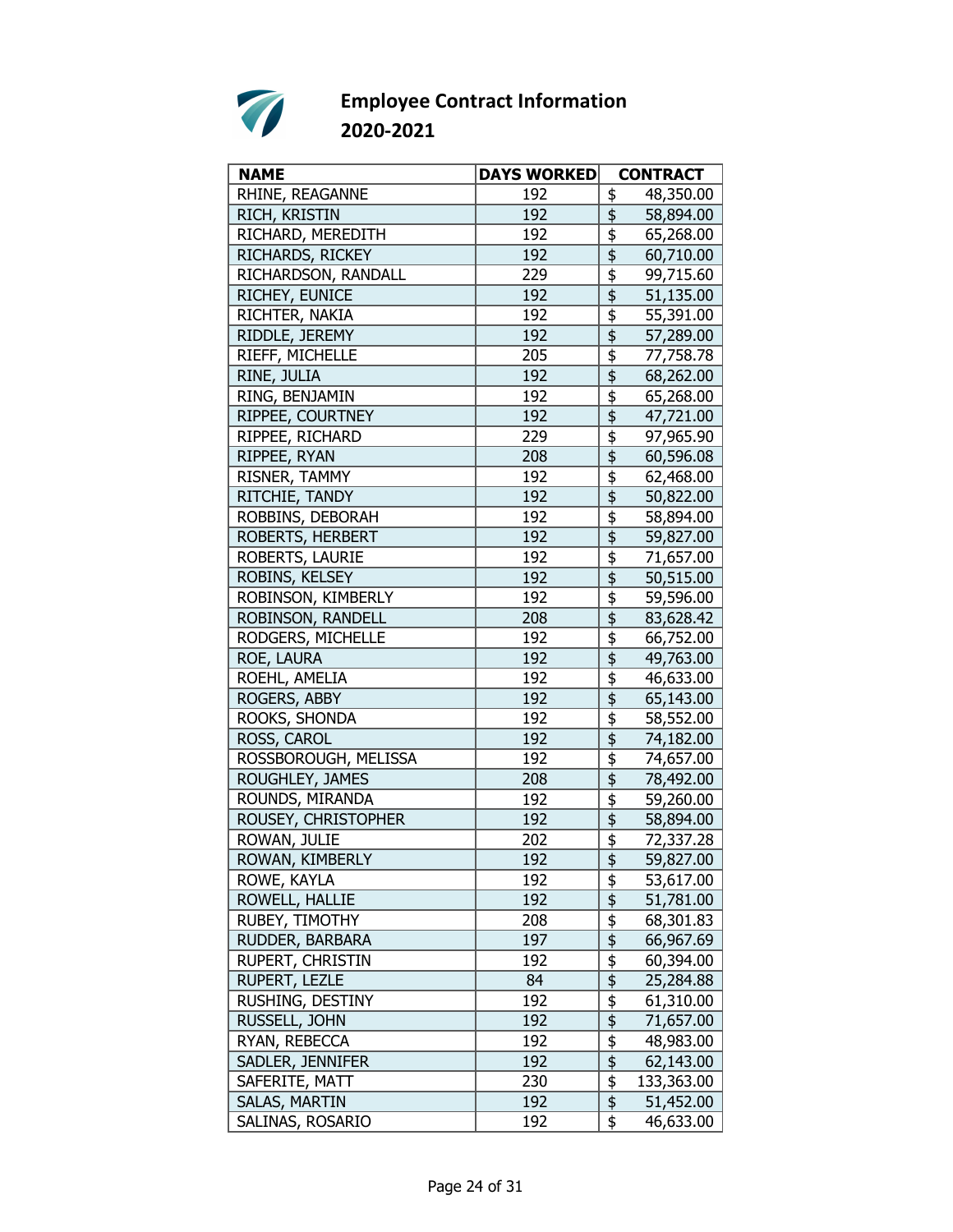

| <b>NAME</b>                | <b>DAYS WORKED</b> |                                                 | <b>CONTRACT</b> |
|----------------------------|--------------------|-------------------------------------------------|-----------------|
| SALISBURY, LISA            | 205                | \$                                              | 72,185.62       |
| SAMUELS, KASHA             | 192                | \$                                              | 56,732.00       |
| SANCHEZ, CALLIE            | 220                | \$                                              | 81,477.00       |
| SANCHEZ, CINDY             | 192                | \$                                              | 57,794.00       |
| SANDERS, ANDREA            | 192                | \$                                              | 58,060.00       |
| SANDERS, KELLY             | 192                | \$                                              | 50,822.00       |
| SANDERS, LAUREN            | 192                |                                                 | 54,941.00       |
| SANDERS, STARLINDA         | 203                | \$                                              | 73,231.19       |
| SANDOVAL, DANILO           | 192                | $\overline{\overline{\overline{\overline{5}}}}$ | 54,171.00       |
| SANDOVAL, SANDRA           | 192                | \$                                              | 50,634.00       |
| SATER, JACQUELINE          | 192                | \$                                              | 56,279.00       |
| SCARPA, AMY                | 192                | \$                                              | 55,196.00       |
| SCHACHT, KENDRA            | 210                | \$                                              | 83,711.00       |
| SCHAEFER, DONALD           | 192                | \$                                              | 48,681.00       |
| <b>SCHAFFNER, MICHELLE</b> | 192                | $\overline{\frac{1}{2}}$                        | 53,222.00       |
| SCHILLINGER, JOHN          | 192                | \$                                              | 59,260.00       |
| SCHLUTERMAN, JOSHUA        | 208                | \$                                              | 79,242.00       |
| SCHNEIDEWIND, SHERIE       | 192                | \$                                              | 63,708.00       |
| SCHOELLER, SHANNON         | 192                | \$                                              | 52,421.00       |
| SCHOEPPLER, STACEY         | 192                | \$                                              | 55,117.00       |
| SCHONAUER, TAMARA          | 197                | $\overline{\overline{\overline{\overline{z}}}}$ | 62,323.01       |
| SCHUETTER, NYSSA           | 192                |                                                 |                 |
|                            |                    | \$<br>$\overline{\mathfrak{s}}$                 | 52,082.00       |
| SCHWANHAUSSER, JANET       | 230                |                                                 | 153,188.00      |
| SCHWEER, CARRIE            | 192                | \$                                              | 62,939.00       |
| SCOGGIN, AMANDA            | 205                | $\overline{\mathfrak{s}}$                       | 54,597.27       |
| SCOTT, DEANNA              | 192                | $\overline{\overline{\overline{5}}}$            | 59,513.00       |
| SCOTT, HEIDI               | 192                | \$                                              | 60,476.00       |
| SCOTT, JENNIFER            | 192                | \$                                              | 60,394.00       |
| SCOTT, RHONDA              | 192                | \$                                              | 57,896.00       |
| SCOTT, TAYLOR              | 205                | \$                                              | 59,361.38       |
| SEIBOLDT, JESSICA          | 197                | $\overline{\overline{\overline{\overline{5}}}}$ | 52,466.64       |
| SEIM, RONALD               | 192                |                                                 | 69,957.00       |
| SELLERS, BRITTANI          | 192                | \$                                              | 59,596.00       |
| SEMINGSON, ASHLEY          | 192                | $\frac{1}{2}$                                   | 54,153.00       |
| SENKEVECH, LISA            | 192                | \$                                              | 59,827.00       |
| SHAMEH, LUCA               | 192                | $\frac{1}{2}$                                   | 51,781.00       |
| SHARP, TANYA               | 215                | \$                                              | 131,555.70      |
| SHAW, JEFFREY              | 208                | \$                                              | 62,730.08       |
| SHAW, KIMBERLY             | 192                | $\overline{\frac{1}{2}}$                        | 57,500.00       |
| SHEEHAN, DAVID             | 192                | \$                                              | 58,894.00       |
| SHELBY, APRIL              | 192                | $\overline{\frac{1}{2}}$                        | 59,921.00       |
| SHELBY, ELIZABETH          | 197                | \$                                              | 64,543.01       |
| SHELL, AMY                 | 192                | \$                                              | 58,552.00       |
| SHEWMAKER, PHILIP          | 215                | $\frac{1}{2}$                                   | 65,640.08       |
| SHINABERY, STEPHANIE       | 192                | $\overline{\overline{\overline{\overline{z}}}}$ | 72,329.00       |
| SHIPLEY, SARAH             | 192                | $\overline{\boldsymbol{\mathsf{F}}}$            | 50,515.00       |
| SHOEMAKER, CANDICE         | 192                | \$                                              | 48,350.00       |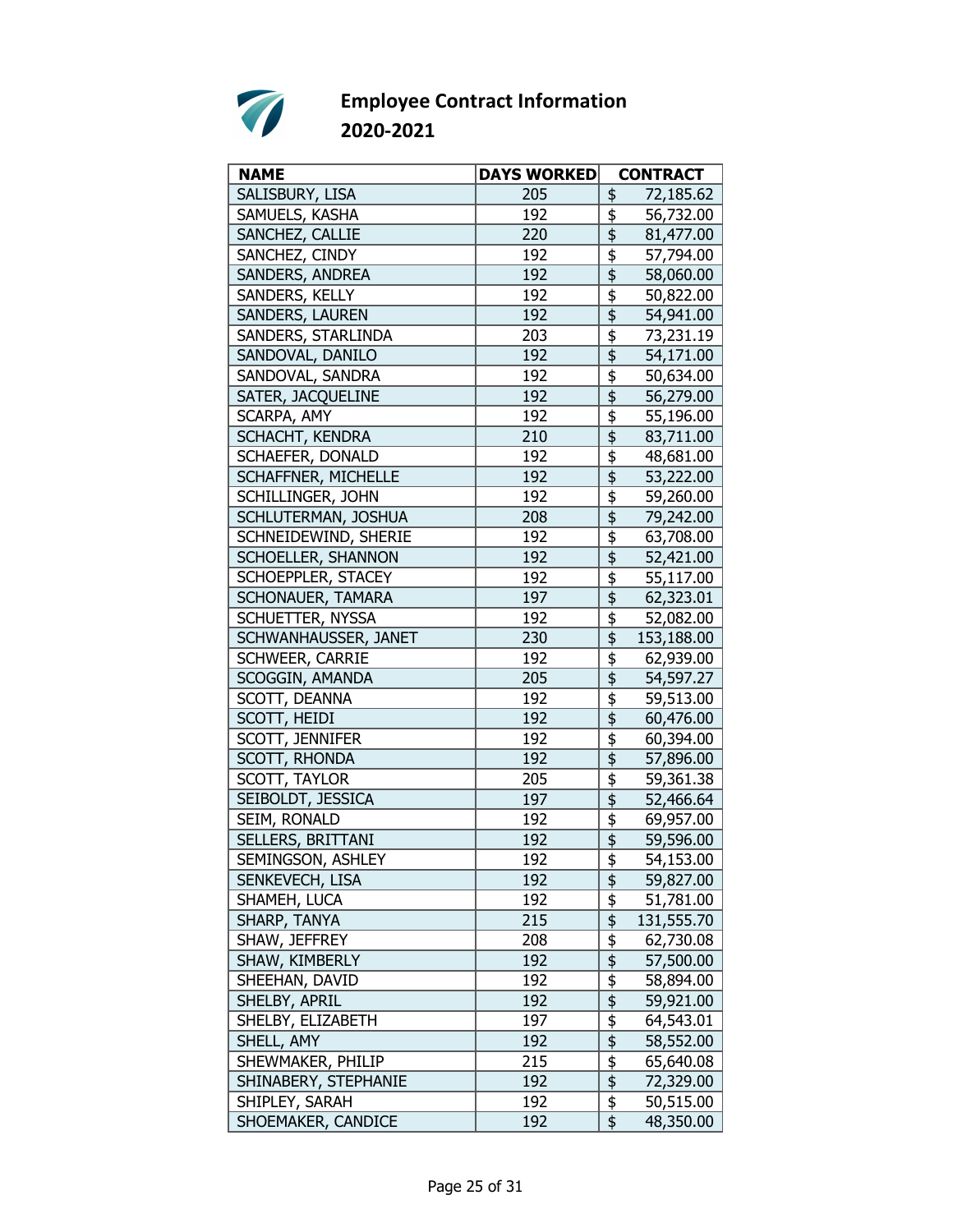

| <b>NAME</b>           | <b>DAYS WORKED</b> | <b>CONTRACT</b>                                              |
|-----------------------|--------------------|--------------------------------------------------------------|
| SHORT, BLAKE          | 208                | 68,198.33<br>\$                                              |
| SHORT, JUNE           | 200                | \$<br>67,165.62                                              |
| SIEDSMA, STEFANIE     | 192                | \$<br>52,714.00                                              |
| SIEROCUK, LAUREN      | 192                | \$<br>60,710.00                                              |
| SILER, BRANDY         | 192                | \$<br>70,608.00                                              |
| SIMMERMON, RANDALL    | 192                | \$<br>74,271.00                                              |
| SIMMONS, ANNA         | 200                | $\overline{\boldsymbol{\mathfrak{s}}}$<br>61,708.33          |
| SIMMONS, CASSANDRA    | 192                | $\overline{\mathfrak{s}}$<br>57,602.00                       |
| SIMMONS, GARY         | 208                | \$<br>66,301.83                                              |
| SIMMONS, MARY         | 197                | \$<br>74,066.72                                              |
| SIMMONS, MISTI        | 192                | \$<br>59,260.00                                              |
| SIMPSON, AMY          | 220                | \$<br>99,523.00                                              |
| SIMPSON, CELINE       | 192                | \$<br>72,592.00                                              |
| SIMS, PAMELA          | 192                | $\overline{\overline{\overline{5}}}$<br>55,597.00            |
| <b>SKAGGS, SHARON</b> | 192                | \$<br>59,560.00                                              |
| SKIDMORE, MARTHA      | 192                | \$<br>66,700.00                                              |
| SKINNER, ELIZABETH    | 192                | \$<br>52,421.00                                              |
| SKORDAL, JESSICA      | 192                | $\overline{\mathfrak{s}}$<br>59,796.00                       |
| SKROCKI, MATTHEW      | 192                | $\overline{\overline{\overline{5}}}$<br>58,552.00            |
| SLAMONS, JOHN         | 192                | \$<br>51,135.00                                              |
| SMALLRIDGE, NICHOLAS  | 197                | \$<br>64,043.01                                              |
| SMARDO, HOLLY         | 192                | \$<br>53,835.00                                              |
| SMART, TRACY          | 192                | \$<br>64,122.00                                              |
| SMITH, ALISON         | 192                | 56,243.00                                                    |
| SMITH, BEAU           | 192                | $\overline{\boldsymbol{\mathfrak{s}}}$<br>52,082.00          |
| SMITH, BRITNY         | 192                | \$<br>51,572.00                                              |
| SMITH, CARROL         | 192                | \$<br>54,117.00                                              |
| SMITH, CHARLES        | 197                | \$<br>54,645.49                                              |
| SMITH, DERONDA        | 192                | \$<br>71,657.00                                              |
| SMITH, EMILY          | 192                | $\overline{\overline{\overline{\overline{z}}}}$<br>51,593.00 |
| SMITH, HUNTER         | 192                | \$<br>48,383.00                                              |
| SMITH, JESSICA        | 192                | $\overline{\overline{\overline{5}}}$<br>50,515.00            |
| SMITH, KIMBERLY       | 192                | \$<br>47,114.00                                              |
| SMITH, LINDSEY        | 197                | $\frac{1}{2}$<br>66,623.82                                   |
| SMITH, MICHELLE       | 202                | \$<br>71,526.12                                              |
| SMITH, SHAWNA         | 192                | \$<br>62,143.00                                              |
| SNEED, CAROLYN        | 205                | \$<br>76,508.78                                              |
| SNEED, DEVIN          | 192                | $\overline{\mathfrak{s}}$<br>64,794.00                       |
| SNIDER, CHANCE        | 192                | $\overline{\mathfrak{s}}$<br>60,710.00                       |
| SNIESKI, DIANE        | 192                | $\overline{\mathfrak{s}}$<br>59,102.00                       |
| SNODERLY, QUENTIN     | 192                | \$<br>58,477.00                                              |
| SNODGRASS, TIFFANY    | 210                | \$<br>78,795.00                                              |
| SNOW, JEFF            | 192                | $\frac{1}{2}$<br>60,394.00                                   |
| SNOW, MARISA          | 200                | $\overline{\mathfrak{s}}$<br>70,137.50                       |
| SNOW, WESTON          | 192                | \$<br>46,633.00                                              |
| SNYDER, HANNAH        | 192                | $\overline{\mathfrak{s}}$<br>46,633.00                       |
| SOBIECH, HANNAH       | 192                | \$<br>52,421.00                                              |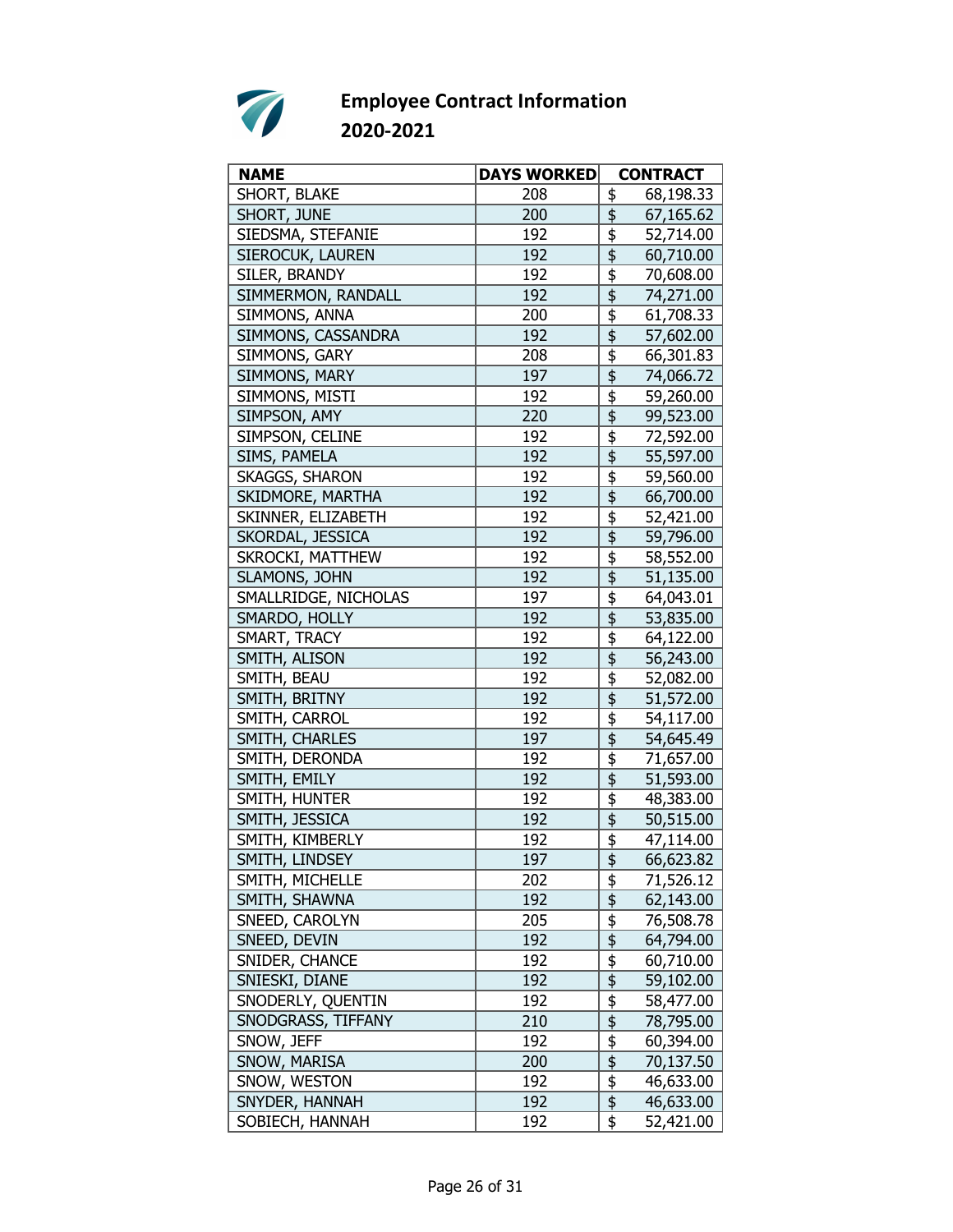

| <b>NAME</b>             | <b>DAYS WORKED</b> |                                                 | <b>CONTRACT</b>        |
|-------------------------|--------------------|-------------------------------------------------|------------------------|
| SODEN, ALYESSA          | 197                | \$                                              | 56,039.46              |
| SOOTER, CHANDRA         | 192                | \$                                              | 50,822.00              |
| SOOTER, PATSY           | 193                | \$                                              | 74,568.36              |
| SOUTHARD, ABBY          | 192                | \$                                              | 46,633.00              |
| SOUTHWORTH, DEBRA       | 192                | \$                                              | 52,714.00              |
| SPARACINO, TIMOTHY      | 230                | \$                                              | 123,267.00             |
| SPAULDING, KAYLA        | 192                | $\overline{\overline{\overline{5}}}$            | 51,654.00              |
| SPAULDING, ROSEMARIE    | 220                | \$                                              | 102,379.00             |
| SPENCE, MELISSA         | 197                | \$                                              | 68,914.97              |
| SPICER, ELIZABETH       | 192                | \$                                              | 59,279.00              |
| SPIVEY, LORI            | 192                | \$                                              | 58,894.00              |
| ST JOHN, LISA           | 220                | \$                                              | 115,630.00             |
| STACEY, JENNA           | 192                | \$                                              | 53,582.00              |
| STAFFORD, ANGELA        | 220                | \$                                              | 94,154.00              |
| STAFFORD, LAURIE        | 192                | \$                                              | 58,894.00              |
| STALLS, SHERRY          | 192                | \$                                              | 71,657.00              |
| STAMPS, KECIA           | 192                | \$                                              | 58,060.00              |
| STANPHILL, STEPHANIE    | 192                | \$                                              | 67,608.00              |
| STARK, CASEY            | 192                | \$                                              | 51,135.00              |
| STARKENBERG, AMY        |                    | \$                                              |                        |
| STARR, MARSHALL         | 192<br>202         | $\overline{\overline{\overline{5}}}$            | 60,710.00<br>61,623.92 |
|                         |                    |                                                 |                        |
| STARR, RAMONA           | 210                | \$                                              | 85,756.41              |
| STEEN, ZACHARY          | 192                | $\overline{\overline{\overline{5}}}$            | 52,421.00              |
| STEGALL, GINGER         | 192                | \$                                              | 71,657.00              |
| STEINER, SARAH          | 192                | $\overline{\overline{\overline{\overline{z}}}}$ | 50,515.00              |
| STERRETT, MICHELE       | 200                | $\overline{\overline{\overline{5}}}$            | 74,642.71              |
| STEVENSON, SARAH        | 192                | \$                                              | 74,657.00              |
| STEWART, DANIELLE       | 192                | \$                                              | 70,111.00              |
| STEWART, SETH           | 192                | \$                                              | 48,350.00              |
| STILL, EMILY            | 192                | \$                                              | 50,515.00              |
| STINESPRING, BRENTON    | 192                | $\overline{\overline{\overline{\overline{5}}}}$ | 66,752.00              |
| STOCKBURGER, CHRISTIE   | 192                |                                                 | 73,124.00              |
| STONE, ANDREW           | 192                | \$                                              | 60,315.00              |
| <b>STONER, MICHELLE</b> | 192                | $\frac{1}{2}$                                   | 52,421.00              |
| STOREY, TY              | 208                | \$                                              | 56,560.50              |
| STORY, CASSY            | 202                | $\frac{1}{2}$                                   | 52,501.06              |
| STOUT, DANA             | 192                | $\overline{\boldsymbol{\phi}}$                  | 57,743.00              |
| STRICKLER, JEFFREY      | 220                | \$                                              | 100,772.00             |
| STRINGFIELD, MARY       | 192                | $\overline{\frac{1}{2}}$                        | 64,200.00              |
| STROUD, AMY             | 192                | \$                                              | 57,794.00              |
| STUART, HARRY           | 192                | $\overline{\frac{1}{2}}$                        | 61,414.00              |
| STUART, KIRSTIE         | 192                | \$                                              | 50,822.00              |
| STURGIS, MEREDITH       | 192                | $\overline{\frac{1}{2}}$                        | 57,062.00              |
| SULLIVAN, ANDREA        | 192                | $\frac{1}{2}$                                   | 63,294.00              |
| SULLIVAN, JEREMIAH      | 192                | $\overline{\mathfrak{s}}$                       | 57,794.00              |
| SUMMERFORD, STEPHANIE   | 220                | $\overline{\boldsymbol{\mathfrak{s}}}$          | 100,866.00             |
| SURLY, TAYLOR           | 192                | \$                                              | 57,332.00              |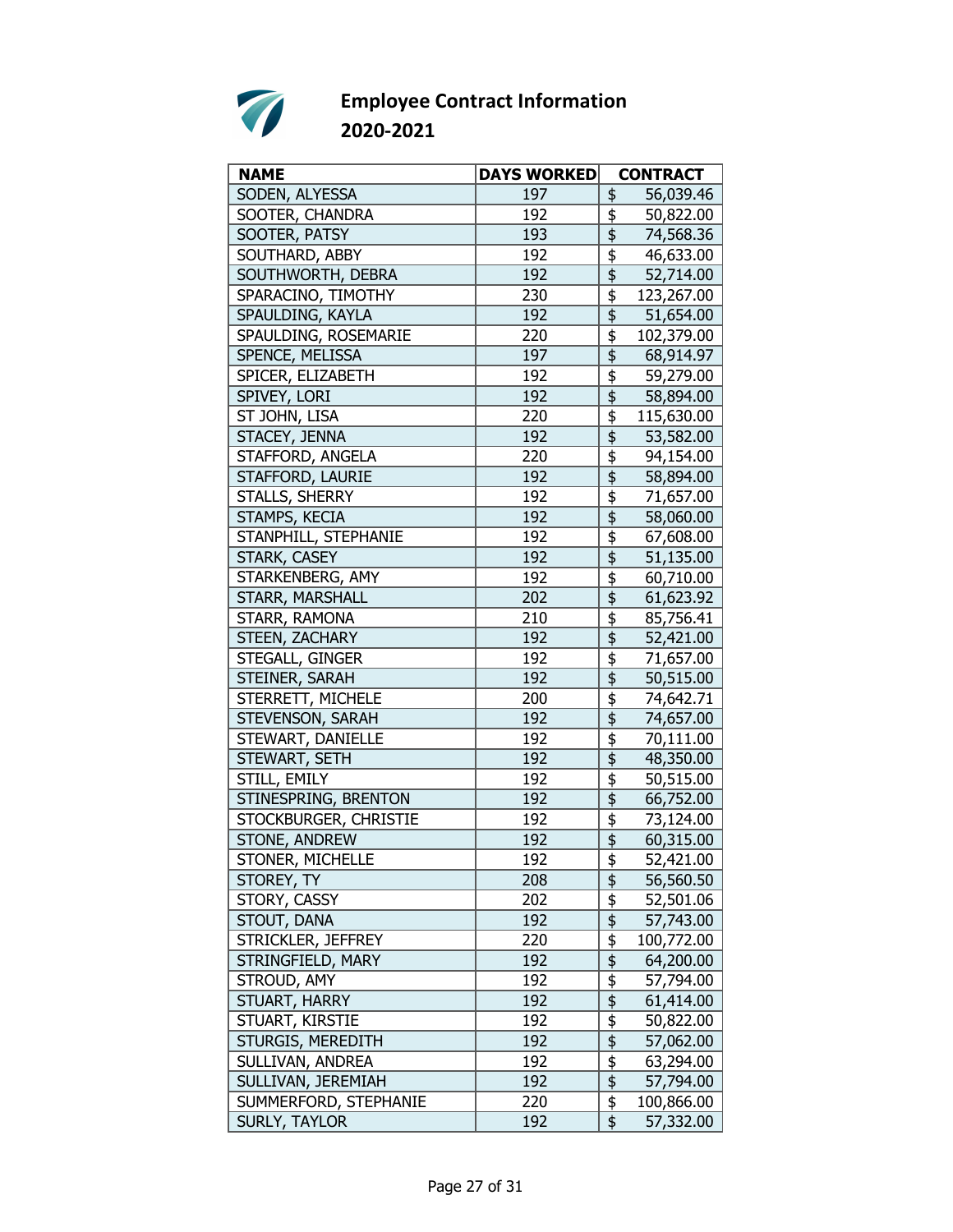

| <b>NAME</b>             | <b>DAYS WORKED</b> | <b>CONTRACT</b>                                              |
|-------------------------|--------------------|--------------------------------------------------------------|
| SWANK, AMY              | 192                | \$<br>58,477.00                                              |
| SWEENEY, PAMELA         | 192                | \$<br>57,602.00                                              |
| SWIM, JASON             | 192                | \$<br>55,472.00                                              |
| SYKES, GEORGIA          | 192                | \$<br>71,657.00                                              |
| SZYMCZAK, NATALIE       | 192                | \$<br>58,894.00                                              |
| TABLER, LORETTA         | 192                | \$<br>60,607.00                                              |
| TABOR, KAYLEE           | 192                | $\overline{\overline{\overline{5}}}$<br>51,452.00            |
| TARP, LANDI             | 192                | $\overline{\frac{1}{2}}$<br>59,827.00                        |
| TATUM, JENNIFER         | 192                | $\frac{1}{2}$<br>51,452.00                                   |
| TAVERNARO, BRITTANY     | 200                | $\overline{\boldsymbol{\mathsf{S}}}$<br>55,888.54            |
| TAVERNARO, TAMMY        | 192                | \$<br>74,182.00                                              |
| TAYLOR, STEPHANIE       | 192                | \$<br>57,452.00                                              |
| TEAGUE, JENNIFER        | 192                | \$<br>59,560.00                                              |
| TEECE, AMANDA           | 192                | $\overline{\overline{\overline{\overline{z}}}}$<br>55,597.00 |
| TEMAAT-CROUCH, KATHLEEN | 192                | \$<br>56,569.00                                              |
| TERNES, RICHARD         | 197                | $\overline{\overline{\overline{5}}}$<br>65,290.99            |
| TERRELL, SCOTT          | 208                | \$<br>63,480.08                                              |
| THICKSTEN, MARY         | 205                | \$<br>67,042.21                                              |
| THOMAS, COREY           | 192                | \$<br>55,597.00                                              |
| THOMAS, JESSICA         | 192                | \$<br>58,552.00                                              |
| <b>THOMAS, KAREN</b>    | 205                | $\overline{\overline{\overline{5}}}$<br>76,508.78            |
| THOMAS, MELISSA         | 192                | \$<br>62,143.00                                              |
| THOMAS, WILLIAM         | 192                | \$<br>71,657.00                                              |
| THOMPSON, ANDREA        | 205                | \$<br>72,486.46                                              |
| THOMPSON, JOHN          | 208                | \$<br>82,131.42                                              |
| THOMPSON, JOSHUA        | 217                | $\overline{\mathfrak{s}}$<br>90,942.81                       |
| THOMPSON, JUNE          | 192                | \$<br>59,513.00                                              |
| THOMPSON, SANDRA        | 192                | \$<br>56,972.00                                              |
| THOMPSON, SARA          | 192                | \$<br>62,990.00                                              |
| THOMPSON, TERESA        | 197                | \$<br>64,677.70                                              |
| THORNTON, GEORGE        | 192                | \$<br>71,657.00                                              |
| THRASHER, JOVETA        | 192                | $\overline{\overline{\overline{\overline{z}}}}$<br>73,763.00 |
| THURMAN, ASHTON         | 192                | $\overline{\boldsymbol{\mathfrak{s}}}$<br>64,510.00          |
| TIBBEN, JOSEPHINE       | 208                | \$<br>57,151.25                                              |
| TIMBREL, KENNETH        | 192                | 68,310.00<br><u>\$</u>                                       |
| TISDALE, CALEB          | 192                | \$<br>58,477.00                                              |
| TISHER, KELSEY          | 202                | $\frac{1}{2}$<br>56,409.55                                   |
| TODD, TERRI             | 192                | $\overline{\mathfrak{s}}$<br>71,657.00                       |
| TOMBLIN, MELISSA        | 192                | $\overline{\overline{\overline{\overline{z}}}}$<br>50,822.00 |
| TOMLINSON, LENA         | 197                | $\overline{\mathfrak{s}}$<br>69,774.79                       |
| TOMS, JENNIFER          | 192                | $\overline{\mathfrak{s}}$<br>71,052.00                       |
| <b>TOPPING, NICOLE</b>  | 192                | \$<br>52,952.00                                              |
| TREAT, HOLLY            | 208                | $\frac{1}{2}$<br>79,953.58                                   |
| TREMAIN, ERIN           | 192                | $\overline{\boldsymbol{\mathsf{s}}}$<br>54,296.00            |
| TRICE, JOHN             | 192                | $\overline{\frac{1}{2}}$<br>70,823.00                        |
| TROLINGER, EMILY        | 192                | $\overline{\mathfrak{s}}$<br>54,941.00                       |
| TROSPER, JUSTIN         | 192                | \$<br>51,452.00                                              |
|                         |                    |                                                              |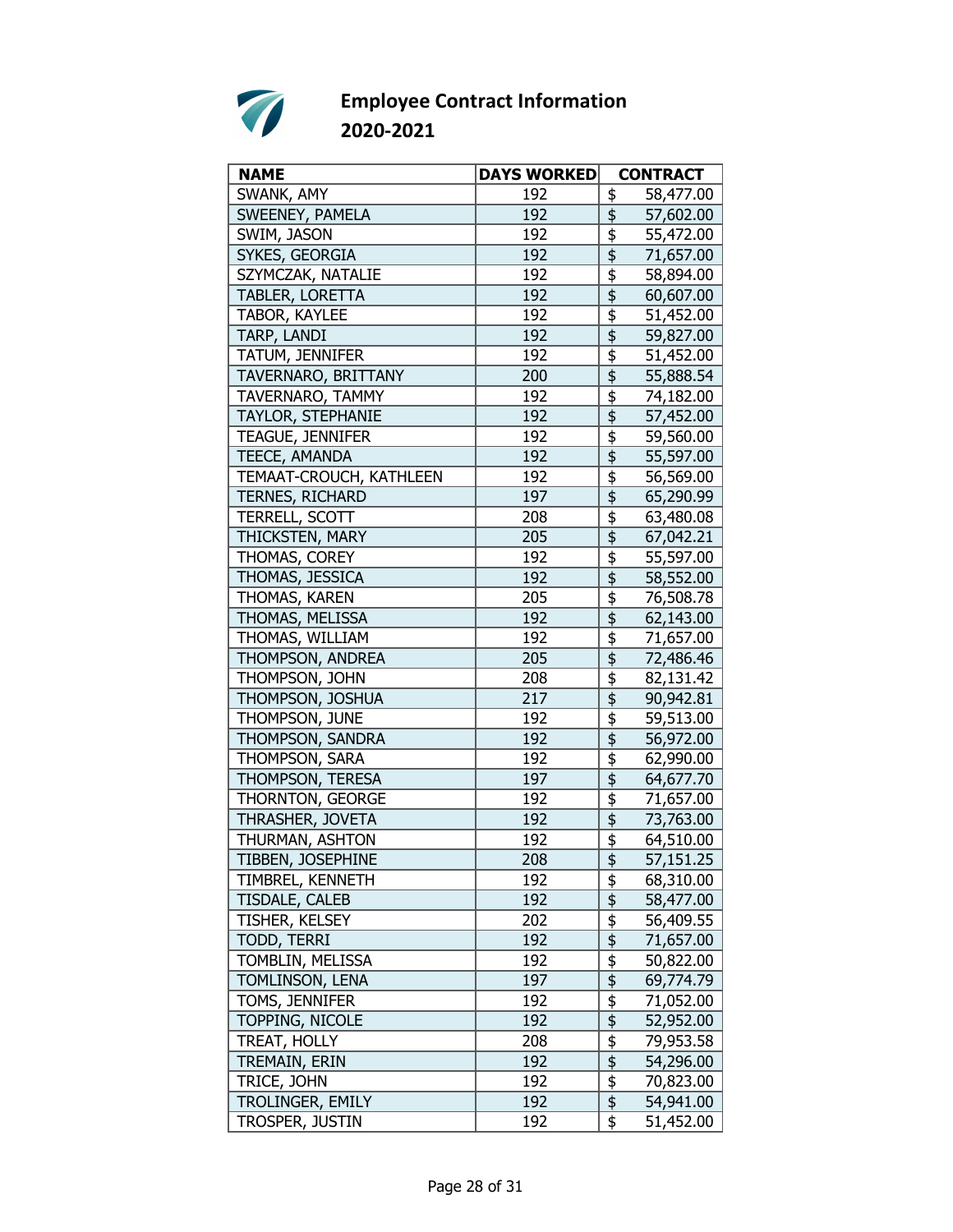

| TROSPER, ROBIN<br>192<br>\$<br>54,842.00<br>TRUMBO, COOPER<br>208<br>\$<br>58,239.67<br>\$<br>TUCKER, SARAH<br>192<br>57,794.00<br>192<br>\$<br>TUCKER, SHERRIN<br>65,888.00<br>\$<br>192<br>TURNER, ALEXANDRA<br>53,265.00<br>\$<br>TURNER, JULIA<br>192<br>71,657.00<br>192<br>TWEEDY, ANGELA<br>62,143.00<br>\$<br>TWEEDY, SHANNON<br>192<br>65,622.00<br>$\overline{\overline{\overline{\overline{5}}}}$<br>TYER, MARSHA<br>192<br>67,608.00<br>TYLER, HEATHER<br>220<br>\$<br>83,956.00<br>\$<br>62,319.79<br>VALENTINE, ERIN<br>200<br>\$<br>VAMMEN, ELIZABETH<br>192<br>55,190.00<br>\$<br>VAN DYKE, NICOLE<br>197<br>61,731.98<br>\$<br>VAN ES, VIRGINIA<br>192<br>64,479.00<br>\$<br>VANHOOK, CARRA<br>192<br>68,979.00<br>VARGO, ANNE<br>192<br>\$<br>55,472.00<br>\$<br>VAUGHN, TANYA<br>220<br>93,230.00<br>VAUGHT, BRITTANY<br>\$<br>192<br>53,617.00<br>\$<br><b>VENABLE, ALLISON</b><br>197<br>58,396.70<br>\$<br>VEST, JOSHUA<br>86,695.00<br>220<br>$\overline{\overline{\overline{\overline{z}}}}$<br><b>VOGEL, NATE</b><br>192<br>47,721.00<br>\$<br><b>VOWELL, ALISON</b><br>192<br>65,939.00<br>\$<br>WABAUNSEE, DACRI<br>192<br>55,653.00<br>\$<br>WADDELL, BRADLEY<br>192<br>50,515.00<br>$\overline{\mathfrak{s}}$<br>WALBE, MEGAN<br>197<br>52,109.11<br>\$<br>WALDEN, BROOKLYN<br>192<br>46,633.00<br>\$<br>WALKER, CINDY<br>192<br>69,263.00<br>\$<br>WALKER, COURTNEY<br>192<br>48,350.00<br>\$<br><b>WALKER, DOUGLAS</b><br>192<br>47,721.00<br>\$<br>WALKER, RANDI<br>192<br>53,617.00<br>$\overline{\overline{\overline{\overline{5}}}}$<br>192<br>WALKER, SARAH<br>59,596.00<br>$\overline{\overline{\overline{5}}}$<br>WALKER, TRISTAN<br>192<br>55,597.00<br>\$<br>WALKUP, MICHAEL<br>192<br>61,955.00<br>\$<br><b>WALL, RENEE</b><br>200<br><u>74,642.71</u><br>WALLACE, DEANA<br>192<br>\$<br>70,608.00<br>$\frac{1}{2}$ |
|--------------------------------------------------------------------------------------------------------------------------------------------------------------------------------------------------------------------------------------------------------------------------------------------------------------------------------------------------------------------------------------------------------------------------------------------------------------------------------------------------------------------------------------------------------------------------------------------------------------------------------------------------------------------------------------------------------------------------------------------------------------------------------------------------------------------------------------------------------------------------------------------------------------------------------------------------------------------------------------------------------------------------------------------------------------------------------------------------------------------------------------------------------------------------------------------------------------------------------------------------------------------------------------------------------------------------------------------------------------------------------------------------------------------------------------------------------------------------------------------------------------------------------------------------------------------------------------------------------------------------------------------------------------------------------------------------------------------------------------------------------------------------------------------------------------------------------------------------------------|
|                                                                                                                                                                                                                                                                                                                                                                                                                                                                                                                                                                                                                                                                                                                                                                                                                                                                                                                                                                                                                                                                                                                                                                                                                                                                                                                                                                                                                                                                                                                                                                                                                                                                                                                                                                                                                                                              |
|                                                                                                                                                                                                                                                                                                                                                                                                                                                                                                                                                                                                                                                                                                                                                                                                                                                                                                                                                                                                                                                                                                                                                                                                                                                                                                                                                                                                                                                                                                                                                                                                                                                                                                                                                                                                                                                              |
|                                                                                                                                                                                                                                                                                                                                                                                                                                                                                                                                                                                                                                                                                                                                                                                                                                                                                                                                                                                                                                                                                                                                                                                                                                                                                                                                                                                                                                                                                                                                                                                                                                                                                                                                                                                                                                                              |
|                                                                                                                                                                                                                                                                                                                                                                                                                                                                                                                                                                                                                                                                                                                                                                                                                                                                                                                                                                                                                                                                                                                                                                                                                                                                                                                                                                                                                                                                                                                                                                                                                                                                                                                                                                                                                                                              |
|                                                                                                                                                                                                                                                                                                                                                                                                                                                                                                                                                                                                                                                                                                                                                                                                                                                                                                                                                                                                                                                                                                                                                                                                                                                                                                                                                                                                                                                                                                                                                                                                                                                                                                                                                                                                                                                              |
|                                                                                                                                                                                                                                                                                                                                                                                                                                                                                                                                                                                                                                                                                                                                                                                                                                                                                                                                                                                                                                                                                                                                                                                                                                                                                                                                                                                                                                                                                                                                                                                                                                                                                                                                                                                                                                                              |
|                                                                                                                                                                                                                                                                                                                                                                                                                                                                                                                                                                                                                                                                                                                                                                                                                                                                                                                                                                                                                                                                                                                                                                                                                                                                                                                                                                                                                                                                                                                                                                                                                                                                                                                                                                                                                                                              |
|                                                                                                                                                                                                                                                                                                                                                                                                                                                                                                                                                                                                                                                                                                                                                                                                                                                                                                                                                                                                                                                                                                                                                                                                                                                                                                                                                                                                                                                                                                                                                                                                                                                                                                                                                                                                                                                              |
|                                                                                                                                                                                                                                                                                                                                                                                                                                                                                                                                                                                                                                                                                                                                                                                                                                                                                                                                                                                                                                                                                                                                                                                                                                                                                                                                                                                                                                                                                                                                                                                                                                                                                                                                                                                                                                                              |
|                                                                                                                                                                                                                                                                                                                                                                                                                                                                                                                                                                                                                                                                                                                                                                                                                                                                                                                                                                                                                                                                                                                                                                                                                                                                                                                                                                                                                                                                                                                                                                                                                                                                                                                                                                                                                                                              |
|                                                                                                                                                                                                                                                                                                                                                                                                                                                                                                                                                                                                                                                                                                                                                                                                                                                                                                                                                                                                                                                                                                                                                                                                                                                                                                                                                                                                                                                                                                                                                                                                                                                                                                                                                                                                                                                              |
|                                                                                                                                                                                                                                                                                                                                                                                                                                                                                                                                                                                                                                                                                                                                                                                                                                                                                                                                                                                                                                                                                                                                                                                                                                                                                                                                                                                                                                                                                                                                                                                                                                                                                                                                                                                                                                                              |
|                                                                                                                                                                                                                                                                                                                                                                                                                                                                                                                                                                                                                                                                                                                                                                                                                                                                                                                                                                                                                                                                                                                                                                                                                                                                                                                                                                                                                                                                                                                                                                                                                                                                                                                                                                                                                                                              |
|                                                                                                                                                                                                                                                                                                                                                                                                                                                                                                                                                                                                                                                                                                                                                                                                                                                                                                                                                                                                                                                                                                                                                                                                                                                                                                                                                                                                                                                                                                                                                                                                                                                                                                                                                                                                                                                              |
|                                                                                                                                                                                                                                                                                                                                                                                                                                                                                                                                                                                                                                                                                                                                                                                                                                                                                                                                                                                                                                                                                                                                                                                                                                                                                                                                                                                                                                                                                                                                                                                                                                                                                                                                                                                                                                                              |
|                                                                                                                                                                                                                                                                                                                                                                                                                                                                                                                                                                                                                                                                                                                                                                                                                                                                                                                                                                                                                                                                                                                                                                                                                                                                                                                                                                                                                                                                                                                                                                                                                                                                                                                                                                                                                                                              |
|                                                                                                                                                                                                                                                                                                                                                                                                                                                                                                                                                                                                                                                                                                                                                                                                                                                                                                                                                                                                                                                                                                                                                                                                                                                                                                                                                                                                                                                                                                                                                                                                                                                                                                                                                                                                                                                              |
|                                                                                                                                                                                                                                                                                                                                                                                                                                                                                                                                                                                                                                                                                                                                                                                                                                                                                                                                                                                                                                                                                                                                                                                                                                                                                                                                                                                                                                                                                                                                                                                                                                                                                                                                                                                                                                                              |
|                                                                                                                                                                                                                                                                                                                                                                                                                                                                                                                                                                                                                                                                                                                                                                                                                                                                                                                                                                                                                                                                                                                                                                                                                                                                                                                                                                                                                                                                                                                                                                                                                                                                                                                                                                                                                                                              |
|                                                                                                                                                                                                                                                                                                                                                                                                                                                                                                                                                                                                                                                                                                                                                                                                                                                                                                                                                                                                                                                                                                                                                                                                                                                                                                                                                                                                                                                                                                                                                                                                                                                                                                                                                                                                                                                              |
|                                                                                                                                                                                                                                                                                                                                                                                                                                                                                                                                                                                                                                                                                                                                                                                                                                                                                                                                                                                                                                                                                                                                                                                                                                                                                                                                                                                                                                                                                                                                                                                                                                                                                                                                                                                                                                                              |
|                                                                                                                                                                                                                                                                                                                                                                                                                                                                                                                                                                                                                                                                                                                                                                                                                                                                                                                                                                                                                                                                                                                                                                                                                                                                                                                                                                                                                                                                                                                                                                                                                                                                                                                                                                                                                                                              |
|                                                                                                                                                                                                                                                                                                                                                                                                                                                                                                                                                                                                                                                                                                                                                                                                                                                                                                                                                                                                                                                                                                                                                                                                                                                                                                                                                                                                                                                                                                                                                                                                                                                                                                                                                                                                                                                              |
|                                                                                                                                                                                                                                                                                                                                                                                                                                                                                                                                                                                                                                                                                                                                                                                                                                                                                                                                                                                                                                                                                                                                                                                                                                                                                                                                                                                                                                                                                                                                                                                                                                                                                                                                                                                                                                                              |
|                                                                                                                                                                                                                                                                                                                                                                                                                                                                                                                                                                                                                                                                                                                                                                                                                                                                                                                                                                                                                                                                                                                                                                                                                                                                                                                                                                                                                                                                                                                                                                                                                                                                                                                                                                                                                                                              |
|                                                                                                                                                                                                                                                                                                                                                                                                                                                                                                                                                                                                                                                                                                                                                                                                                                                                                                                                                                                                                                                                                                                                                                                                                                                                                                                                                                                                                                                                                                                                                                                                                                                                                                                                                                                                                                                              |
|                                                                                                                                                                                                                                                                                                                                                                                                                                                                                                                                                                                                                                                                                                                                                                                                                                                                                                                                                                                                                                                                                                                                                                                                                                                                                                                                                                                                                                                                                                                                                                                                                                                                                                                                                                                                                                                              |
|                                                                                                                                                                                                                                                                                                                                                                                                                                                                                                                                                                                                                                                                                                                                                                                                                                                                                                                                                                                                                                                                                                                                                                                                                                                                                                                                                                                                                                                                                                                                                                                                                                                                                                                                                                                                                                                              |
|                                                                                                                                                                                                                                                                                                                                                                                                                                                                                                                                                                                                                                                                                                                                                                                                                                                                                                                                                                                                                                                                                                                                                                                                                                                                                                                                                                                                                                                                                                                                                                                                                                                                                                                                                                                                                                                              |
|                                                                                                                                                                                                                                                                                                                                                                                                                                                                                                                                                                                                                                                                                                                                                                                                                                                                                                                                                                                                                                                                                                                                                                                                                                                                                                                                                                                                                                                                                                                                                                                                                                                                                                                                                                                                                                                              |
|                                                                                                                                                                                                                                                                                                                                                                                                                                                                                                                                                                                                                                                                                                                                                                                                                                                                                                                                                                                                                                                                                                                                                                                                                                                                                                                                                                                                                                                                                                                                                                                                                                                                                                                                                                                                                                                              |
|                                                                                                                                                                                                                                                                                                                                                                                                                                                                                                                                                                                                                                                                                                                                                                                                                                                                                                                                                                                                                                                                                                                                                                                                                                                                                                                                                                                                                                                                                                                                                                                                                                                                                                                                                                                                                                                              |
|                                                                                                                                                                                                                                                                                                                                                                                                                                                                                                                                                                                                                                                                                                                                                                                                                                                                                                                                                                                                                                                                                                                                                                                                                                                                                                                                                                                                                                                                                                                                                                                                                                                                                                                                                                                                                                                              |
|                                                                                                                                                                                                                                                                                                                                                                                                                                                                                                                                                                                                                                                                                                                                                                                                                                                                                                                                                                                                                                                                                                                                                                                                                                                                                                                                                                                                                                                                                                                                                                                                                                                                                                                                                                                                                                                              |
|                                                                                                                                                                                                                                                                                                                                                                                                                                                                                                                                                                                                                                                                                                                                                                                                                                                                                                                                                                                                                                                                                                                                                                                                                                                                                                                                                                                                                                                                                                                                                                                                                                                                                                                                                                                                                                                              |
| 192<br>WALLACE, EDWINA<br>77,182.00                                                                                                                                                                                                                                                                                                                                                                                                                                                                                                                                                                                                                                                                                                                                                                                                                                                                                                                                                                                                                                                                                                                                                                                                                                                                                                                                                                                                                                                                                                                                                                                                                                                                                                                                                                                                                          |
| \$<br><b>WALLACE, PAUL</b><br>230<br>99,388.00                                                                                                                                                                                                                                                                                                                                                                                                                                                                                                                                                                                                                                                                                                                                                                                                                                                                                                                                                                                                                                                                                                                                                                                                                                                                                                                                                                                                                                                                                                                                                                                                                                                                                                                                                                                                               |
| \$<br>WALLACE, TRACY<br>192<br>58,894.00                                                                                                                                                                                                                                                                                                                                                                                                                                                                                                                                                                                                                                                                                                                                                                                                                                                                                                                                                                                                                                                                                                                                                                                                                                                                                                                                                                                                                                                                                                                                                                                                                                                                                                                                                                                                                     |
| $\overline{\mathfrak{s}}$<br>208<br>75,742.00<br>WARD, BRIAN                                                                                                                                                                                                                                                                                                                                                                                                                                                                                                                                                                                                                                                                                                                                                                                                                                                                                                                                                                                                                                                                                                                                                                                                                                                                                                                                                                                                                                                                                                                                                                                                                                                                                                                                                                                                 |
| $\overline{\frac{1}{2}}$<br>WARD, MELANIE<br>192<br>58,894.00                                                                                                                                                                                                                                                                                                                                                                                                                                                                                                                                                                                                                                                                                                                                                                                                                                                                                                                                                                                                                                                                                                                                                                                                                                                                                                                                                                                                                                                                                                                                                                                                                                                                                                                                                                                                |
| \$<br>WARD, STEVEN<br>192<br>53,617.00                                                                                                                                                                                                                                                                                                                                                                                                                                                                                                                                                                                                                                                                                                                                                                                                                                                                                                                                                                                                                                                                                                                                                                                                                                                                                                                                                                                                                                                                                                                                                                                                                                                                                                                                                                                                                       |
| \$<br><b>WARREN, BOBBIE</b><br>192<br>67,308.00                                                                                                                                                                                                                                                                                                                                                                                                                                                                                                                                                                                                                                                                                                                                                                                                                                                                                                                                                                                                                                                                                                                                                                                                                                                                                                                                                                                                                                                                                                                                                                                                                                                                                                                                                                                                              |
| \$<br>WASEM, JEFFREY<br>220<br>104,893.00                                                                                                                                                                                                                                                                                                                                                                                                                                                                                                                                                                                                                                                                                                                                                                                                                                                                                                                                                                                                                                                                                                                                                                                                                                                                                                                                                                                                                                                                                                                                                                                                                                                                                                                                                                                                                    |
| $\frac{1}{2}$<br><b>WASHINGTON, RODERICK</b><br>208<br>72,051.83                                                                                                                                                                                                                                                                                                                                                                                                                                                                                                                                                                                                                                                                                                                                                                                                                                                                                                                                                                                                                                                                                                                                                                                                                                                                                                                                                                                                                                                                                                                                                                                                                                                                                                                                                                                             |
| $\overline{\frac{1}{2}}$<br><b>WATERS, EMILY</b><br>192<br>56,317.00                                                                                                                                                                                                                                                                                                                                                                                                                                                                                                                                                                                                                                                                                                                                                                                                                                                                                                                                                                                                                                                                                                                                                                                                                                                                                                                                                                                                                                                                                                                                                                                                                                                                                                                                                                                         |
| $\overline{\boldsymbol{\mathsf{F}}}$<br>WATSON, ANDREA<br>192<br>65,208.00                                                                                                                                                                                                                                                                                                                                                                                                                                                                                                                                                                                                                                                                                                                                                                                                                                                                                                                                                                                                                                                                                                                                                                                                                                                                                                                                                                                                                                                                                                                                                                                                                                                                                                                                                                                   |
| \$<br><b>WATSON, ANN</b><br>200<br>63,123.96                                                                                                                                                                                                                                                                                                                                                                                                                                                                                                                                                                                                                                                                                                                                                                                                                                                                                                                                                                                                                                                                                                                                                                                                                                                                                                                                                                                                                                                                                                                                                                                                                                                                                                                                                                                                                 |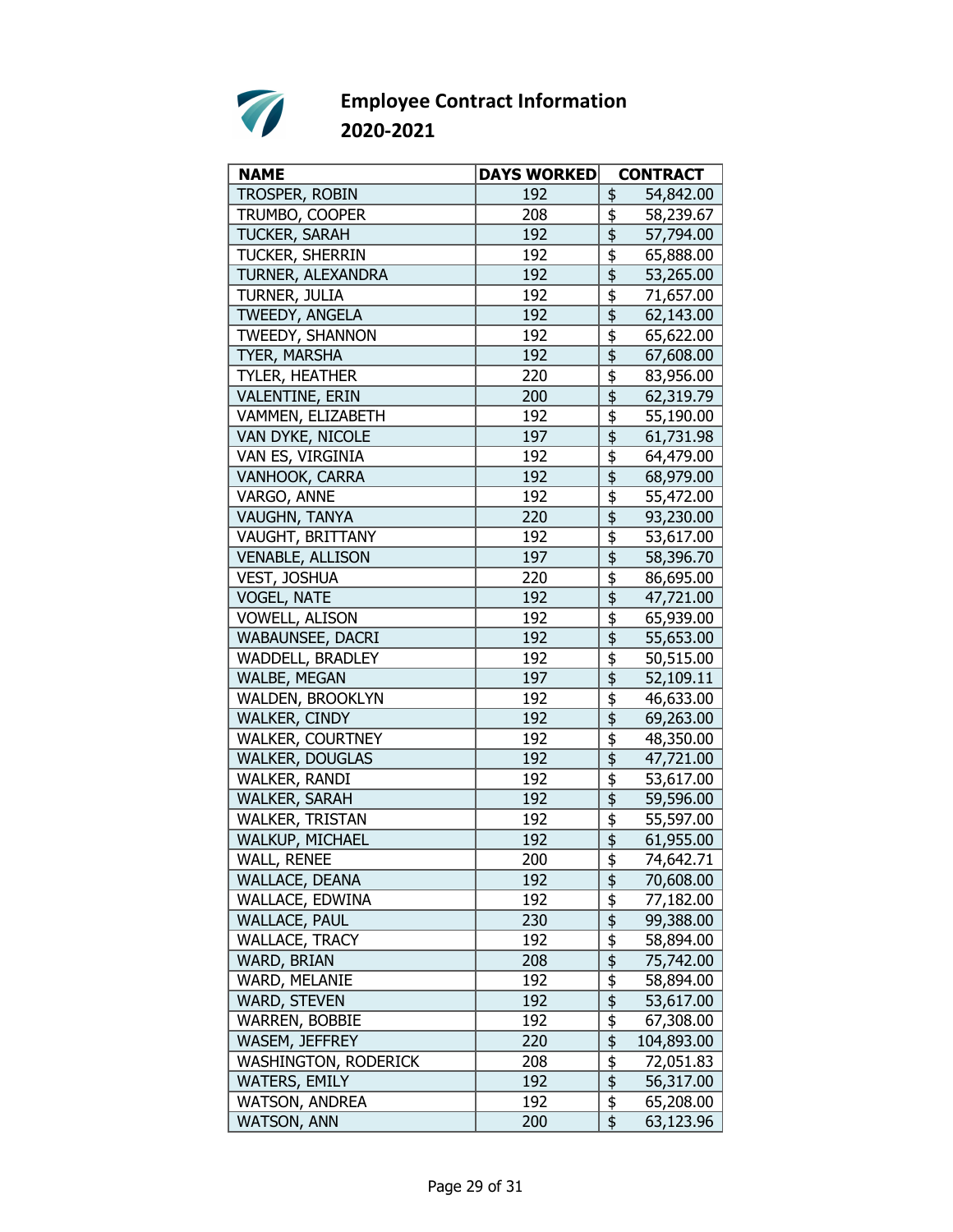

| <b>NAME</b>             | <b>DAYS WORKED</b> | <b>CONTRACT</b>                                              |
|-------------------------|--------------------|--------------------------------------------------------------|
| WATSON, JENNA           | 192                | \$<br>64,479.00                                              |
| WATSON, KAMISHA         | 192                | \$<br>58,196.00                                              |
| <b>WEBB, ANSLEY</b>     | 192                | \$<br>59,294.00                                              |
| WEBBER, BRADLEY         | 230                | \$<br>103,463.00                                             |
| WEBBER, PAULA           | 230                | \$<br>109,268.00                                             |
| <b>WEBSTER, KARLEE</b>  | 192                | 54,842.00                                                    |
| <b>WEEKS, AUDRA</b>     | 192                | $\overline{\boldsymbol{\mathfrak{s}}}$<br>62,827.00          |
| <b>WEEKS, CHRIS</b>     | 192                | \$<br>58,894.00                                              |
| WELCH, RACHEL           | 192                | \$<br>56,732.00                                              |
| <b>WESSELS, MELINDA</b> | 192                | \$<br>59,981.00                                              |
| <b>WEST, PAIGE</b>      | 192                | \$<br>65,259.00                                              |
| <b>WESTON, CYNTHIA</b>  | 192                | \$<br>54,153.00                                              |
| WHILLOCK, HEATHER       | 192                | \$<br>72,557.00                                              |
| WHIPP, LINDSEY          | 192                | $\overline{\overline{\overline{\overline{z}}}}$<br>47,114.00 |
| WHITE EAGLE, TASHA      | 192                | \$<br>48,983.00                                              |
| WHITE, GREGORY          | 229                | \$<br>82,743.36                                              |
| WHITE, TAMARA           | 213                | \$<br>79,356.58                                              |
| <b>WHITED, LAURA</b>    | 192                | \$<br>74,657.00                                              |
| WHITFIELD, CARRIE       | 192                | \$<br>68,052.00                                              |
| WHITFIELD, MICHAEL      | 192                | $\overline{\overline{\overline{5}}}$<br>73,937.00            |
| WHITTINGTON, RACHEL     | 192                | $\overline{\boldsymbol{\mathfrak{s}}}$<br>53,552.00          |
| <b>WHORTON, TOMA</b>    | 208                | \$<br>78,242.00                                              |
| WIATREK, MARY           | 192                | \$<br>71,657.00                                              |
| WICKER, SHANNON         | 192                | \$<br>63,410.00                                              |
| WIENS, SKYLER           | 192                | \$<br>57,049.00                                              |
| WIETERS, MADISON        | 192                | $\overline{\overline{\overline{5}}}$<br>46,633.00            |
| WIKE, ALLISON           | 192                | \$<br>58,894.00                                              |
| WILBER, KORI            | 205                | \$<br>64,820.57                                              |
| WILBURN, EMILY          | 192                | \$<br>58,894.00                                              |
| WILHELM, AMY            | 192                | \$<br>63,710.00                                              |
| WILLBANKS, WENDE        | 197                | \$<br>52,773.73                                              |
| WILLIAMS, AARON         | 192                | 61,481.00                                                    |
| WILLIAMS, AMANDA        | 192                | \$<br>64,079.00                                              |
| WILLIAMS, AMANDA        | 200                | $\overline{\mathfrak{s}}$<br>65,175.00                       |
| WILLIAMS, ASHLEY        | 192                | \$<br>54,296.00                                              |
| WILLIAMS, ASHLEY        | 220                | \$<br>102,208.00                                             |
| WILLIAMS, BRITTANY      | 192                | \$<br>56,279.00                                              |
| WILLIAMS, JO ANNE       | 192                | $\overline{\frac{1}{2}}$<br>71,657.00                        |
| WILLIAMS, KATHARINE     | 192                | $\overline{\mathfrak{s}}$<br>62,009.00                       |
| WILLIAMS, LAURA         | 192                | $\overline{\mathfrak{s}}$<br>50,822.00                       |
| WILLIAMS, MICHAEL       | 192                | \$<br>60,010.00                                              |
| WILLIAMS, TACUMA        | 220                | \$<br>102,255.00                                             |
| WILLIS, ROBERT          | 192                | \$<br>70,111.00                                              |
| <b>WILLIS, STACIE</b>   | 192                | $\overline{\frac{1}{2}}$<br>68,379.00                        |
| WILSON, JACK            | 192                | $\overline{\frac{1}{2}}$<br>62,681.00                        |
| <b>WILSON, JAMES</b>    | 208                | $\overline{\mathfrak{s}}$<br>69,051.83                       |
| WILSON, JOSEPH          | 192                | \$<br>58,477.00                                              |